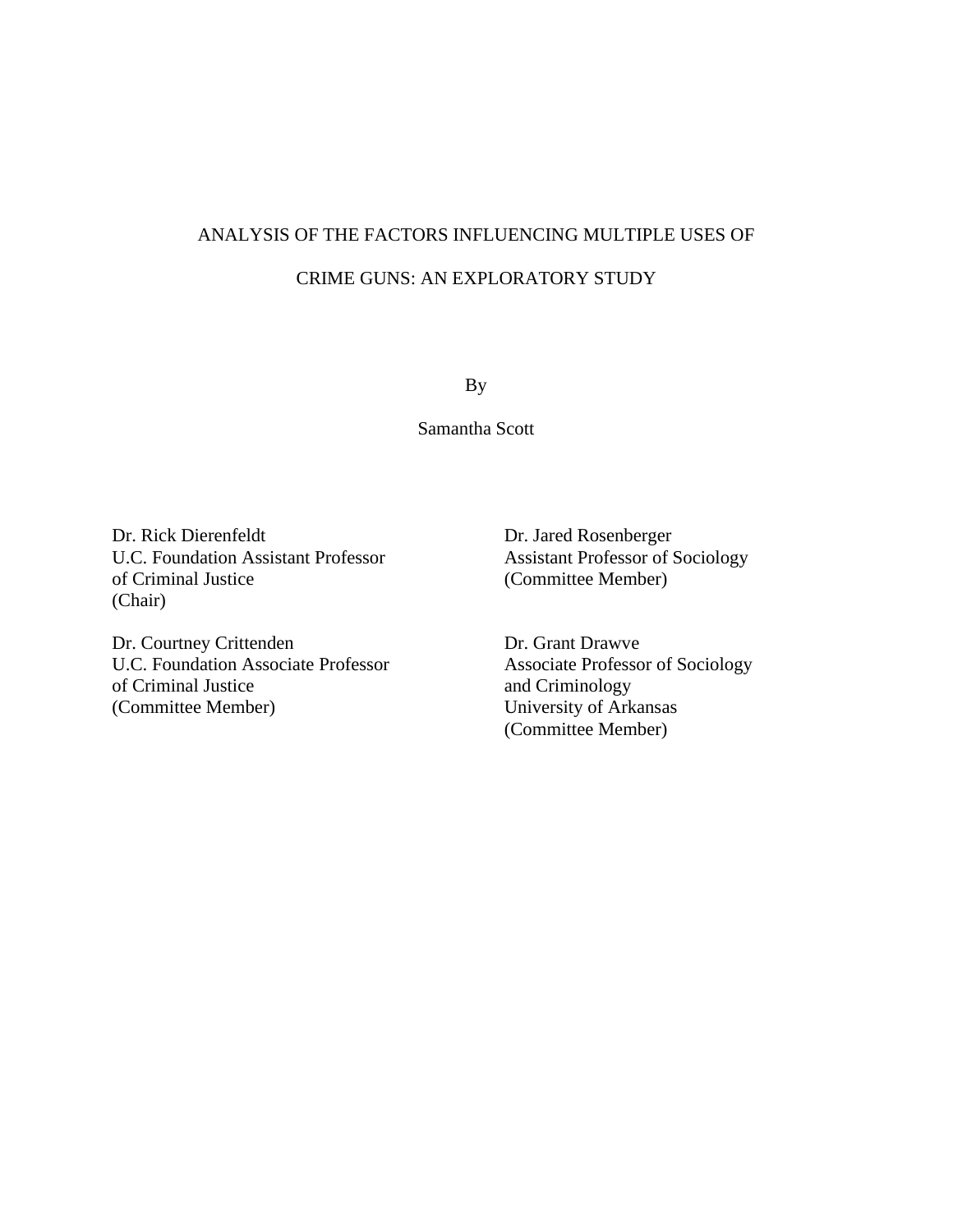# ANALYSIS OF THE FACTORS INFLUENCING MULTIPLE USES OF CRIME GUNS: AN EXPLORATORY STUDY

By

Samantha Scott

A Thesis Submitted to the Faculty at the University of Tennessee at Chattanooga in Partial Fulfillment of the Requirements of the Degree of Master of Science in Criminal Justice

The University of Tennessee at Chattanooga Chattanooga, Tennessee

May 2022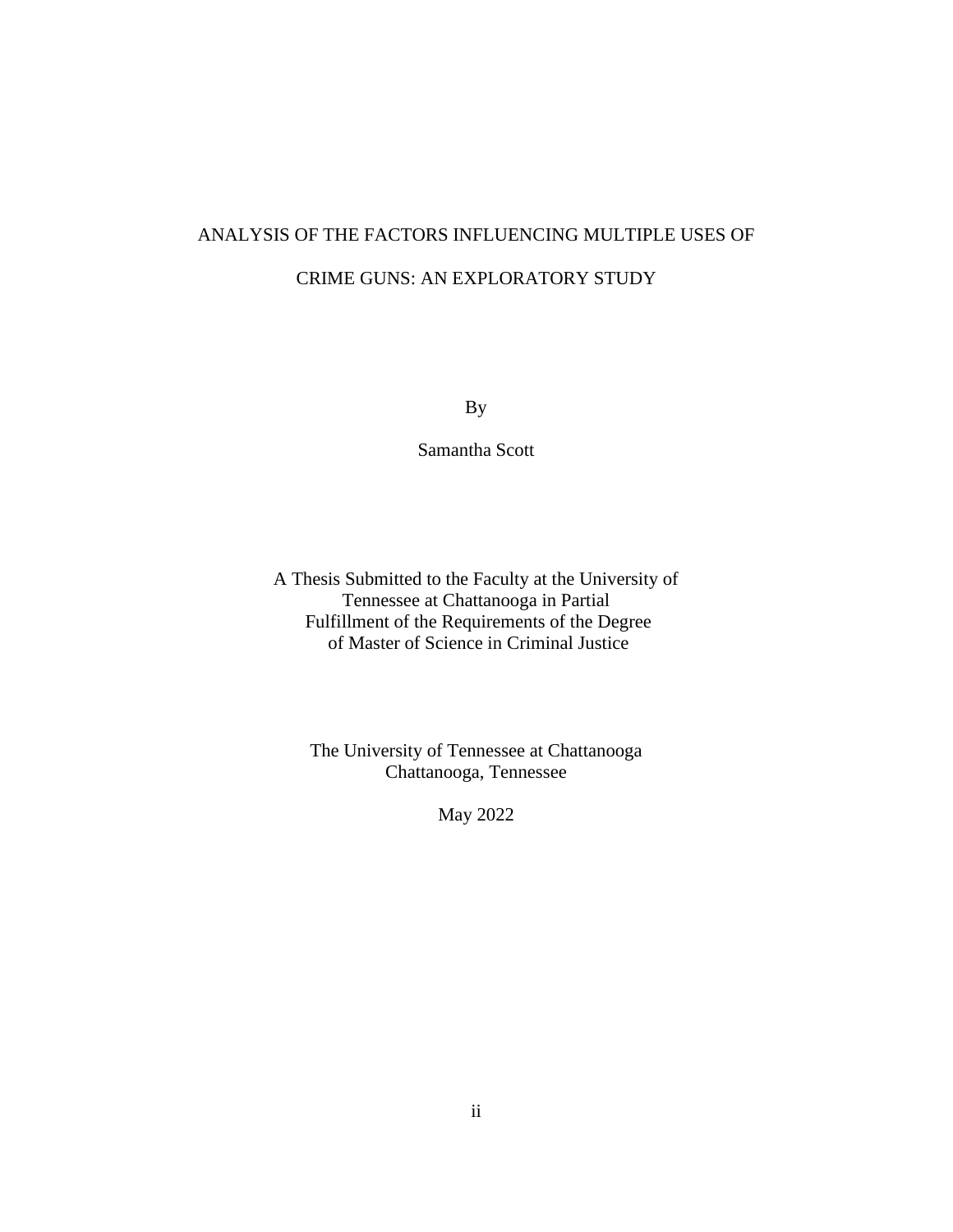#### ACKNOWLEDGEMENTS

<span id="page-2-0"></span>This project was supported by Grant No. 2020-DG-BX-0008 awarded by the Bureau of Justice Assistance. The Bureau of Justice Assistance is a component of the Department of Justice's Office of Juvenile Justice Delinquency and Prevention, the Office for Victims of Crime, and the SMART Office. Points of view or opinions in this document are those of the author and do not necessarily represent the official position or policies of the U.S. Department of Justice. The University of Tennessee at Chattanooga (FWA00004149) has approved this research project # 20-171.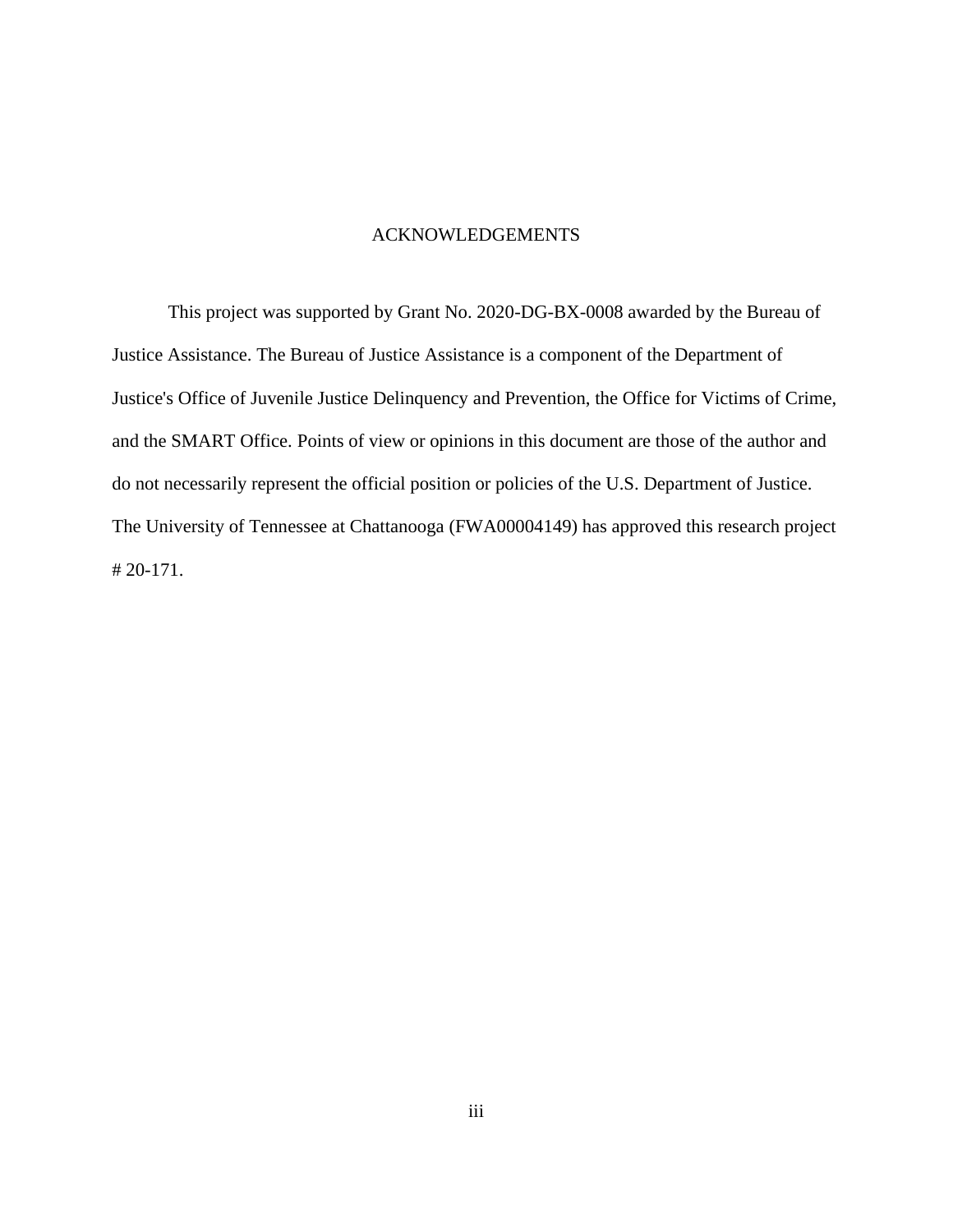#### ABSTRACT

<span id="page-3-0"></span>A broad body of literature has been built around the topic of gun violence in the United States. The characteristics of communities, victims, and offenders have each been used to explain variation in the likelihood and frequency of gun crime. Less attention has been given to the factors associated with multiple uses of crime guns. The current study applies binary logistic regression to crime logs maintained by the police department of a mid-size city in the Southeastern U.S. to examine how neighborhood and initial incident characteristics influence the likelihood that a crime gun will be used in multiple incidents. Gang involvement and time in circulation are found to be positively related to the odds of a crime gun being used in more than one offense, while street culture exerts an inverse influence. Further, street culture was found to condition the impact of offense severity on repeat use.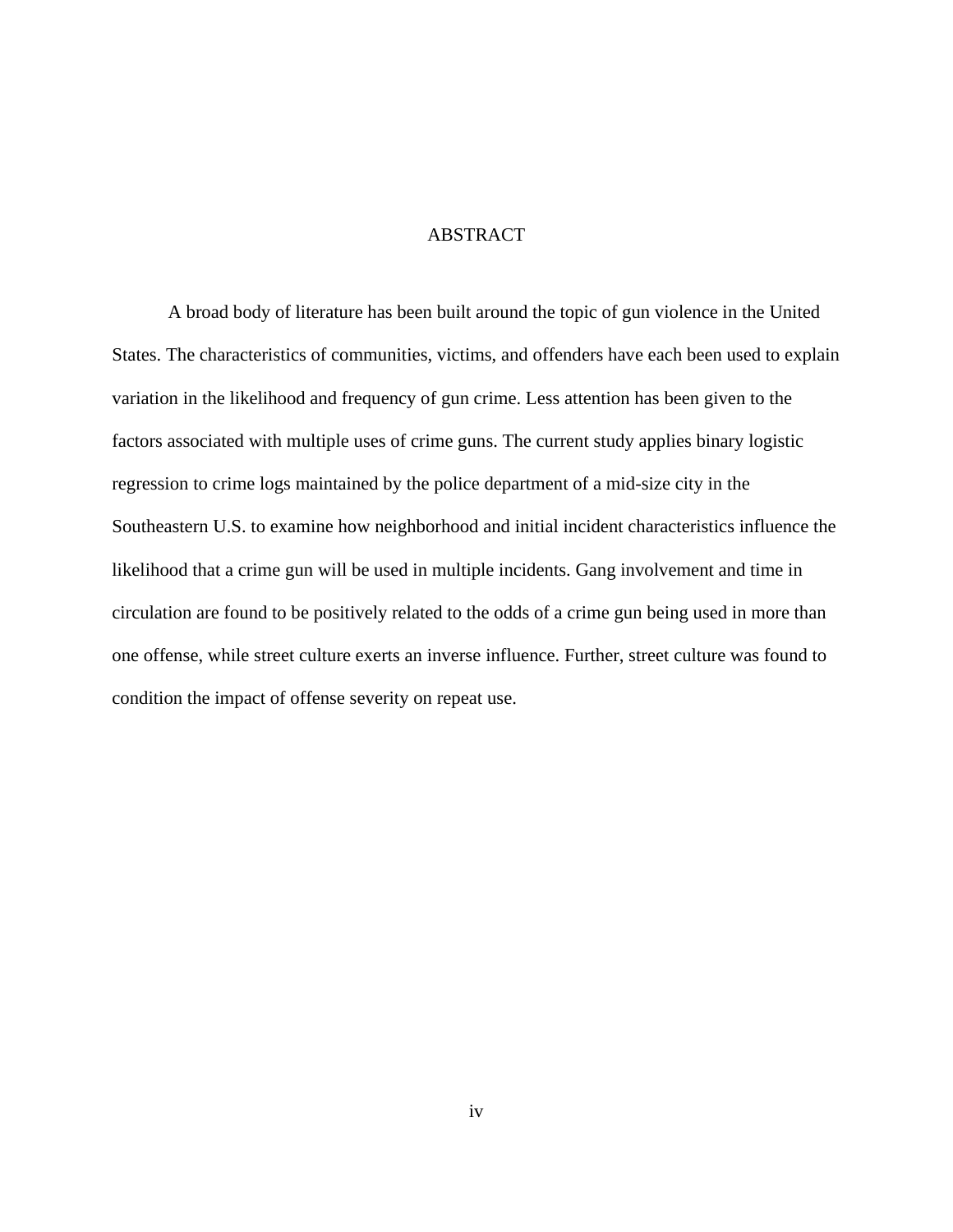## TABLE OF CONTENTS

| <b>CHAPTER</b> |
|----------------|
|                |
|                |
|                |
|                |
|                |
|                |
|                |
|                |
|                |
|                |
|                |
|                |
|                |
|                |
|                |
|                |
|                |
|                |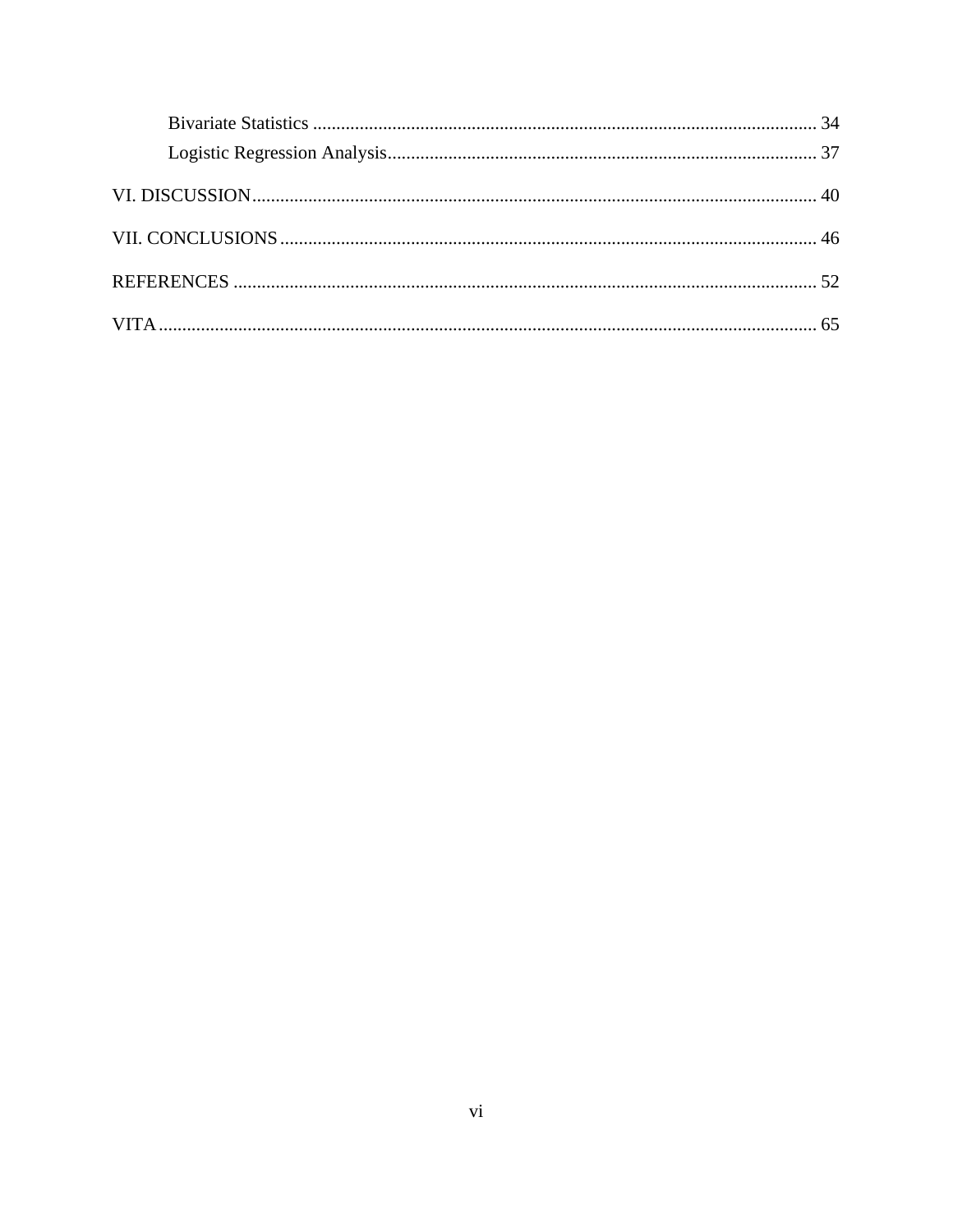### LIST OF TABLES

<span id="page-6-0"></span>

| Table 3 Binary Logistic Regression on Dependent Variable (Firearm Used in Multiple |  |
|------------------------------------------------------------------------------------|--|
|                                                                                    |  |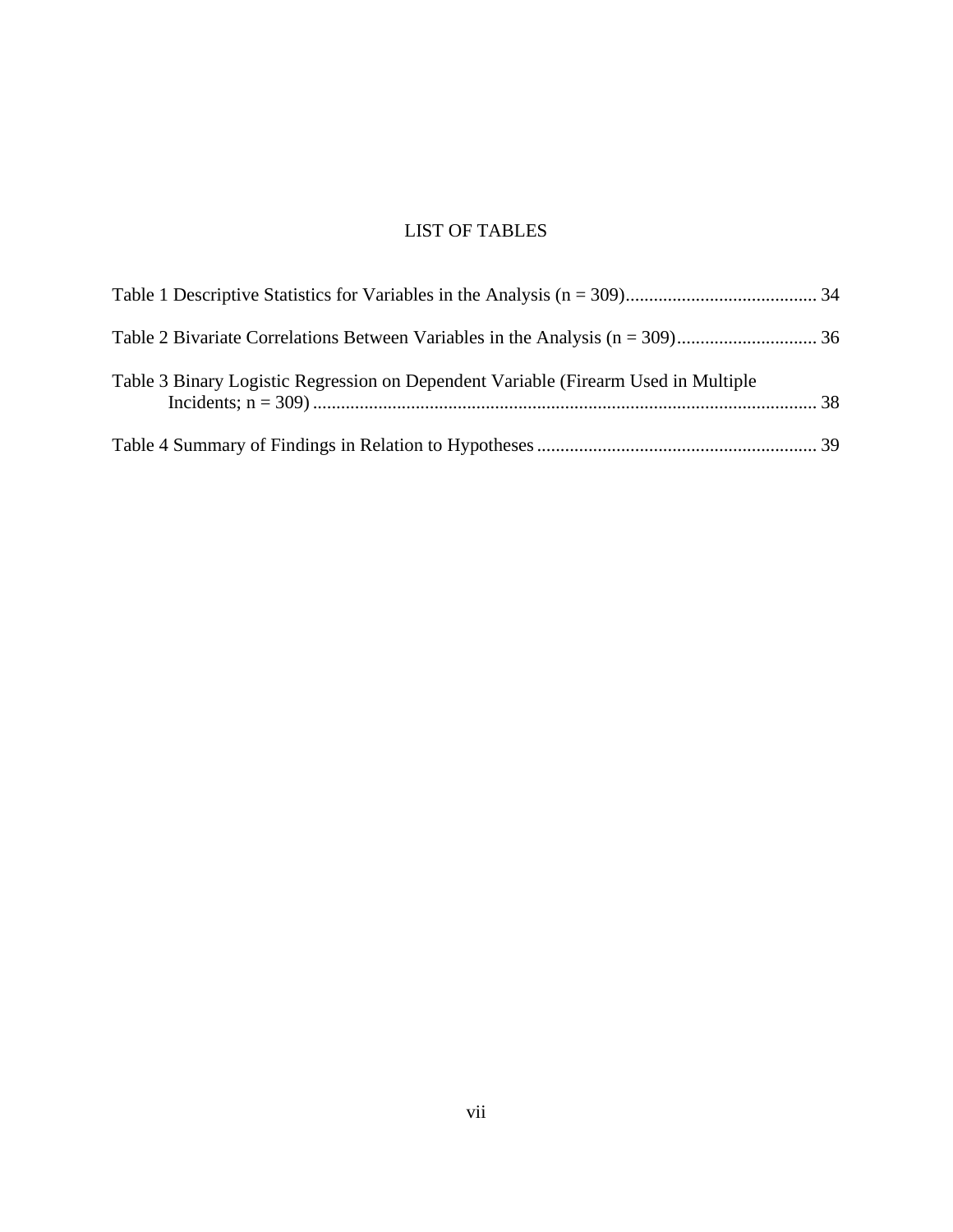#### CHAPTER I

#### **INTRODUCTION**

<span id="page-7-0"></span>According to the Uniform Crime Report (2021) the homicide rate in the United States has increased 5.1 to 6.5 homicides per  $100,000$  people from  $2019$  to  $2020 - 77\%$  of which were committed with a firearm. In a further breakdown of these rates, the Pew Research Center illustrated that this is an increase of approximately 30% in murders by firearm (Gramlich, 2022). Indeed, this rise is so profound that many policy makers, health care workers, and criminal justice researchers have begun to treat gun violence as a public health issue (Center for Disease Control, n.d.; Parsons et al., 2018; Resnick et al., 2017; Satcher, 1955). Indeed, rates of gun violence have reached a record high since 1968 (Gramlich, 2022). Therefore, it is imperative that law enforcement, academics, and practitioners renew efforts to address issues of gun violence within the community. The extant literature has explored the characteristics of communities, victims, and offenders to explain variation in both the likelihood and frequency of gun-related crimes (Anderson, 1994, 1999; Burgason et al., 2014; Bursik, 1989; Dierenfeldt et al., 2017). However, considerably less attention has been given to crime guns themselves and the factors that influence their use in multiple offenses. Indeed, the literature has also implied, albeit unintentionally, that each gun crime involves a unique firearm rather than the notion that one gun could be involved in multiple gun crimes. Such an assumption is evident in the measures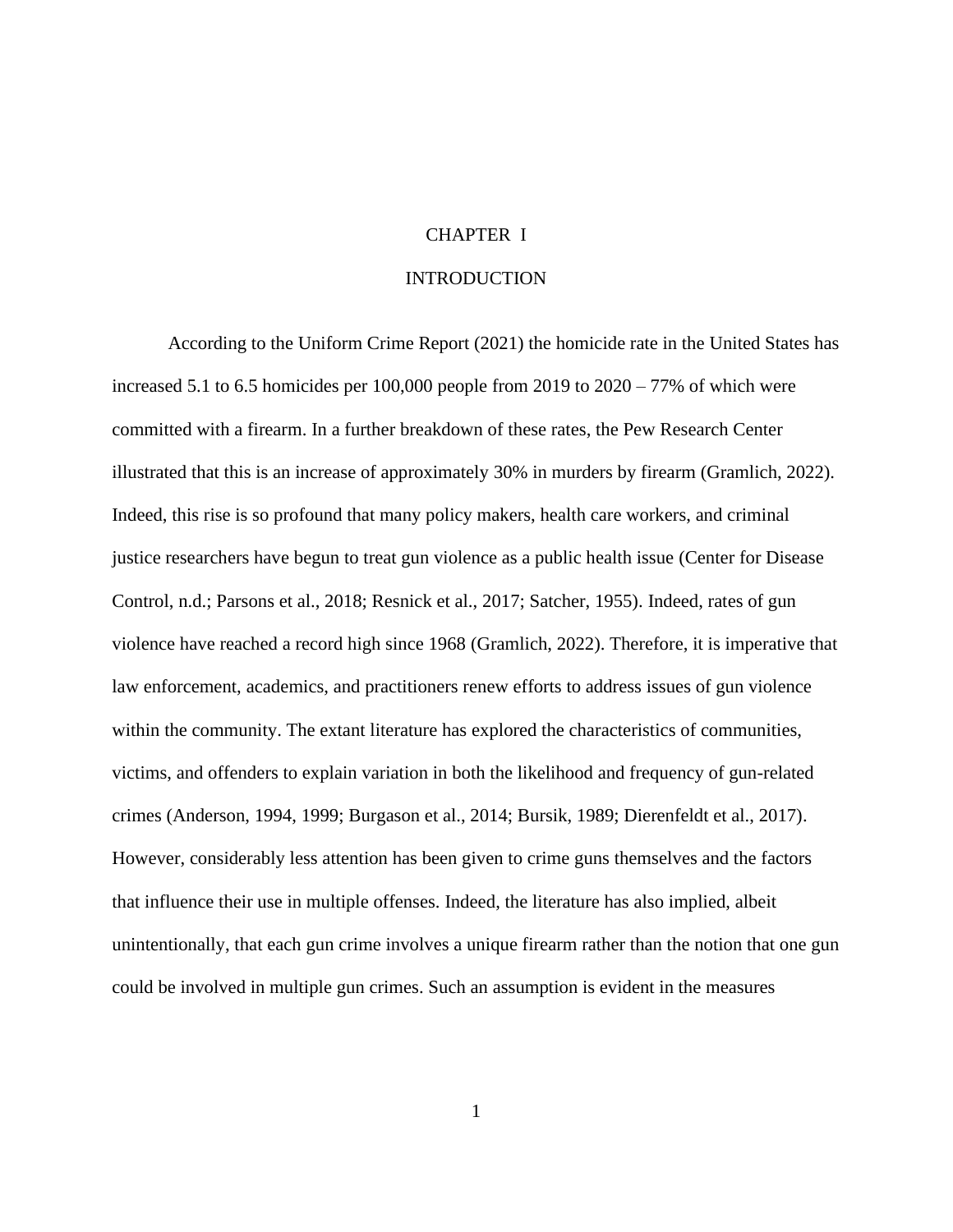previously used in the literature. For example, research surrounding gun crime has employed measures such as gun availability through the percent of suicides by firearm or percent of nonfelony homicides (Cook, 1979; Kleck, 2015; Kleck & Patterson, 1993). In other cases, counts of stolen guns have been used as a proxy measure for gun crime (Dierenfeldt et al., 2017). Although such measures have been empirically supported, there has been little to no distinction made between guns used in crimes and those that are not used in crimes. Therefore, this study deviates from the focus of gun crimes towards a focus on crime guns. Specifically, the current study explores neighborhood and initial incident characteristics that influence the likelihood that a crime gun will be used in multiple offenses. Not only are these factors useful towards the advancement of criminological research on crime guns, but they are necessary to consider in the development of gun-related policies.

A broad body of literature has noted the relationship between high levels of neighborhood disadvantage and gun violence (Bushman et al., 2016; Hemenway & Miller, 2013; Lizotte et al., 2000). Furthermore, Anderson's (1994) *Code of the Street* thesis illustrated the development of violent subcultures within structurally disadvantaged neighborhoods. These subcultures have been characterized by increased levels of preemptive and retaliatory violence – particularly violence involving guns (Anderson, 1994, 1999).Within this context, Matsuda and colleagues (2013) have also noted the proliferation of gangs. Given the emphasis on campaigning for respect among gang members and street individuals, the likelihood of disputes becoming violent may be exacerbated and, subsequently, increase the likelihood of gun use (Matsuda et al., 2013). Moreover, the symbolic nature of firearms in street-oriented communities may also increase the likelihood of violence involving firearms (Anderson, 1994, 1999). Little is known, however, about the continued use of crime guns in these social contexts. This gap in the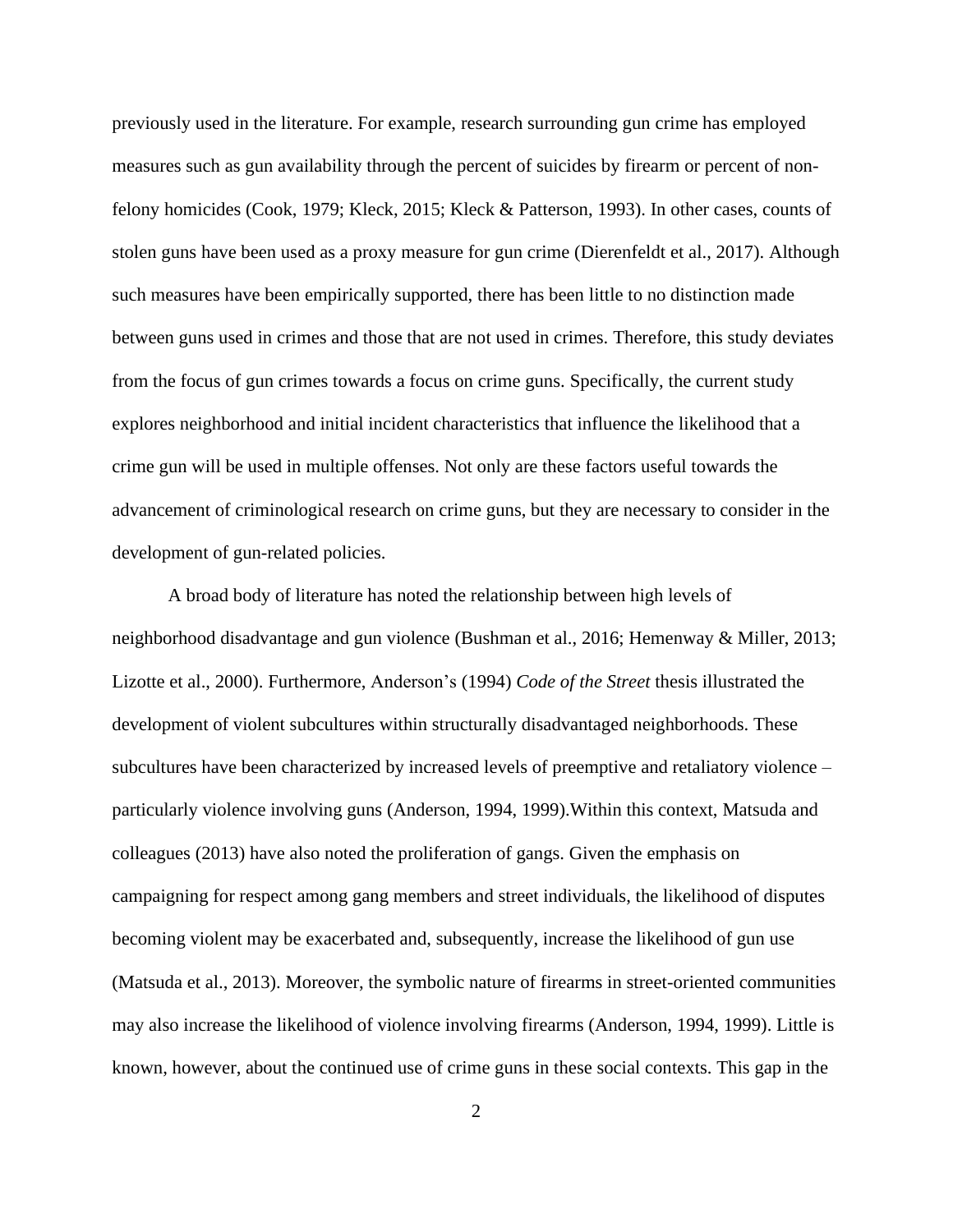literature is particularly concerning given that neighborhoods beset by disadvantage and violence have been associated with high levels of legal cynicism (Anderson, 1994, 1999), which in turn, may hinder the likelihood of crime guns being identified and seized by police.

Drawing on the theoretical perspective of Anderson (1994, 1999), this study explores how the entrenchment of street code influences multiple uses of crime guns. The current study also explores the extent to which the use of crime guns in multiple incidents is influenced by characteristics of the original offense—such as gang involvement and offense severity. Finally, this study aims to shed light on the relationship between time in circulation on the likelihood of a crime gun being used in multiple offenses – a factor overlooked in the extant gun literature. To do so, binary logistic regression techniques are applied to data obtained from the National Integrated Ballistic Information Network (NIBIN) lead logs maintained by the police department of a medium sized city in the Southeastern United States, as well as sociodemographic data drawn from the American Community Survey (ACS) 5-year summary files.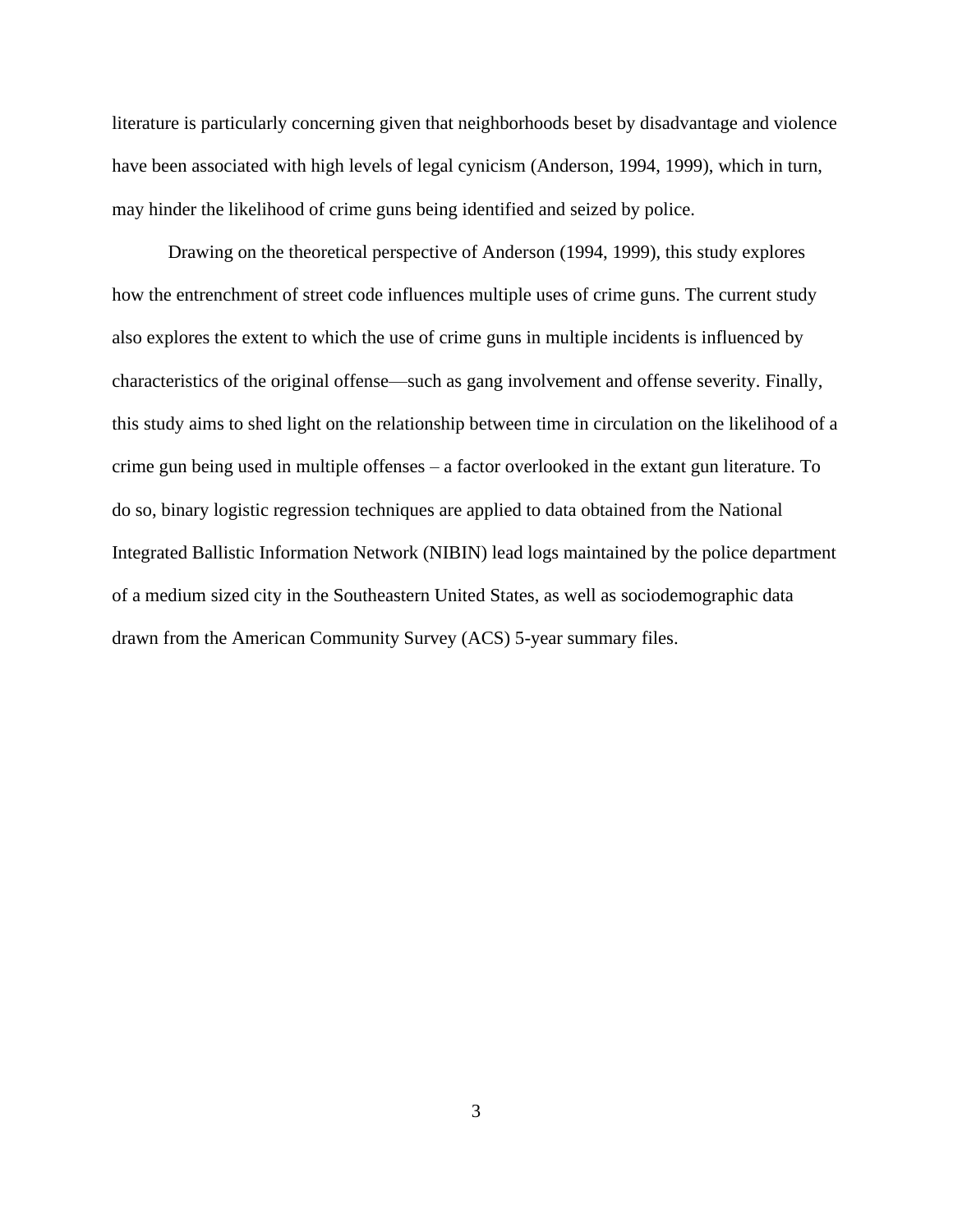#### CHAPTER II

#### REVIEW OF THE LITERATURE

<span id="page-10-1"></span><span id="page-10-0"></span>Environmental Perspectives and Crime

At the start of the  $20<sup>th</sup>$  century, theoretical approaches to crime had predominantly focused on individual-level explanations of crime and deviance. However, the rise of the Chicago School represented a shift in focus towards environmental explanations of crime. The works of Park (1925), Burgess (1925), and Park and Burgess (1924) contributed to a reconsideration of crime as a product of the characteristics of places rather than the individual. Burgess (1925) , for example, described how the distribution of residential and economic developments contributed to neighborhood-level crime. Specifically, Burgess delineated five zones present in Chicago. First, the innermost zone, or "loop," consisted of major transportation resources such as railways and/or waterways that maintained the central business district. Zone II, also called the zone in transition, separated the innermost zone from the outer three zones. The zone in transition was of particular interest to Burgess (1925), as this zone was categorized by population heterogeneity, dilapidated housing structures, and consequently, an inability of residents to create and maintain the informal bonds of social control necessary for crime prevention (Burgess, 1925). Finally, Zone III consisted of working-class residential homes, while Zone IV and Zone V were considered wealthier, residential blocks separated from the disadvantage that characterized the inner-city. The distinct characteristics of the zone in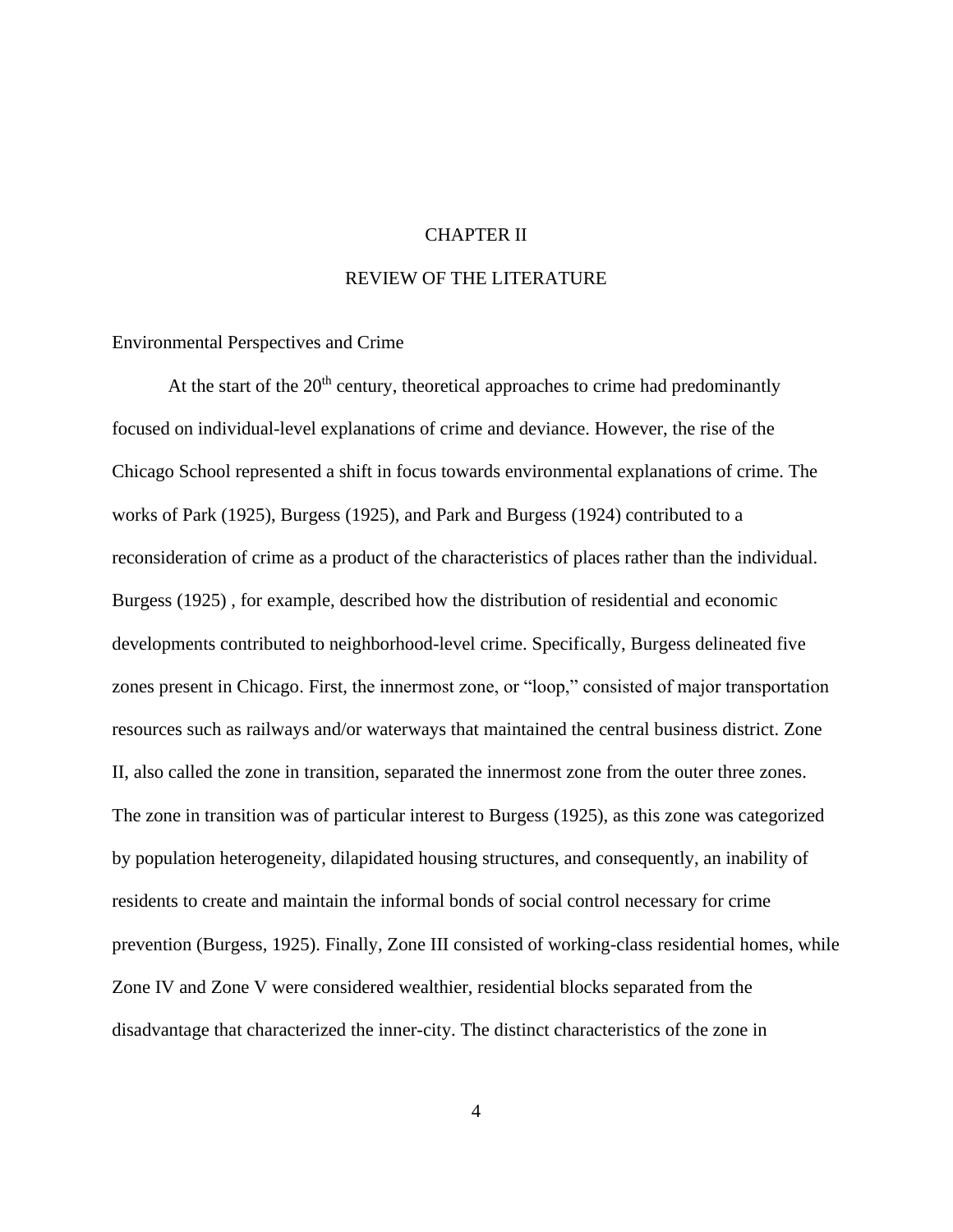transition compared to those in other zones led Burgess (1925) to conclude that structural and social disruptions typical of this zone resulted in crime.

Expanding on this perspective, Shaw and McKay (1942) theorized that crime, typified by youthful offending, would vary across urban areas depending on physical status, economic status, and population status. First, indicators of physical status were characterized by the distribution of major industrial structures and dilapidated buildings, as well as population fluctuations (e.g., transiency), within areas of interest (Shaw & McKay, 1942). Next, Shaw and McKay (1942) conceptualized economic status as the number of families on governmental assistance, the median cost of rental units, and the number of owned homes in the areas of interest. Finally, population composition was conceptualized as the percentage of Black and foreign-born headed households within the areas of study (Shaw & McKay, 1942). Shaw and McKay's (1942) findings illustrated several key points regarding the effects of disadvantage, residential turnover, and racial heterogeneity. First, Shaw and McKay (1942) discussed that areas characterized by these factors were located near the industrialized center where poor, newly arrived immigrants maintained access to low-skill employment opportunities. These areas allowed immigrants to become accustomed to conventional "American" lifestyles necessary to integrate into mainstream society. As individuals adapted to mainstream norms and became more economically stable, their families were able to relocate to more stabilized areas that maintained lower levels of crime. In turn, as these populations moved out, other groups of poor, heterogeneous groups moved in - creating a cycle of transience (Shaw & McKay, 1942). This process, however, also allowed older, more experienced delinquents who dwelled in the inner city to transmit their criminal tendencies on to newly arrived youth.

5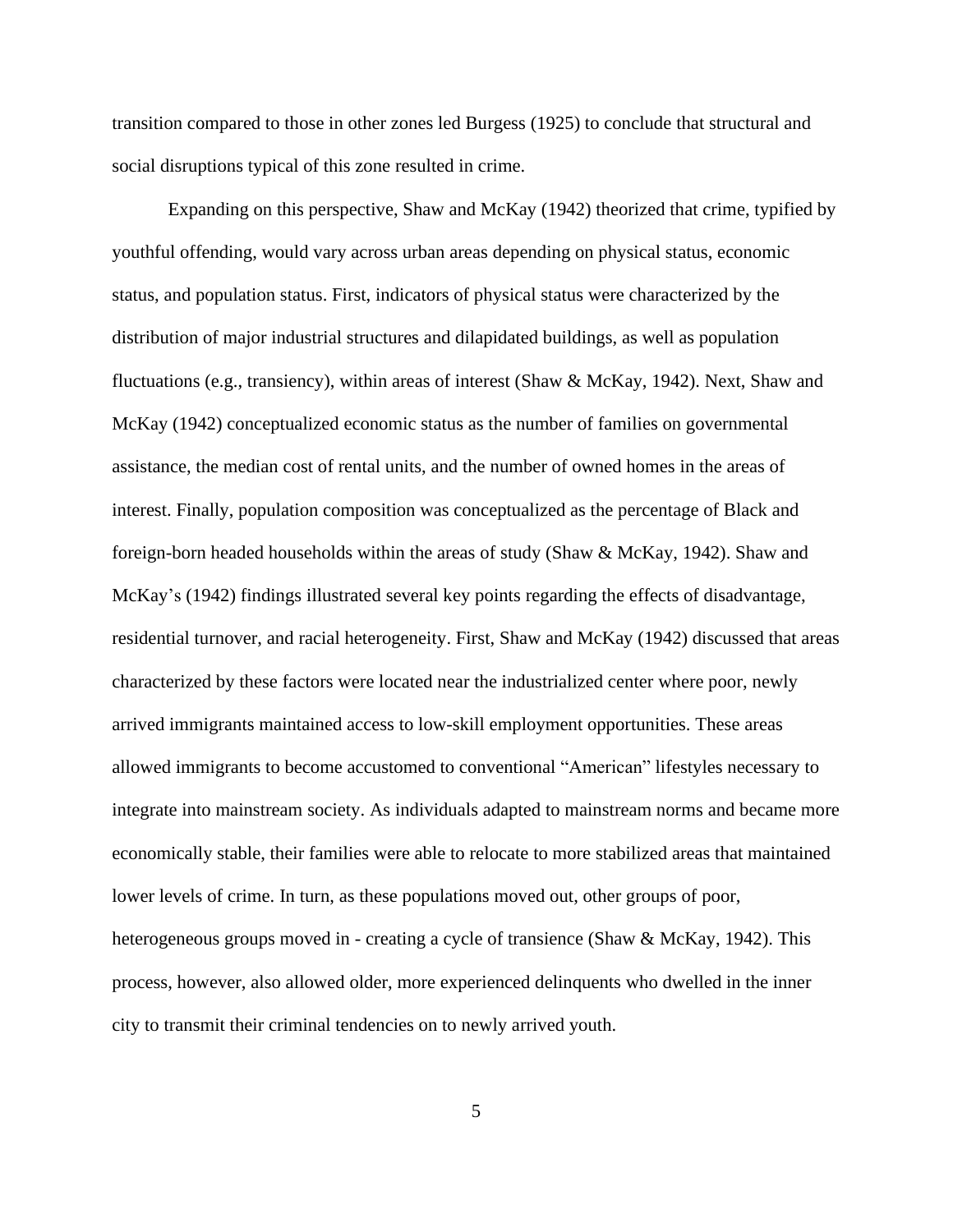Beset by diminished resources necessary for socialization (e.g., schools, businesses), alongside the cultural and lingual barriers between residents, families within these communities lacked the social bonds necessary for keeping order among youth (Shaw & McKay, 1942). In this way, deviant behaviors were easily developed and transmitted from one generation to the next. These findings led Shaw and McKay (1942) to conclude that the cycle of transience allowed neighborhoods, as well as the social processes within them, to reproduce themselves across time (Skogan, 1986; Skogan, 1990) – particularly in areas of disadvantage.

#### <span id="page-12-0"></span>Social Disorganization Perspective

Although Shaw and McKay's (1942) findings enjoyed early empirical support, their theory was eventually revised in the wake of marked changes to U.S. urban neighborhoods following World War II. By the 1970's, the manufacturing industries that had previously provided inner-city stability left for overseas labor markets, and the U.S. transitioned to a service industry - prompting a class divide (Bursik & Grasmick, 1993). As a result, neighborhoods were no longer stable socio-spatial environments. Instead, they were subject to decay across time.

To address the shifts in neighborhood dynamics, Kornhauser (1978) reformulated social disorganization as a theory of informal social control. Specifically, in eliminating strain and cultural transmission components of the theory, Kornhauser (1978) highlighted the inability for individuals to collectively enforce the social contract, stating that this disparity was a product of the residential instability that characterized high crime neighborhoods. That is, transient populations had little stake in the future of the neighborhood or the informal social controls needed to maintain it (Kornhauser, 1978). These suggestions coalesced with the work of Kasarda and Janowitz (1974), who emphasized friendship networks, ties to formal and informal institutions, and time in residence as contributors to community investment. Such revisions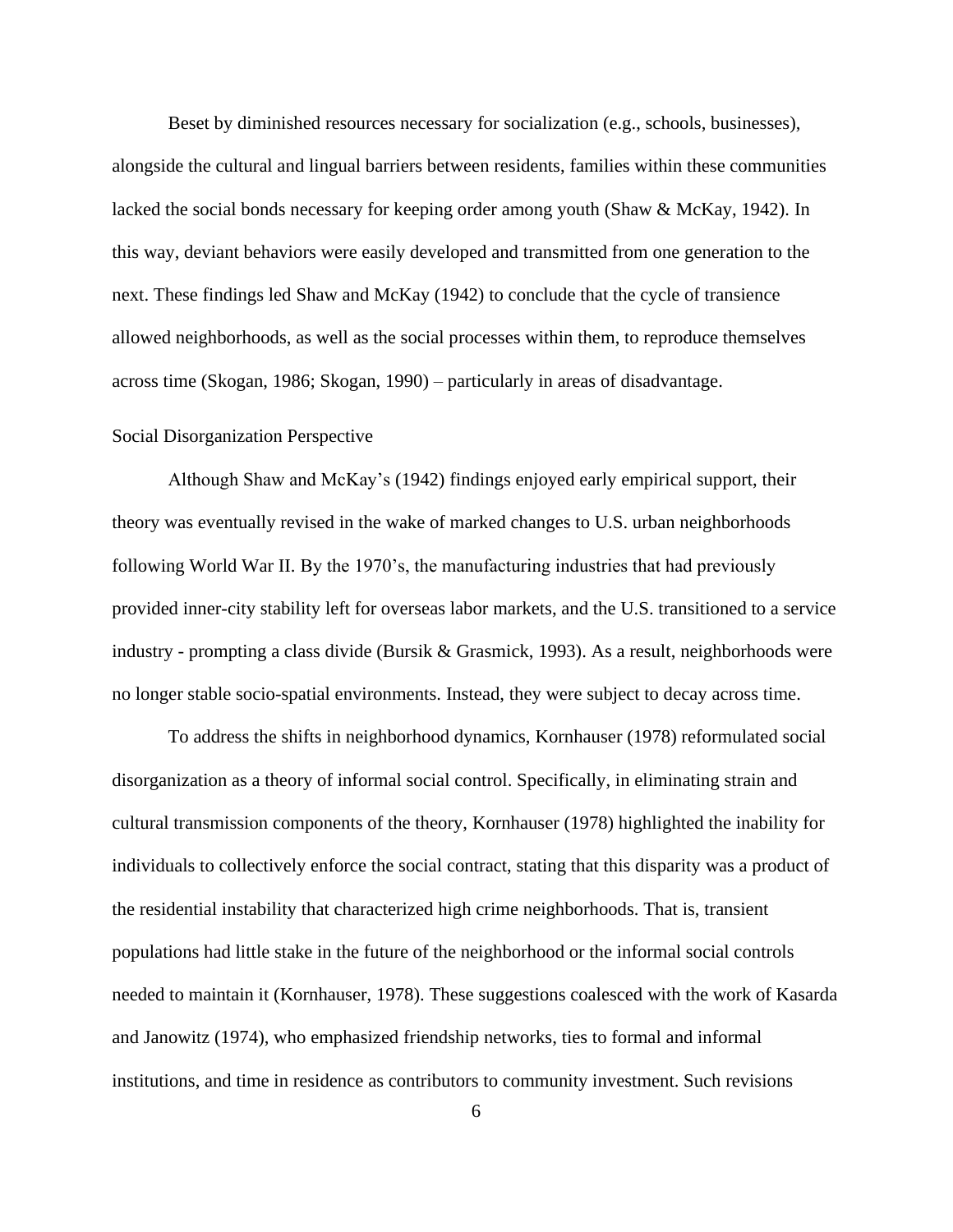allowed the theory to maintain its relevance within the everchanging economic climate that characterized the 1970's.

While the works of Kornhauser (1978) and Kasarda and Janowitz (1974) enjoyed widespread support, Sampson and Groves (1989) sought to combine the findings of the impact of informal controls with the works of earlier Chicago School criminologists. Indeed, Sampson and Groves (1989) coined the term "collective efficacy" to formally illustrate the connection between disorganization, community investment, and crime. Their efforts combined measures of disorganization (e.g., strength of communal relationships, participation in local organizations, levels of unsupervised peer groups) with other community-level measures, including socioeconomic standing, ethnic makeup, and residential mobility (Sampson & Groves, 1989). In doing so, Sampson and Groves (1989) found that structural deficits, particularly residential turnover, increased social disorganization and, in turn, levels of crime. Subsequent studies have also suggested that levels of collective efficacy tend to be inversely related to levels of disadvantage and the influence of deviant peers (Maimon & Browning, 2010; Sampson & Graif, 2009; Sampson et al., 1999; Sampson et al., 1997; Steenbeek & Hipp, 2011). In sum, collective efficacy has been a robust predictor of neighborhood violence (Sampson et al., 1997).

Structural disadvantage and the impact of community ties have been key variables in understanding the relationship between environments and crime. However, the works of Bursik (1988; 1984; 1986) and Bursik and Grasmick (1993) offered an alternative breakdown of the effects of social control. Building from the conclusions of Sampson and Groves (1989), Bursik and Grasmick (1993) argued that social control existed at three separate levels, all of which impacted the others. The first, "private," referred to the relationships with immediate family and friends (e.g., kinship networks). Next, "parochial," referred to relationships maintained through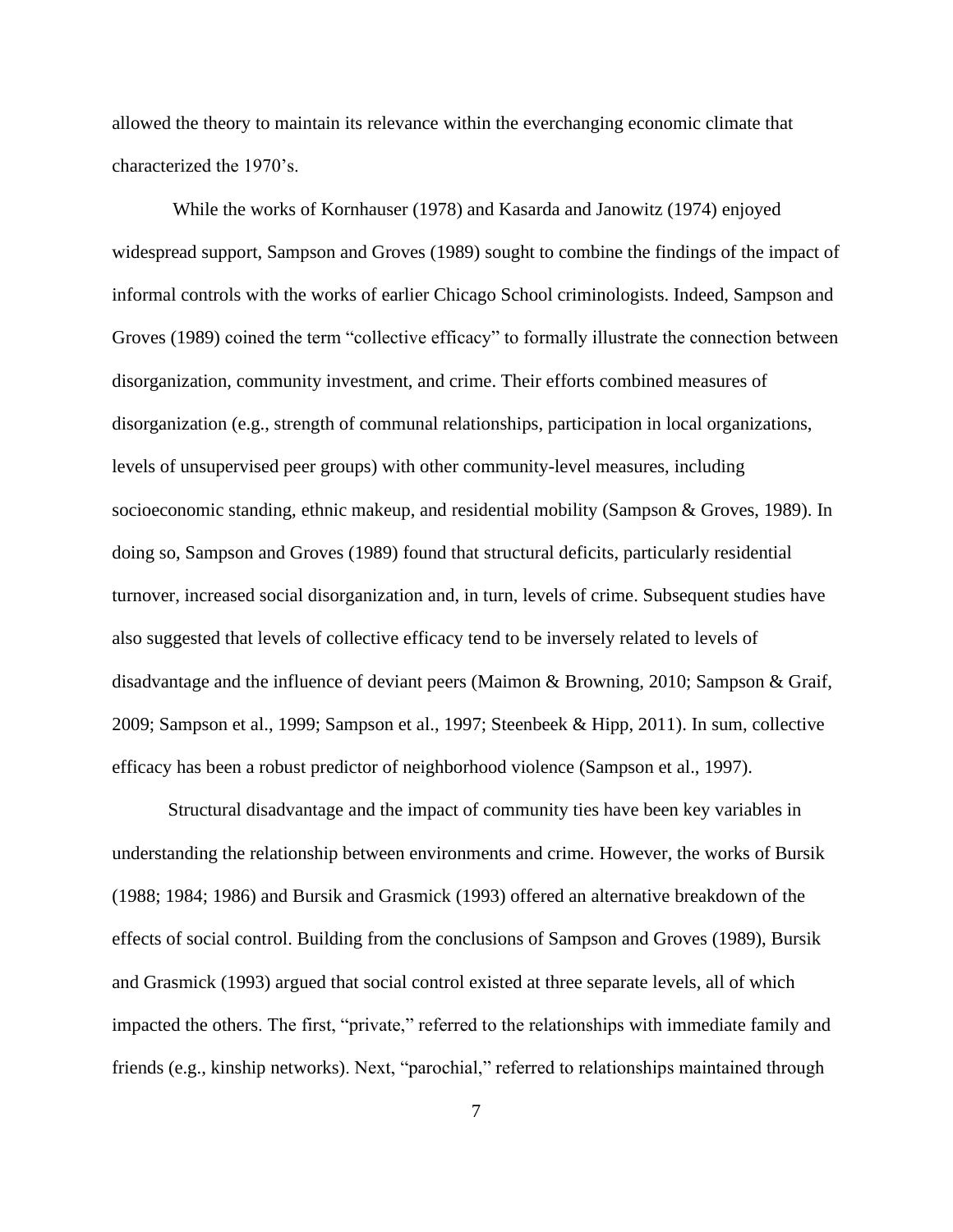involvements in community organizations or places one might visit daily (e.g., school, church). The final level, "public," referred to relationships with external institutions, particularly those tasked with keeping order in the community (e.g., law enforcement, government). Bursik and Grasmick (1993) asserted that the ways in which these relationships employed informal social control were directly related to neighborhood stability. Moreover, as public controls become strained, the effects of private and parochial controls would begin to weaken (Bursik & Grasmick, 1993).

#### <span id="page-14-0"></span>Racial Disparities and the Urban Landscape

As previously discussed, the years following World War II saw important structural and social reformations of many urban communities (Bursik, 1988). Spatially, communities began to grow linearly along major transit routes rather than in concentric zones—a change that accompanied a national level shift from manufacturing industries to service industries (Bursik & Grasmick, 1993; Bursik, 1984; Bursik, 1988; Bursik & Webb, 1982; Wilson, 1980, 1987). In turn, successively poorer groups moved into urban centers seeking economic relief. As these populations settled, those with the means to relocate moved outside of the inner city, leaving behind a population characterized by concentrated poverty, low education rates, and high levels of family disruption (Cerda et al., 2010; McCall et al., 2010). Moreover, additional lower-income households replaced those who had mobilized, and thus, further contributed to weakened levels of community investment through residential turnover (Kasarda & Janowitz, 1974; Kornhauser, 1978). In this way, residents experienced extreme difficulty in forming the networks necessary for maintaining order, resulting in heightened levels of violence and crime within urban communities (Bursik & Grasmick, 1993).

8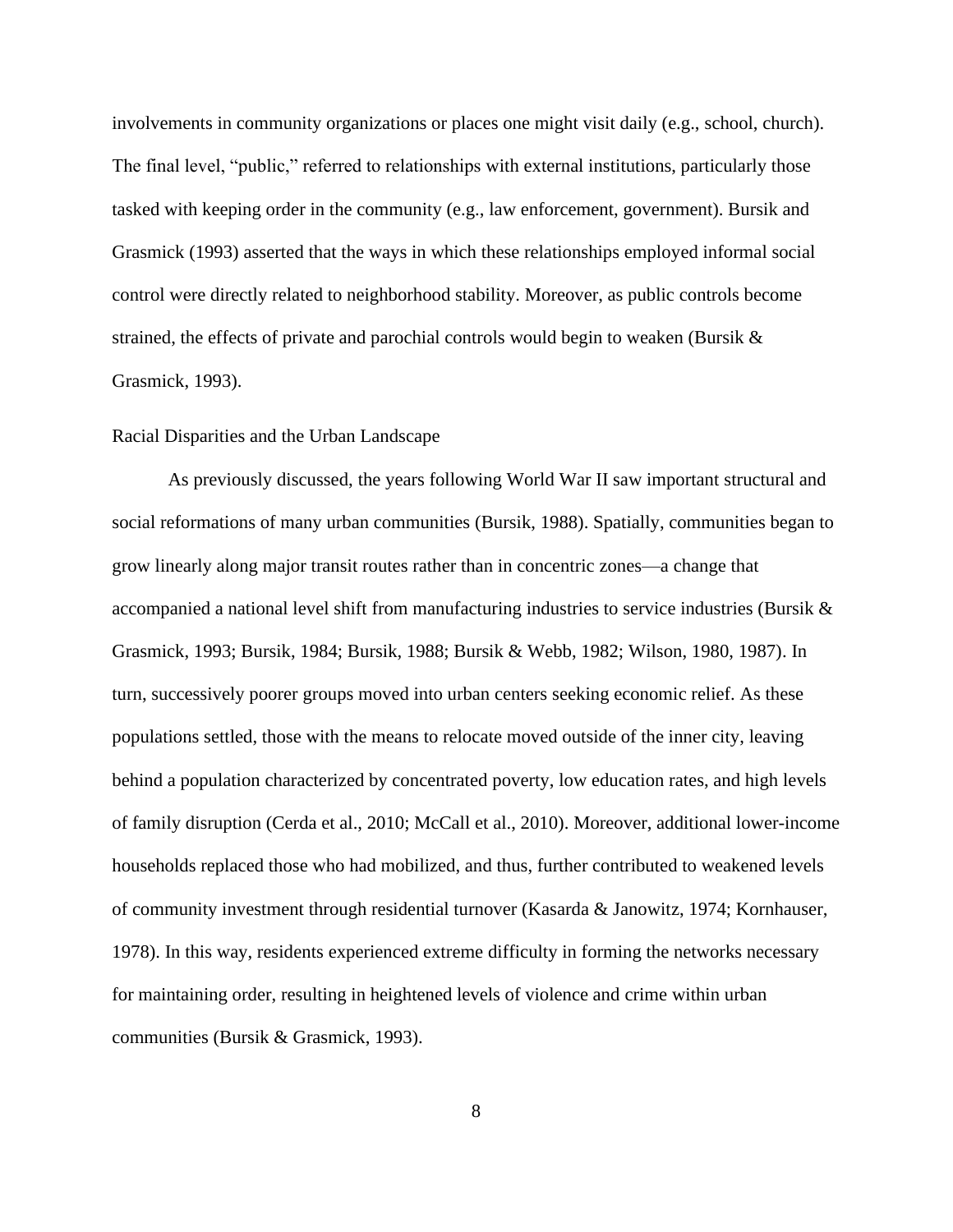It is important to note that these disparities were disproportionately felt by Black individuals. Indeed, the poor, homogenous populations that remained in the inner city were primarily Black individuals - subject to chronic disadvantage and an environment devoid of positive connections with mainstream norms and values (Bursik & Grasmick, 1993; Hipp et al., 2009; Warner & Pierce, 1993; Wilson, 1980, 1987). These disparities were further exacerbated by the community disinvestment of real estate and banking industries (Lacker, 1995). For example, researchers have provided evidence of banking and mortgage lenders failing to provide minority communities with credit opportunities, and instead, directing such opportunities towards White, suburban areas (Lacker, 1995; Metzger, 2000). In light of this disparity, many middle-class Blacks pursued opportunities outside of the urban center, leaving behind an immobile population characterized by extreme poverty, low levels of education, and spatial isolation (Massey & Denton, 1993; Wilson, 1987). Consequently, as public controls began to dwindle, so too did private and parochial controls. Businesses either closed or relocated, leaving a population of economically disenfranchised Black individuals with few ties to one another or the larger community (Bursik & Grasmick, 1993; Bursik, 1989; Immergluck & Smith, 2006; Skogan, 1986; Velez, 2009). In sum, the compounding issues of strain (Shaw & McKay, 1942), decline of informal kinship networks (Kornhauser, 1978; Sampson & Groves, 1989), and waning support from formal institutions (Bursik, 1984) created an environment that fostered high levels of crime and deviance. Further, many segments of these populations developed alternative sets of norms and values that ultimately promoted involvement in preemptive and retaliatory violence (Anderson, 1999; Massey & Denton, 1988; Massey & Denton, 1993).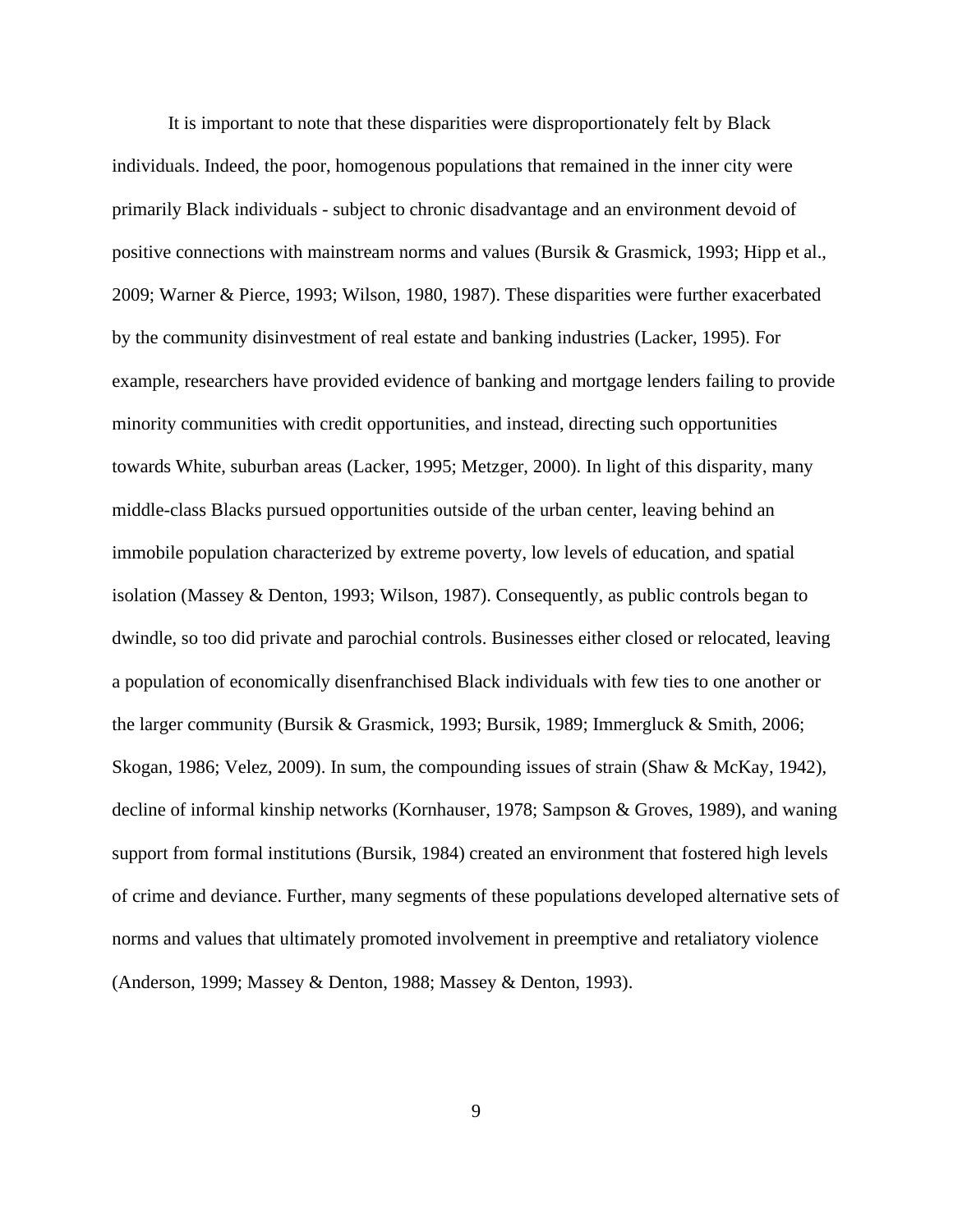<span id="page-16-0"></span>The Rise of Subcultural Violence in the Urban Context

A broad body of literature has discussed the development of violent subcultures in the presence of chronic, structural deprivation (Anderson, 1994, 1999; Krivo & Peterson, 2000; Parker & McCall, 1999; Peterson & Krivo, 1993). These subcultures mediate human behavior in situations of survival and conflict resolution (Copes et al., 2013). Following the decline of innercity black communities, many urban neighborhoods exhibited the characteristics that facilitated subcultural violence. That is, legitimate avenues of gaining status through political, economic, or residential means were largely absent. Moreover, a shared perception that police were not dependable, or only served the White middle- and upper-class, prompted a form of self-help social control that manifested in the form of violence and aggression (Anderson, 1994, 1999; Black, 1983).

Research on the dynamics of urban subcultures has not been neglected. Anderson's (1994, 1999) ethnographic study of poor, African American communities in Philadelphia illustrated the adoption of an alternative set of values and behaviors referred to as the *Code of the Streets*. This code is characterized by preemptive and retaliatory violence, conspicuous displays of wealth, and sexual promiscuity as mechanisms for achieving respect (Anderson, 1994, 1999). Anderson (1994, 1999) identified two distinct adaptions within this context – decent families who make up the majority of residents, and street families who represent the dominant force. Decent families, comprised largely of the working-class, maintain conventional, middle-class values (Anderson, 1994). Parents and children of decent families identify closely with religious, educational, and law-abiding values in their community (Anderson, 1994, 1999). In contrast, street families could be characterized by extreme violence and abuse, drug use, broken homes, and parental incarceration. These individuals reject conventional norms and, instead, seek status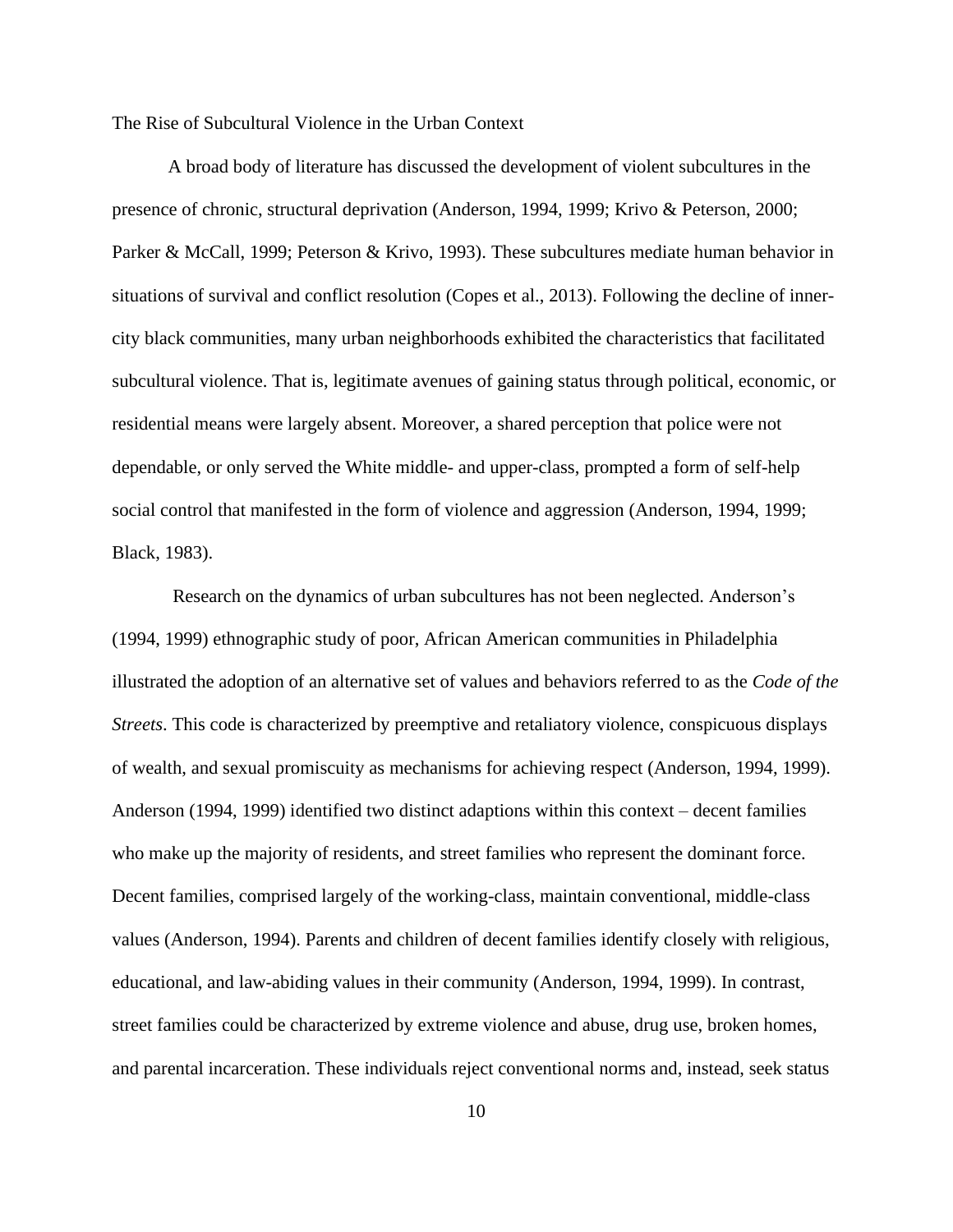and respect through preemptive or retaliatory violence (Anderson, 1994, 1999). Simply put, street families believe that one's reputation is contingent on their response to adversity – violence is necessary despite the potential consequences (Anderson, 1994, 1999; Hughes & Short Jr, 2005; Stewart & Simons, 2010). Indeed, there are distinct characteristics separating decent and street families. However, Anderson (1994, 1999) described a key similarity among the two groups – the socialization of children into acting in accordance with the code of the streets.

In the event of confrontation, for example, decent adults and children often alter their behavior to blend with those associated with street culture (Anderson, 1994, 1999; Hughes & Short Jr, 2005; Stewart et al., 2006). Like street families, decent families teach their children that engaging in street code behaviors is a means of insulating them from victimization (Anderson, 1994, 1999; Hughes & Short Jr, 2005; Stewart et al., 2006). Although decent families may not subscribe with the values of the code of the streets, they remain familiar with the prescriptive behaviors associated with street culture and act appropriately when situational context demands (Anderson, 1994, 1999).

Street families, on the other hand, tend to transmit and encourage alternative beliefs and behaviors to their children early on, either directly or indirectly (Anderson, 1994, 1999). For example, street parents often feel overwhelmed by their inability to provide – an issue that is exacerbated by drug and alcohol use and parental incarceration (Anderson, 1994, 1999). Children of these parents may have an abusive homelife that normalizes violence and aggression as a means of conflict resolution. Consistent with the assertions of Shaw and McKay (1942), parents may be completely absent, leaving deviant peers and violent role models as primary mentors throughout a child's life. In this vein, children of street families begin to conform to the oppositional culture and pursue the respect they have been taught to value.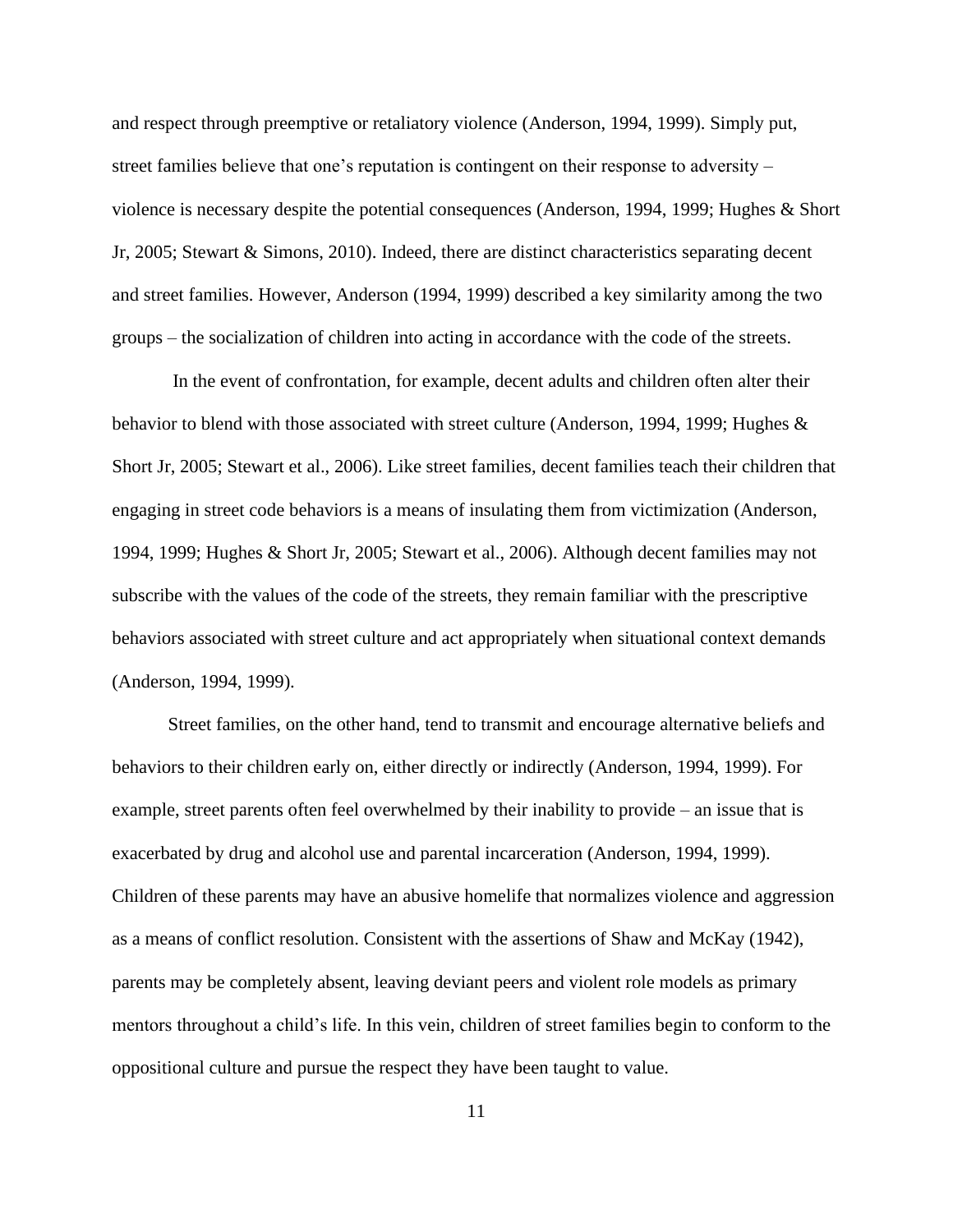In the context of street culture, 'respect' is often based on the ability to defend oneself – a theme common to both street and decent families (Anderson, 1994, 1999). Indeed, young males are encouraged to prove their masculinity through sexual conquests and acts of physical violence - often involving guns (Anderson, 1994; Matsueda et al., 2006). Moreover, young girls, similarly influenced by a need for status and respect, often create avenues for violence by learning to fight from male figures or asking men to retaliate on their behalf (Anderson, 1994, 1999). Many children may also find themselves immersed in drug involvement or other illegal means of making money to support their families, or most commonly, to obtain flashy clothing and other items that symbolize wealth (i.e., "juice") (Anderson, 1994, p. 88). It is through this generational transmission that the code of the streets becomes pervasive by promoting exacerbated levels of violence, victimization, and incarceration within communities of color (Anderson, 1994, 1999).

Finally, Anderson (1994, 1999) explains how violence permeates in the community in response to weakened confidence in formal institutions (e.g., law enforcement). Specifically, Anderson (1994, 1999) discusses how street code adherents tend to perceive the police as illegitimate or discriminatory towards people of color, and thus, handle disputes without the assistance of law enforcement. This is not surprising, however, as individuals who adhere to the street code have been socialized to either engage in retaliatory violence in the event of victimization (Gau & Brunson, 2015; Haas et al., 2014; Jacobs & Wright, 2006; Rosenfeld et al., 2003) or engage in preemptive violence in order to insulate themselves from victimization (McNeeley & Wilcox, 2015a, 2015b; McNeeley & Yuan, 2017; Stewart et al., 2006). Similarly, reporting their victimization, or "snitching," could put an individual at an increased risk for revictimization (Anderson, 1994, 1999; Baron et al., 2001; Clayman & Skinns, 2012; Kubrin & Weitzer, 2003; Rosenfeld et al., 2003). It is important to note, however, that studies have shown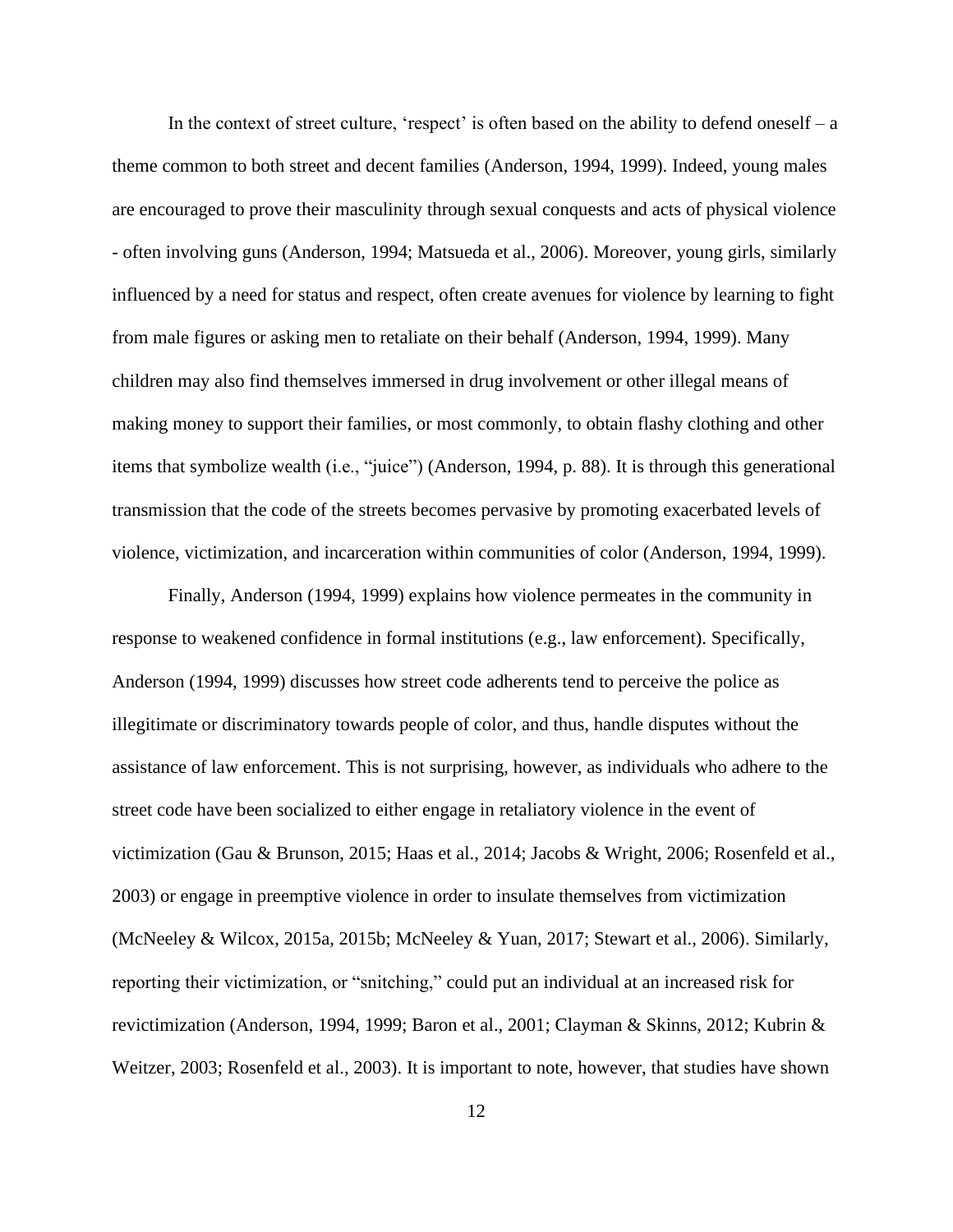that a vital aspect of maintaining order in the community revolves around residents reporting victimization, as it directly relates to whether crime is brought to the attention of law enforcement (Bennett & Wiegand, 1994).

Research has also illustrated that the reluctance of reporting victimization may result in an inability of officers to arrest the offender and, in turn, higher levels of violence in the community (Kirk & Papachristos, 2011; Skogan, 1984). In line with Anderson's (1994, 1999) assertions, a lack of reporting among these populations may be attributed to perceptions of procedural injustice (see Fagan, 2008; Goudriaan et al., 2004), perceived unfairness in police performance (Conaway & Lohr, 1994; Zhang et al., 2007), or repeat victimizations (Zaykowski, 2015). In other words, individuals who do not believe that the police are capable of keeping them safe (e.g., code of the street adherents) could be less likely to report and, thus, more likely to engage in violence. In this vein, it is no surprise that roughly half of violent victimizations reported in the National Crime Victimization Survey (NCVS) are unknown to law enforcement (Langton et al., 2012).

The framework described by Anderson (1994, 1999) has garnered widespread support among qualitative and quantitative works (e.g., Brezina et al., 2004; Brookman et al., 2011; Drummond et al., 2011; Jones, 2008; Parker & Reckdenwald, 2008; Stewart et al., 2006; Stewart & Simons, 2010; Taylor et al., 2010). Additionally, the findings presented by Anderson (1994, 1999) closely resemble developments in other areas of the literature. That is, the social dynamic and propensities for violence described in the code of the streets are remarkably similar to those described in studies of gangs (e.g., Matsuda et al., 2013; Mitchell et al., 2017). There are also consistencies within the theoretical realm, as the impact of residential turnover, racial isolation, and the lack of collective efficacy are major contributors to the proliferation of gangs (e.g.,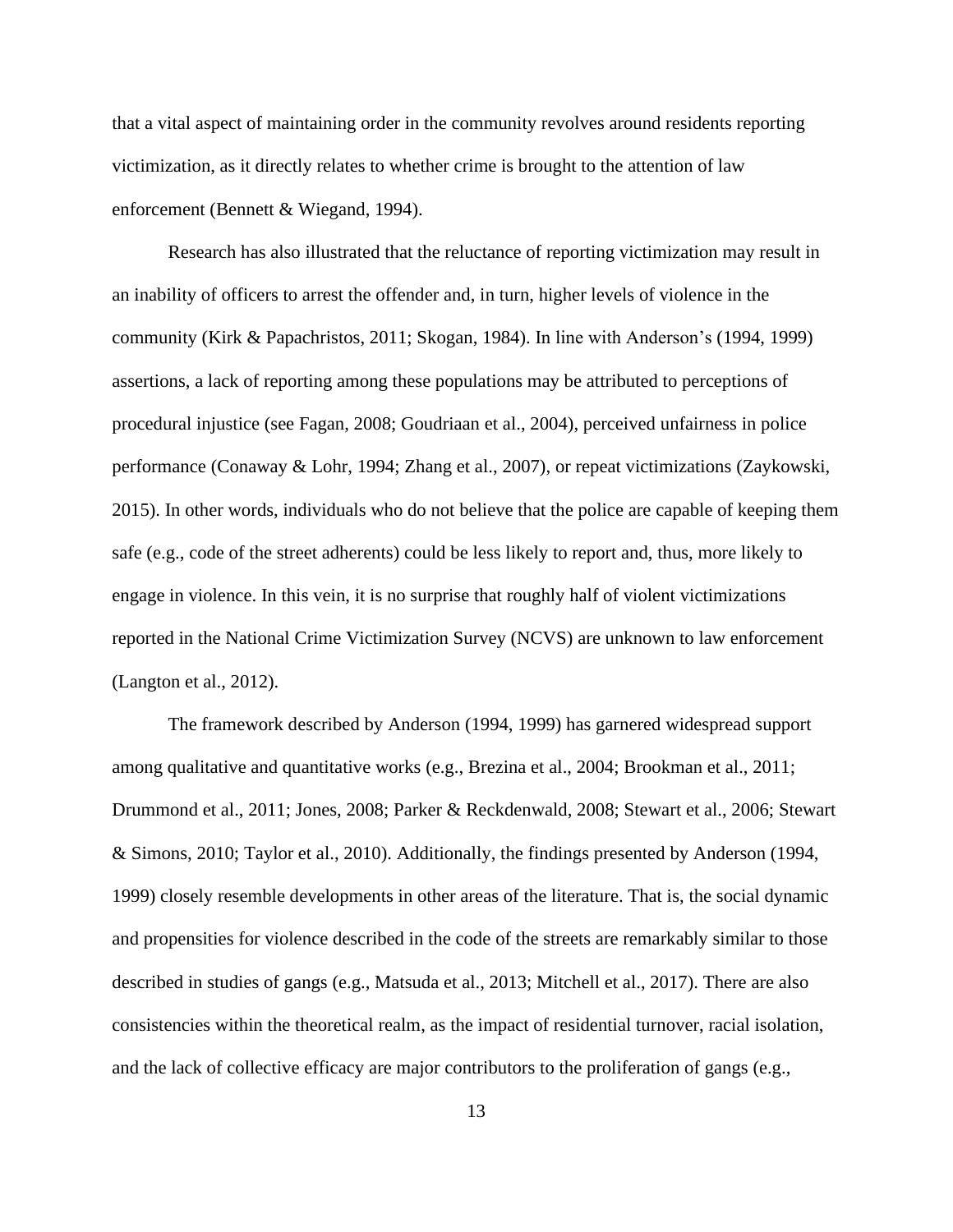Bursik & Grasmick, 1993; Kornhauser, 1978), as well as subcultural violence. Therefore, the following sections will further the discussion of social disorganization, street code adherence and gang involvement as they relate to the provocation of violence within inner city neighborhoods.

#### <span id="page-20-0"></span>Street Culture and Gang Activity

Although Anderson (1994, 1999) does not specifically reference the presence of gangs in the code of the streets thesis, their proscriptions and behaviors are associated with those of street culture (Matsuda et al., 2013). For example, Anderson (1994, 1999) placed particular emphasis on the likelihood of code adherence among adolescent boys. Similarly, the literature has shown that an overwhelming number of street gang participants are known to be teenaged males (Pyrooz, 2014). Moreover, gangs often emerge in the presence of structural and economic deprivation. The frustration associated with the lack or rejection of mainstream opportunities is often mitigated through gang involvement, as members find a sense of "status enhancement" (Cohen, 1955; Huebner et al., 2016, p. 839; Miller & Brunson, 2000) in the same way street individuals follow the code.

More recent works have made connections regarding gang activity and the code of the streets. For example, Matsuda and colleagues (2013) reported that gang members were more likely to participate in violent offending due to their close adherence with Anderson's (1994, 1999) code of the street framework. Specifically, those who participated in gangs were more inclined to commit acts of violence when campaigning for respect, compared to those who did not participate in gangs. Moreover, gang-involved individuals displayed higher levels of selfcenteredness, anger, commitment to negative peers, lack of guilt, quickness-to-anger, lowparental monitoring, and time spent in unstructured environments that promote violence – all of which correlate with the values of subcultural adherence (see Anderson, 1994, 1999; Matsuda et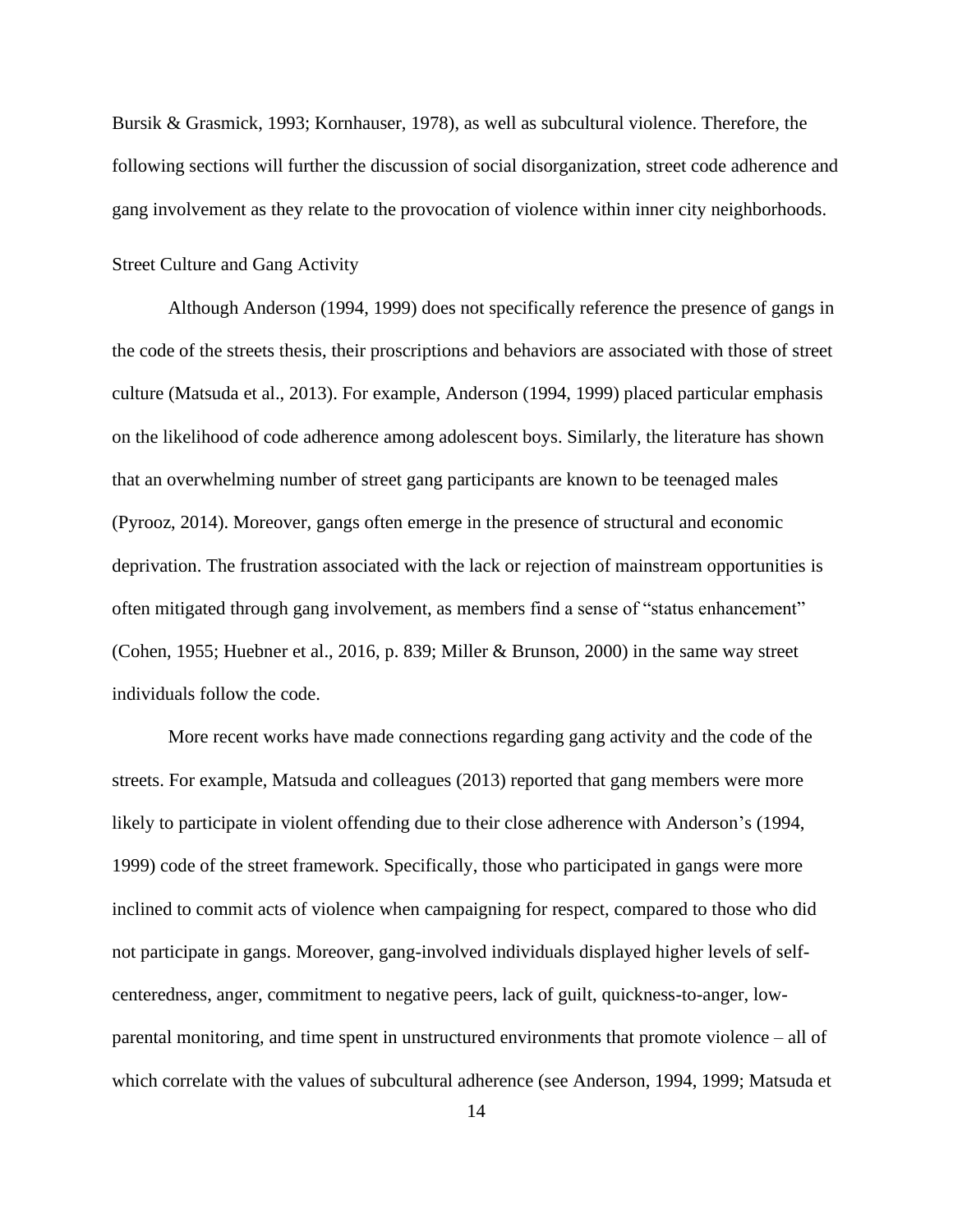al., 2013). Perhaps the most robust comparison of these topics, however, has been provided by Mitchell and colleagues (2017) in their evaluation of the similarities and differences between street code, convict code, street gangs, and prison gangs. Similar to Matsuda and colleagues' (2013) approach, Mitchell et al. (2017) compared the themes presented in street culture research with those reported in the gang literature. Differentiating by "belief" (i.e., adhering to the code of the streets or convict code) versus "group" (i.e., participating in a street gang or prison gang), their findings suggest that the norms and values expressed within each of these codes align with the values and beliefs exhibited by gang members (Mitchell et al., 2017).

Thus, the values associated with street culture adherence and gang involvement appear largely analogous. Like the street individuals described by Anderson (1994, 1999), gang members frequently exhibit increased cynicism towards law enforcement (Curry & Decker, 2003) and other formal institutions. Other similarities also exist, as gang involvement and street code adherence promote an involvement with violent peer groups (Anderson, 1994, 1999; Decker & Van Winkle, 1996; Hagedorn & Macon, 1998; Moore, 1991; Thrasher, 1927; Winfree et al., 1994). In line with Shaw and McKay's (1942) concept of cultural attenuation, the literature has suggested that gangs could serve as a primary source for the transmission of violence and delinquency to young populations (Matsuda et al., 2013). Finally, perhaps the most prominent similarity between gang violence and subcultural adherence revolves around campaigning for respect. Those who subscribe to street values tend to engage in public displays of violence to demonstrate toughness, or "nerve," (Anderson, 1994, p. 92, 1999). Likewise, studies have shown that the gang, too, provides and encourages individual or group opportunities to assert pride and honor (Decker, 1996; Melde et al., 2009). It should be stated, however, that in neighborhoods where violence is pervasive, these public disputes are more likely to become violent (Anderson,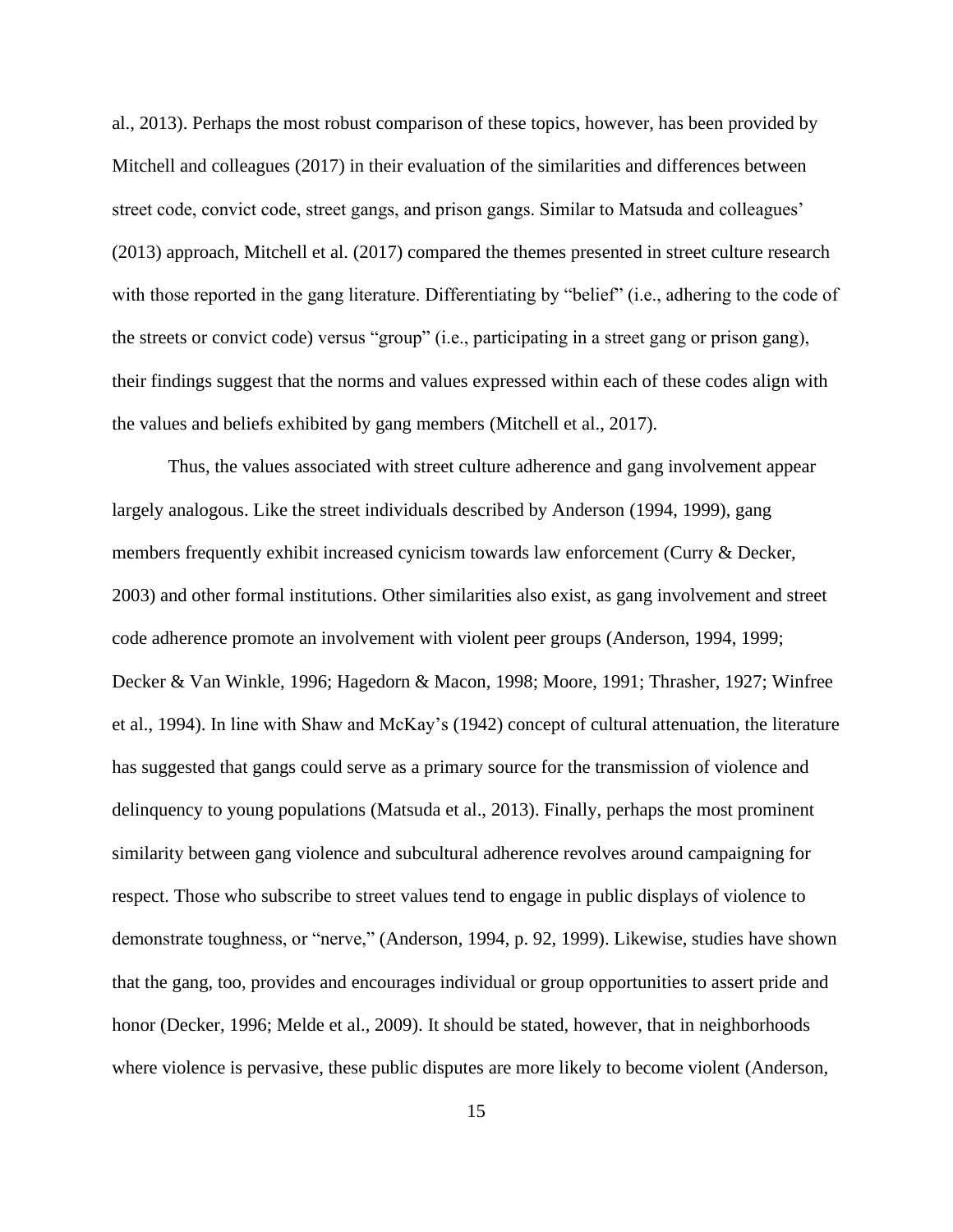1999; Berg et al., 2012; Copes & Hochstetler, 2003; Stewart & Simons, 2010). Indeed,

Dierenfeldt et al. (2021) provided evidence that confrontations that occur in public, involve individuals known to one another, and take place in disadvantaged and violent communities are much more likely to involve the use of firearms. Therefore, the following section discusses the nexus between street code adherence, gang involvement, and the likelihood of gun violence in the urban context.

#### <span id="page-22-0"></span>Gun Crime and Campaigning for Respect

A broad body of literature has argued that there is a significant relationship between social disorganization, street culture, and gun violence (Burgason et al., 2014; Spano & Bolland, 2013; Spano et al., 2012). In particular, research has suggested that violent subcultures nested within disadvantaged neighborhoods further aggravate the likelihood of gun violence (Anderson, 1994, 1999; Kleck & Hogan, 1999). As previously stated, individuals who identify with the code of the streets tend to adhere to an alternative set of behaviors that promote violence and deviancy (e.g., physical disputes, promiscuity, substance use, assault) as an expression of masculinity (Anderson, 1994, 1999). Participation in these acts, however, tends to place these individuals at a greater risk of engaging in gun violence, both as victims and offenders (Copes et al., 2013; Wright & Rossi, 1986). More recent studies have yielded similar findings. Using race-specific measures, Dierenfeldt and colleagues (2021) found that in communities maintaining higher levels of street code entrenchment, Black male offenders displayed a higher likelihood of gun use in aggravated assaults. Moreover, the authors emphasized the strong relationship between community characteristics and gun *access* – a factor often neglected in this area of study (see Dierenfeldt et al., 2017).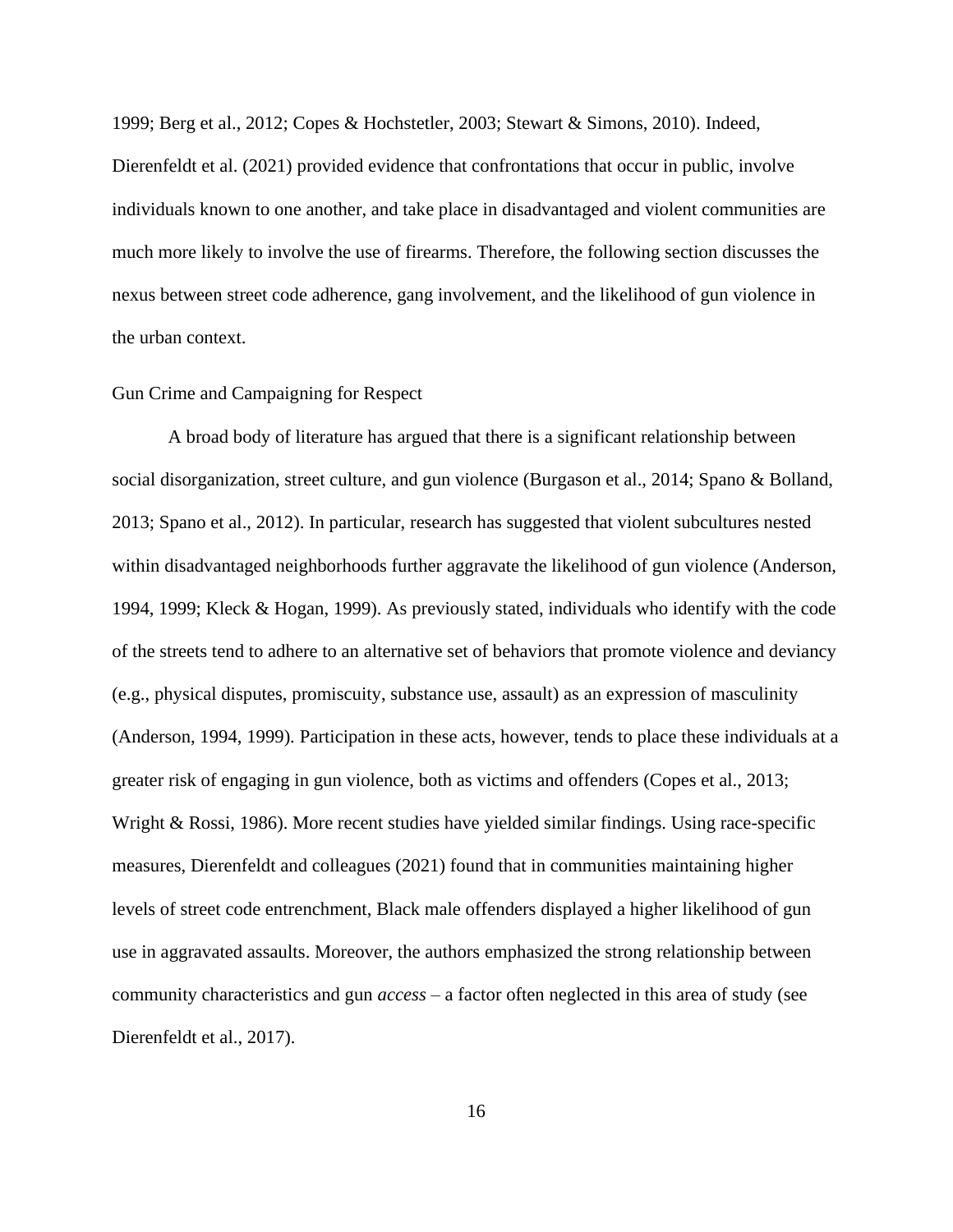Firearms are considered both symbolic and protective among street-oriented populations (Anderson, 1994, 1999; Kubrin, 2005). For example, one may carry a gun as an extension of their identity, as it represents wealth and a readiness to protect themselves and their belongings (Anderson, 1999). One might also carry a firearm as a display of power (Kleck & Hogan, 1999). Further, guns increase the odds of success when carrying out deviant acts involving violence and intimidation (Kleck & Hogan, 1999). A key finding regarding the purpose of guns, however, relates to the need for self-protection (Kleck & Hogan, 1999; Kovandzic et al., 2013; Wright & Rossi, 1986). Indeed, in the event of confrontation, one may be inclined to use a gun to overpower their opponent (Kleck & Hogan, 1999), or defend their own reputation in hopes of preventing future victimization (Anderson, 1999). Criminologists have pointed out, however, that a large portion of individuals who are barred from legitimate ownership of firearms (e.g., felons and/or those with criminal history) are also those who may be at the highest risk of involvement in gun violence (Braga & Cook, 2016).

Findings are less uniform regarding the impact of gun availability on crime (Kleck, 2004, 2015). Still, researchers have described the primary avenues related to gun acquisition and offending. For example, Sheley and Wright (1993) and Wright and Rossi (1986) provided evidence that criminals often used stolen guns when carrying out their offenses. Relatedly, using the number of guns reported stolen in the National Incident Based Reporting System (NIBRS) as a proxy measure of illegal gun availability, Stolzenberg and D'Alessio (2000) concluded that the availability of illicit guns shared a positive relationship with gun crime in South Carolina. In a more recent examination of this relationship, Dierenfeldt et al. (2017) offered further support that illegal firearm availability held a positive relationship with gun violence - particularly in crimes such as robbery, aggravated assaults, and homicides across cities in the United States.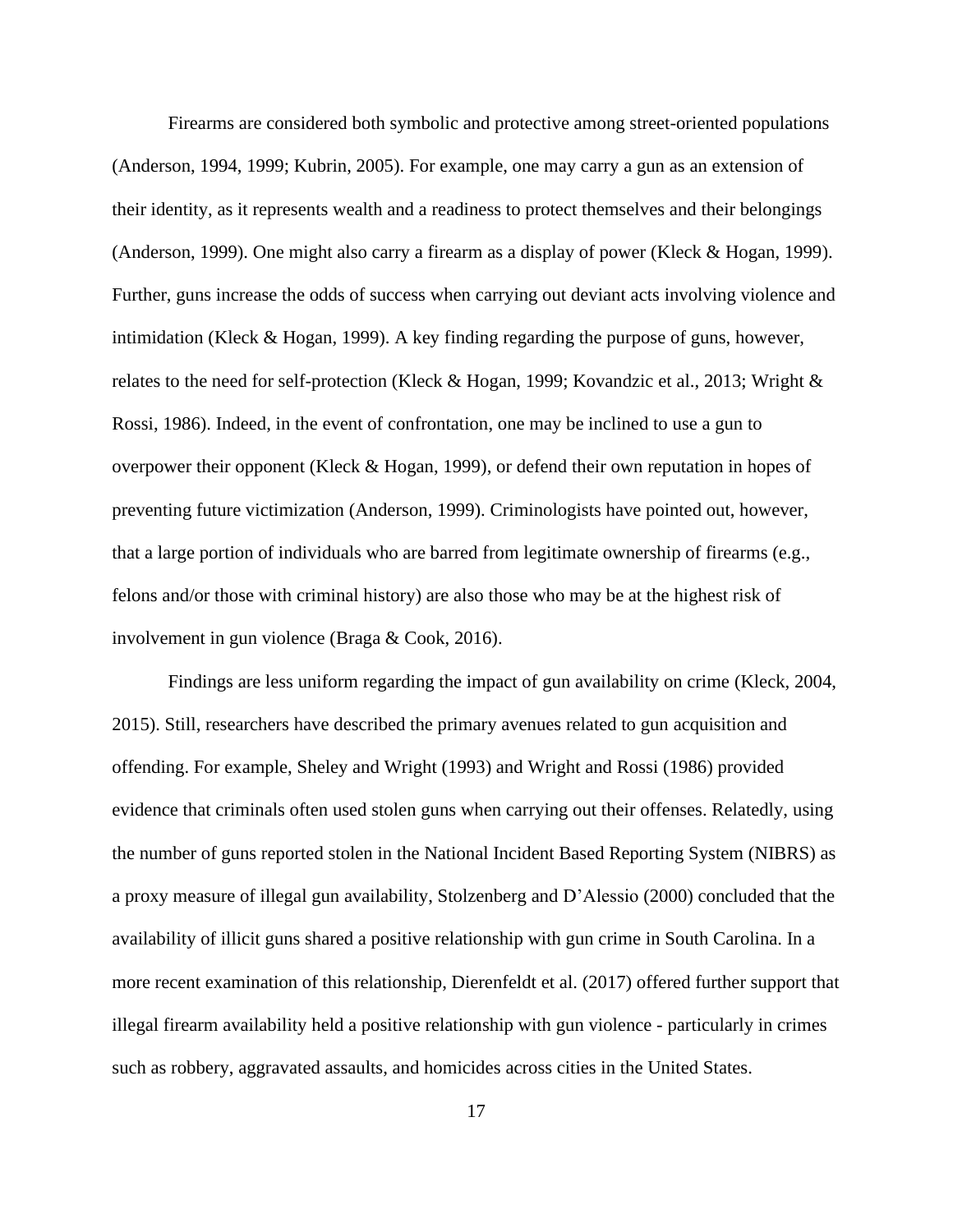The literature has also illustrated a direct relationship between firearm accessibility and the presence of gangs. Generally, gangs have been found to exacerbate the issue of gun violence within communities (Huebner et al., 2016). Indeed, the literature suggests that gangs maintain strong networks with illicit gun salesmen and traffickers (Cook, Harris, et al., 2015; Cook et al., 2007; Hureau & Braga, 2018). Moreover, gang leaders have been found to distribute, loan, or rent out guns to others within the gang, providing a feasible avenue for obtaining firearms among criminal populations (Cook et al., 2007).

#### <span id="page-24-0"></span>Focus on Crime Guns

Research on the factors that pertain to crime guns, while available, is sparse. Given that the research has established gun violence as a public health issue (Parsons et al., 2018; Resnick et al., 2017; Satcher, 1955), the majority of studies have focused on the characteristics that facilitate gun violence instead of the firearms themselves. For example, the literature has established that gun violence is permeated in urban communities characterized by high levels of disadvantage (Bushman et al., 2016; Hemenway & Miller, 2013). Such findings are consistent with the assertions of social disorganization theory, as multiple authors have established the relationship between poor neighborhoods with weakened social controls and increased violence – particularly violence involving guns (Maimon & Browning, 2010; Sampson & Groves, 1989; Shaw & McKay, 1942). Building from the perspective of 'place', Burgason et al. (2014) found that disadvantaged communities embedded in Anderson's (1994, 1999) description of street culture were more likely to experience increased levels of gun violence.

Firearm availability has also been a focus of crime gun research. Indeed, studies have found that access to firearms is positively related to increases in violent crime (Stolzenberg  $\&$ D'Alessio, 2000), although other studies have yielded the opposite (Lott, 2010) or null effects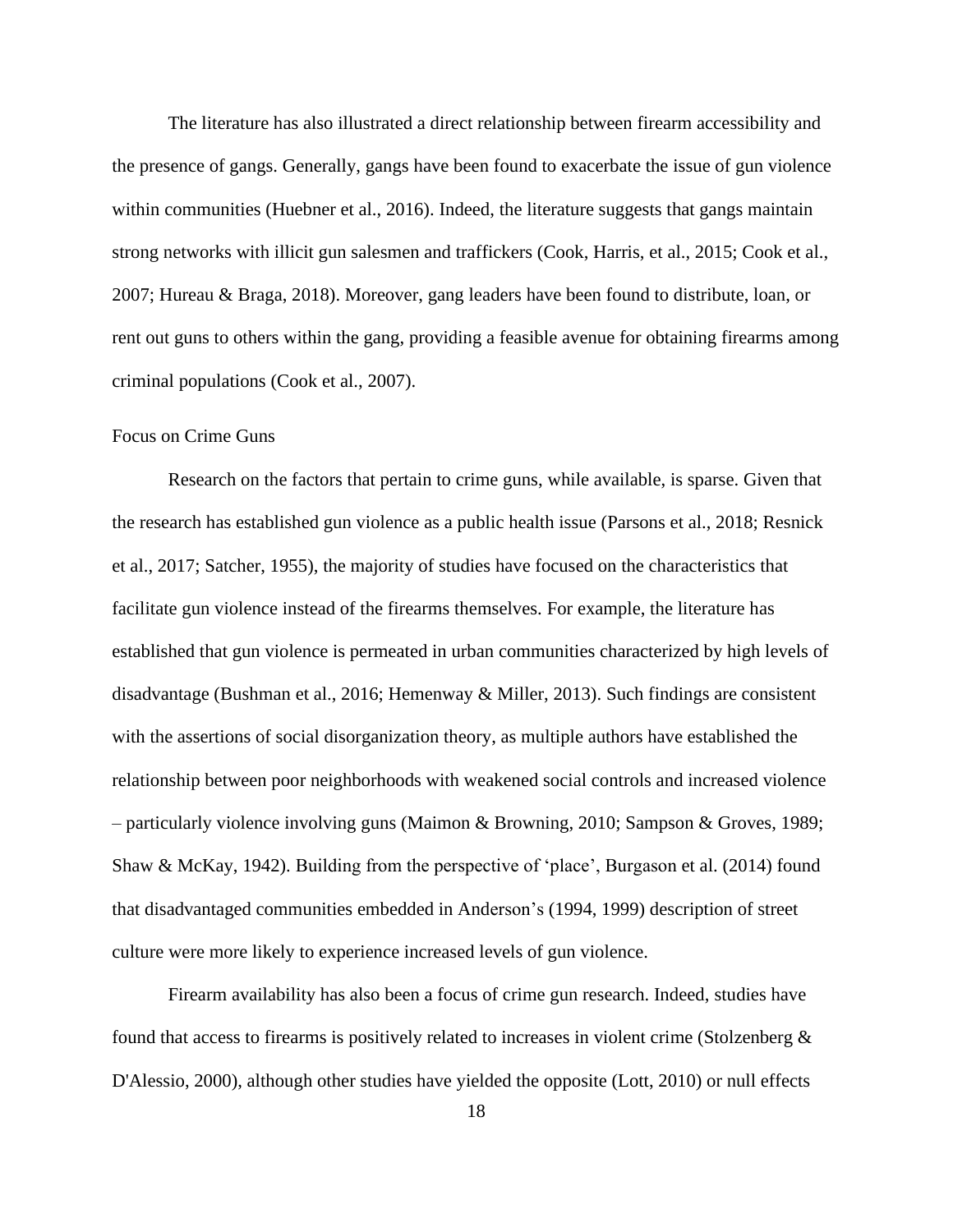(Kleck & Patterson, 1993; Kovandzic et al., 2005). Such availability may be exacerbated by the presence of gangs within the community, specifically in relation to illicit guns (e.g., Cook, Parker, et al., 2015; Huebner et al., 2016).

As mentioned, an important shortcoming in the literature revolves around the examination of crime guns themselves. To date, Wilkinson and Fagan (1996) acknowledged the need for assessing guns as elements of crime commission. Yet, a continued focus of crime gun research has been the symbolism of guns relating to fear, power, death (Wright & Decker, 1997), status (Anderson, 1994, 1999; Harding & Blake, 1989), and the perceived affordances offered by firearms in relation to crime commission (Goldsmith et al., 2020). In sum, gun crime and acquisition appear to be the result of myriad factors, which in turn, necessitates attention to the lifespan and uses of such crime guns. Moreover, given that the literature suggests a significant relationship between social disorganization, street culture, and gun violence (Burgason et al., 2014; Spano & Bolland, 2013; Spano et al., 2012), further examination of the roles of crime guns is necessary at an incidental and contextual level.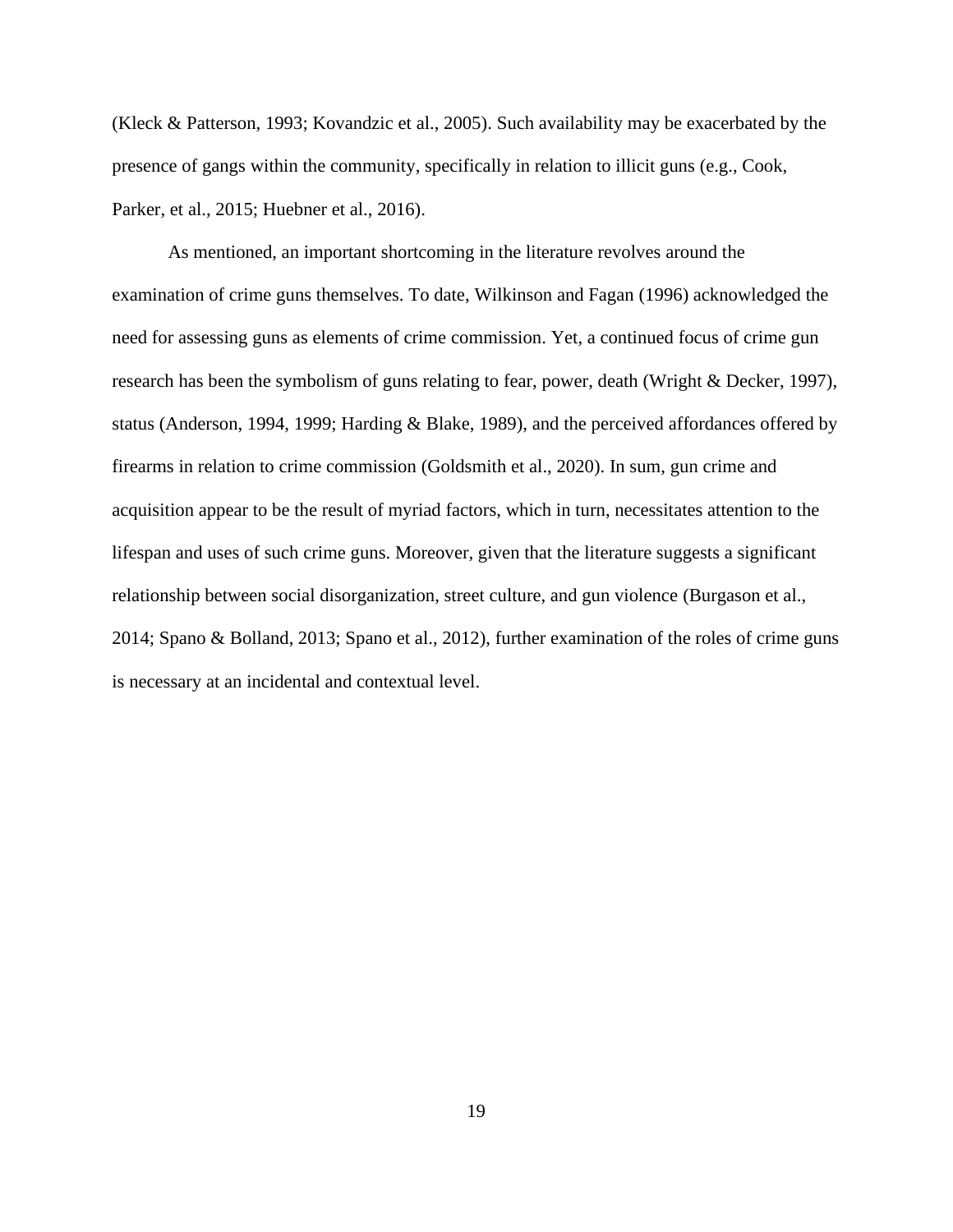#### CHAPTER III

#### CURRENT STUDY

<span id="page-26-0"></span>The extant literature provides a robust understanding of the impact of structural, cultural, and incident-level characteristics on the frequency and likelihood of gun violence. The focus on 'gun crime' has, however, inhibited examination of the importance of 'crime guns.' This omission has implications for policy and practice both in terms of gun control and reducing gun victimization. Previous studies have implied, albeit unintentionally, that each gun crime involves a unique firearm when this may not be the case. Indeed, given the symbolic status conferred upon firearms within communities marked by disadvantage and street culture, as well as by gang members, it is possible that they retain their crime guns rather than discard them so that they may be used in future crimes. This study addresses these omissions in the literature through exploration of the extent to which neighborhood and initial incident characteristics influence the likelihood that a crime gun will be used in subsequent offenses.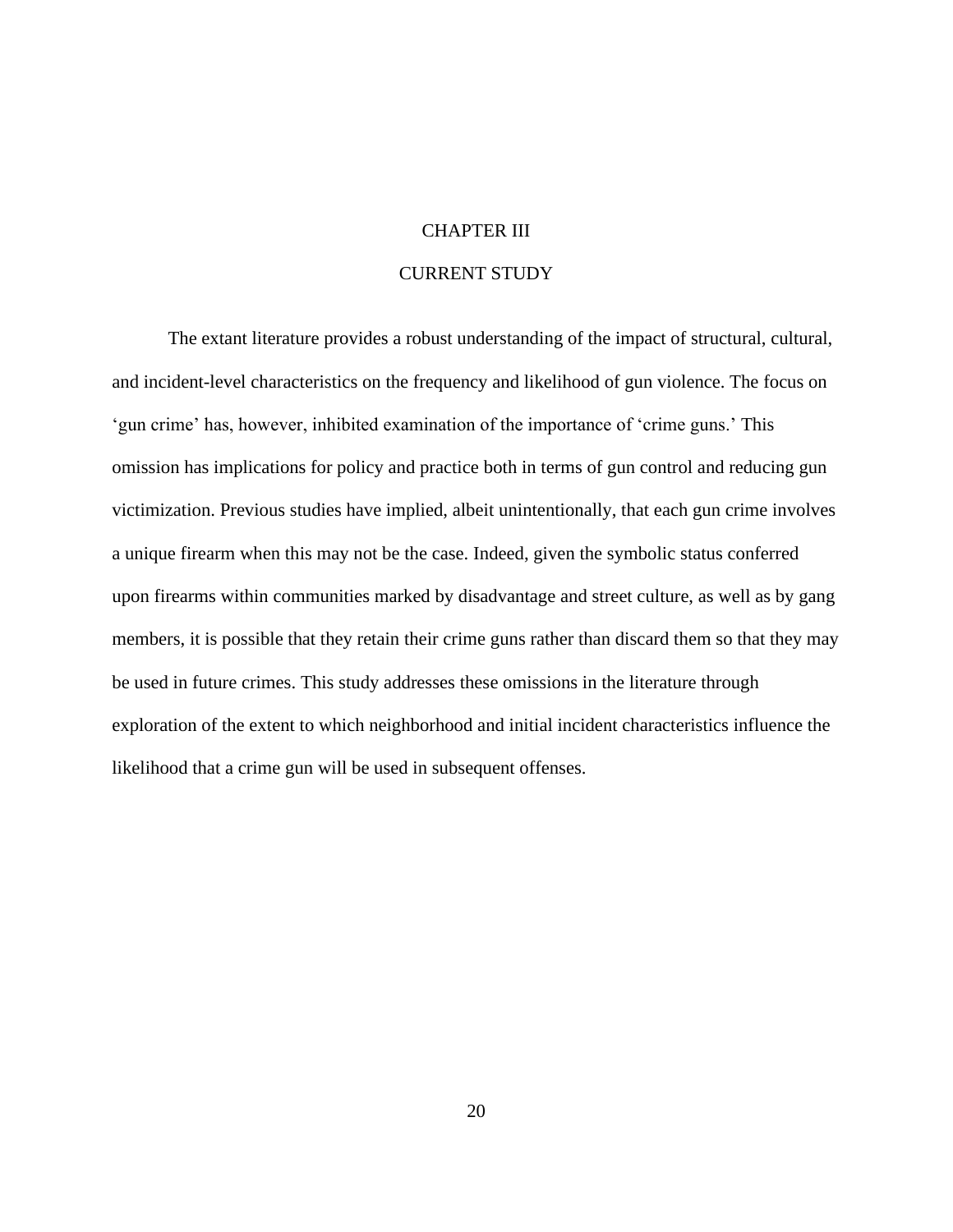#### CHAPTER IV

#### METHODOLOGY

<span id="page-27-0"></span>A significant portion of criminal justice research focuses on the frequency and likelihood of gun violence in relation to the characteristics of the community, victim, and the offender. Comparatively little is known about the guns used in these offenses or the factors that influence their repeated use in criminal activity. Exploring these issues may be helpful in developing policies and practices aimed at reducing gun crime. The aforementioned gap in the literature prompted the Primary Question: How do neighborhood and incident characteristics influence the likelihood of a crime gun being used in multiple offenses? To explore these relationships, binary logistic regression is used to simultaneously examine the influence of neighborhood- and incident-level factors on the probability that a crime gun will be used in multiple offenses.

#### <span id="page-27-1"></span>Research Questions and Hypotheses

Answering the primary question requires first developing and answering several research questions. Prior works clearly suggest that aggregate levels of disadvantage and violence influence the likelihood of firearm use and victim injury (Burgason et al., 2014; Dierenfeldt et al., 2021). At this time of this writing, however, no study could be located that described the nature of the relation between neighborhood levels of disadvantage and violence and the likelihood that a crime gun would be used in multiple offenses. This omission in the literature prompts Research Question 1 (RQ1): What is the relationship between neighborhood levels of disadvantage and violence and the likelihood that a crime gun will be used in more than one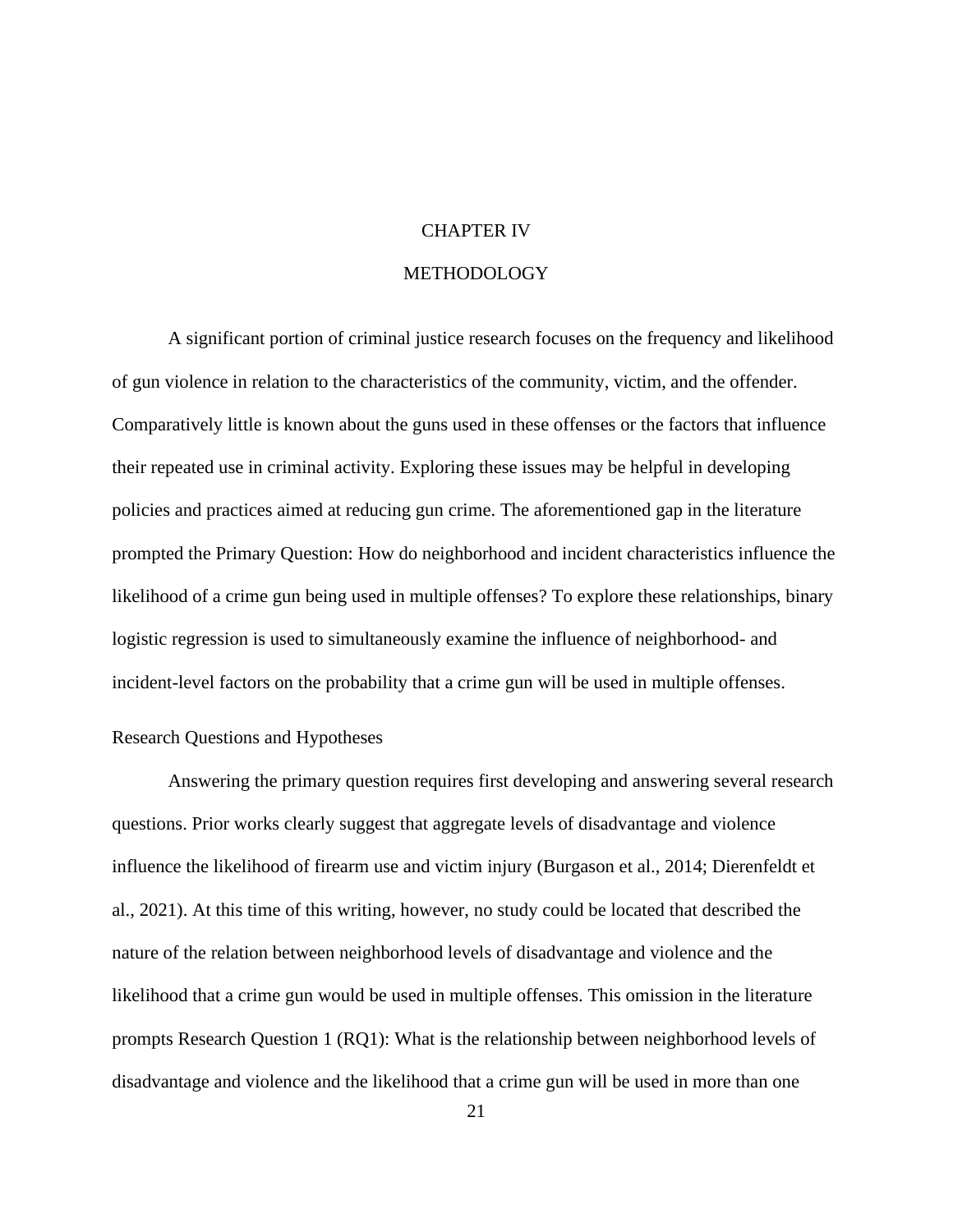offense? Based on prior studies of the relationships between community characteristics and violence (Dierenfeldt et al., 2021; Thomas & Drawve, 2018) the following is hypothesized (H1): Neighborhood levels of disadvantage and violence will share a direct, positive association with the likelihood that a crime gun will be used in more than one offense.

The literature has established a clear connection between the presence of gangs within communities and increased levels of gun violence (Huebner et al., 2016). Moreover, there is empirical evidence suggesting that gang leaders tend to loan or rent out guns to others within the gang (Cook et al., 2007). The degree to which gang involvement in gun crimes influences the probability that the firearms used in those crimes will be used in additional offenses remains an empirical question. This prompts Research Question 2 (RQ2): What is the relationship between gang involvement in a gun crime and the likelihood that a crime gun will be used in more than one offense? Based on prior studies of the relationship between gangs and increased levels of gun violence (Huebner et al., 2016), the following is hypothesized (H2): A crime gun will have a higher likelihood of being used in multiple offenses if the original incident was gang-involved.

The work of Tarling and Morris (2010) has suggested that the more serious an offense, the more likely the crime is to be reported. Specifically, the authors indicate that incidents involving a weapon and resulting in victim injury significantly increased the likelihood of the crime being reported (Tarling & Morris, 2010). The impact of these factors on the likelihood that crime guns will be used in future offenses, however, remains unexplored. This prompted Research Question 3 (RQ3): What is the relationship between the original incident involving a homicide or aggravated assault on the likelihood of a crime gun being used in more than one offense?

22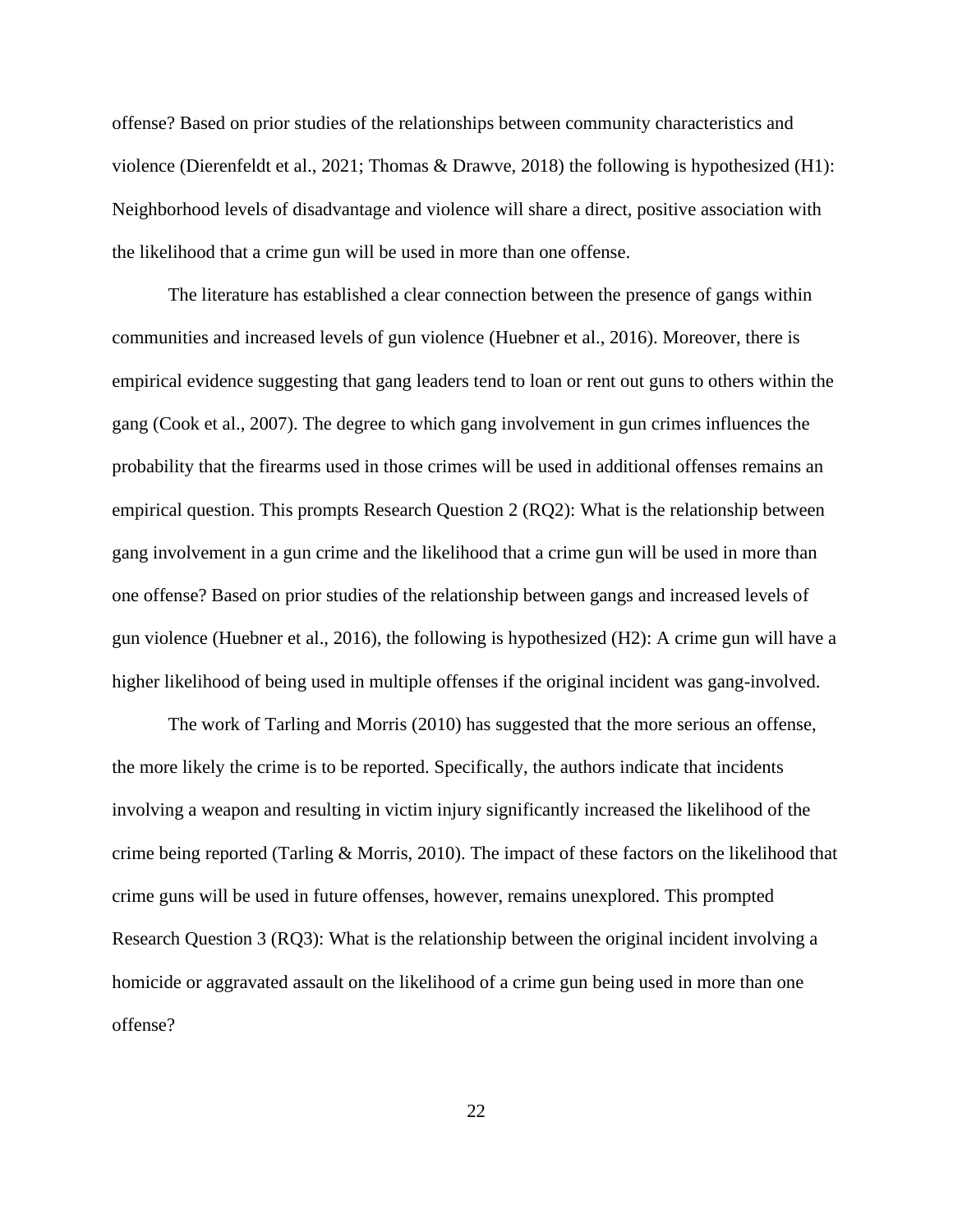Serious and violent offenses, such as murders and aggravated assaults using firearms, are more likely to reach the attention of police (Tarling & Morris, 2010). As a consequence, the firearms used to commit such crimes may be less likely to be used again. Indeed, offenders may be eager to create distance between themselves and such crime guns in order to avoid being linked with the associated offenses. Therefore, the following is hypothesized (H3): A crime gun will have a lower likelihood of being used in multiple offenses if the original incident involved a homicide or aggravated assault.

Both Anderson (1994, 1999) and Kleck and Hogan (1999) have suggested that violent subcultures nested within disadvantaged neighborhoods further aggravate the likelihood of gun violence. That is, the emphasis on preemptive and retaliatory violence as well as the symbolic nature of firearms among street-oriented populations are directly related to increased gun violence in areas entrenched in the street code described by Anderson (1994, 1999). Moreover, street culture is more likely to be entrenched in communities marked by disadvantage and violence (Burgason et al., 2014). Prior studies have not considered, however, the degree to which these conditions moderate the relationship between gang involved offenses and the likelihood that guns used in those crimes will be used in additional offenses. This prompted the development of Research Question 4 (RQ4): How do neighborhood levels of disadvantage and violence moderate the relationship between gang involved offenses and the likelihood that guns used in those crimes will be used in additional offenses?

Similarly, extant literature has failed to consider the extent to which the relationship between offense severity and the likelihood that guns used in those offenses are used in additional crimes is moderated by neighborhood levels of disadvantage and violence. This omission prompted the development of Research Question 5 (RQ5): How do neighborhood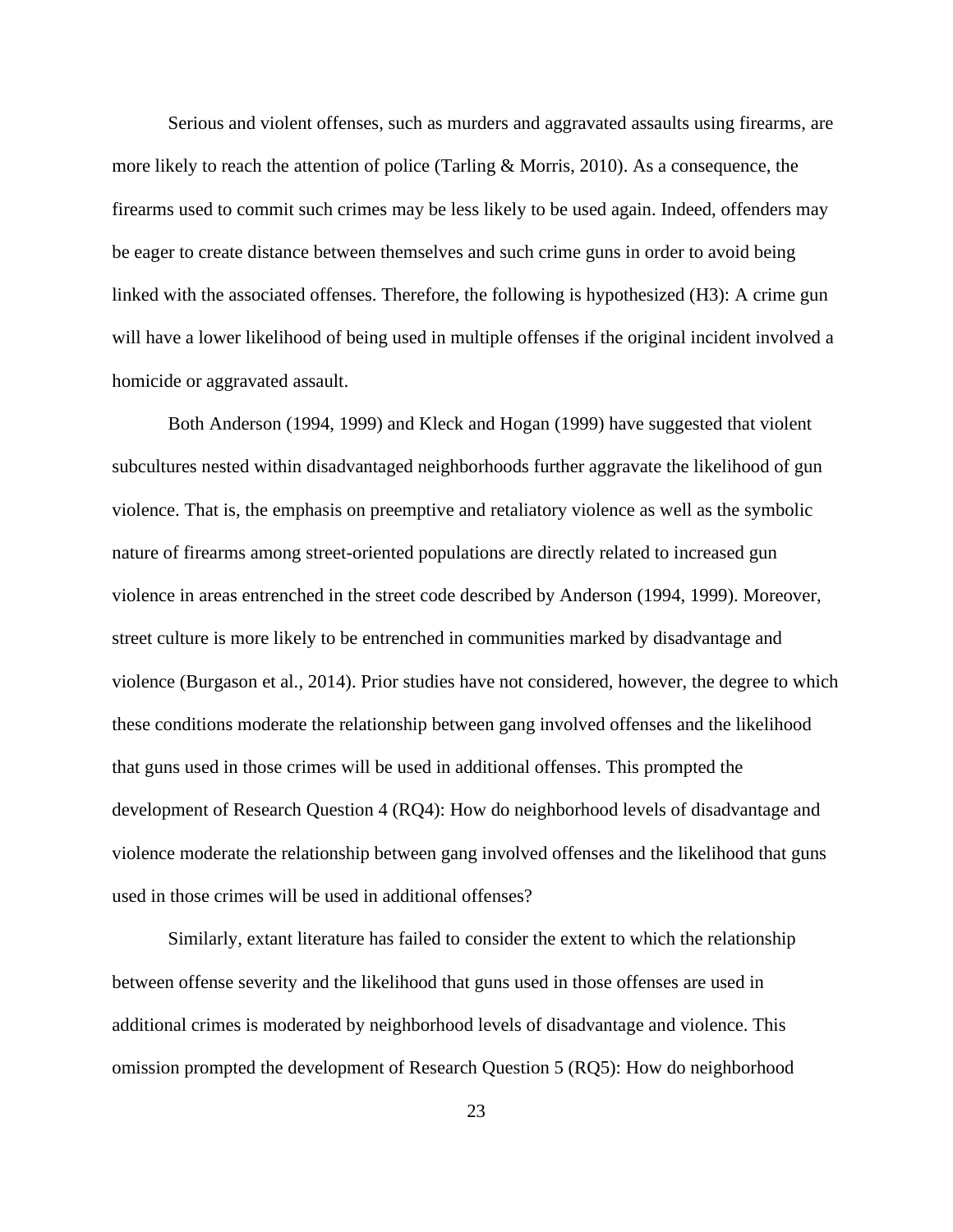levels of disadvantage and violence moderate the relationship between severity of the original gun crime and the likelihood that the gun used in that offense will be used again? As previously mentioned, the presence of gangs tends to exacerbate levels of firearm violence within communities (Huebner et al., 2016). Moreover, Matsuda et al. (2013) and Mitchell et al. (2017) suggested that there are structural and behavioral overlaps between gang adherence and individuals who identify with Anderson's (1994) code of the street. Given that incidents involving gangs may be nested within areas entrenched in subcultural violence (e.g, Matsuda et al., 2013; Mitchell et al., 2017), and guns maintain symbolic importance among such actors (Anderson, 1999; Kleck & Hogan, 1999), the following is hypothesized (H4): The impact of gang-involvement on the likelihood that a crime gun will be used in multiple offenses will be exacerbated by higher levels of neighborhood disadvantage and violence.

For similar reasons, neighborhood levels of disadvantage and violence may condition the impact of offense severity on the likelihood crime guns will be used again. Carrying a firearm and involvement in violence (e.g., physical disputes, assault) have each been associated with status enhancement among street code adherents (Anderson, 1994, 1999). One might carry a firearm to overpower an adversary, essentially increasing the odds of success when carrying out acts of violence (Kleck & Hogan, 1999). However, one might also carry a firearm in order to insulate against victimization. In either case, offenders may be more likely to retain possession of crime guns and use the same weapons repeatedly in communities where street code is entrenched. (H5): The impact of an original incident involving a homicide or aggravated assault on the likelihood that a crime gun will be used in multiple offenses will be conditioned by neighborhood levels of disadvantage and violence.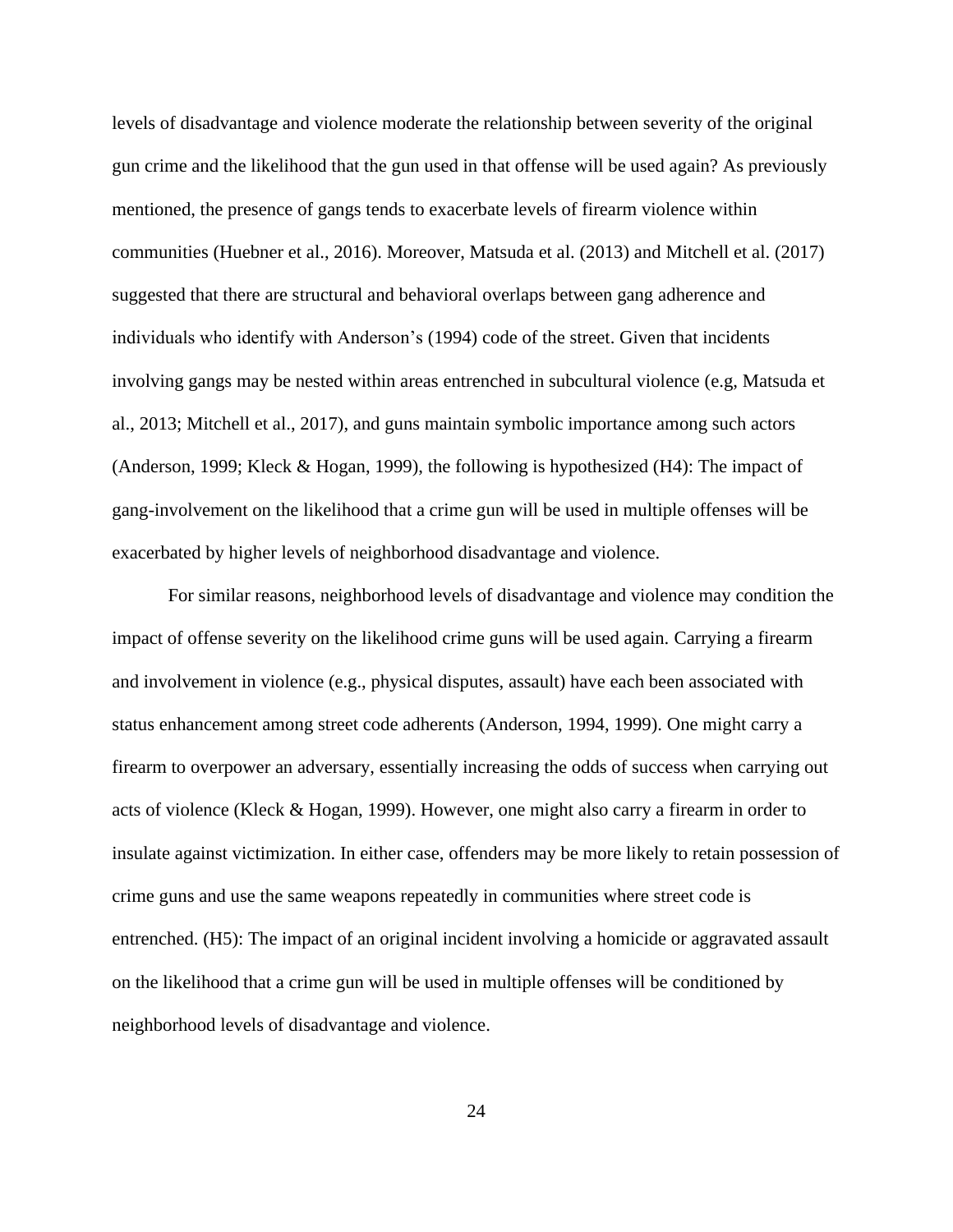<span id="page-31-0"></span>Data and Sample

Data used in this study are obtained from the National Integrated Ballistic Information Network (NIBIN) lead logs maintained by the Chattanooga Police Department (CPD). Analysis is restricted to the 'cleared' cases associated with crime guns used in offenses between 6/23/2013 and  $10/31/2020$  (n = 309)<sup>1</sup>. The addresses of the original incidents in which these firearms were used are geocoded to census tracts located within the city of Chattanooga  $(n = 29)^2$ . Relevant sociodemographic data for census tracts were drawn from the 2013-2017 American Community Survey (ACS) 5-year summary file. Finally, homicide rates were calculated using address-level shooting and homicide logs provided by CPD. All research protocols were reviewed and approved by the UTC Institutional Review Board (IRB# 20-171) in connection with a Department of Justice grant award to the Chattanooga Police Department through the Edward Byrne Memorial Justice Assistance Grant Program (2020-DG-BX-0008)<sup>3</sup>.

<span id="page-31-1"></span><sup>&</sup>lt;sup>1</sup> This approach presents in obvious limitation in terms of generalizability. The NIBIN lead logs listed 277 crime guns associated with 'active' investigations during the same observation period. However, data for these crime guns were missing or incomplete on several key measures.

<sup>&</sup>lt;sup>2</sup> There are 56 census tracts located in Chattanooga. That all 309 crime guns were used in offenses located in only 29 of these census tracts is indicative of the extent to which gun violence is concentrated in the city of Chattanooga. Indeed, the 309 crime guns examined here are associated with 1,095 gun crimes within the 29 census tracts included in the analyses that follow.

<sup>&</sup>lt;sup>3</sup> This project was supported by Grant No. 2020-DG-BX-0008 awarded by the Bureau of Justice Assistance. The Bureau of Justice Assistance is a component of the Department of Justice's Office of Justice Programs, which also includes the Bureau of Justice Statistics, the National Institute of Justice, the Office of Juvenile Justice and Delinquency Prevention, the Office for Victims of Crime, and the SMART Office. Points of view or opinions in this document are those of the author and do not necessarily represent the official position or policies of the U.S. Department of Justice.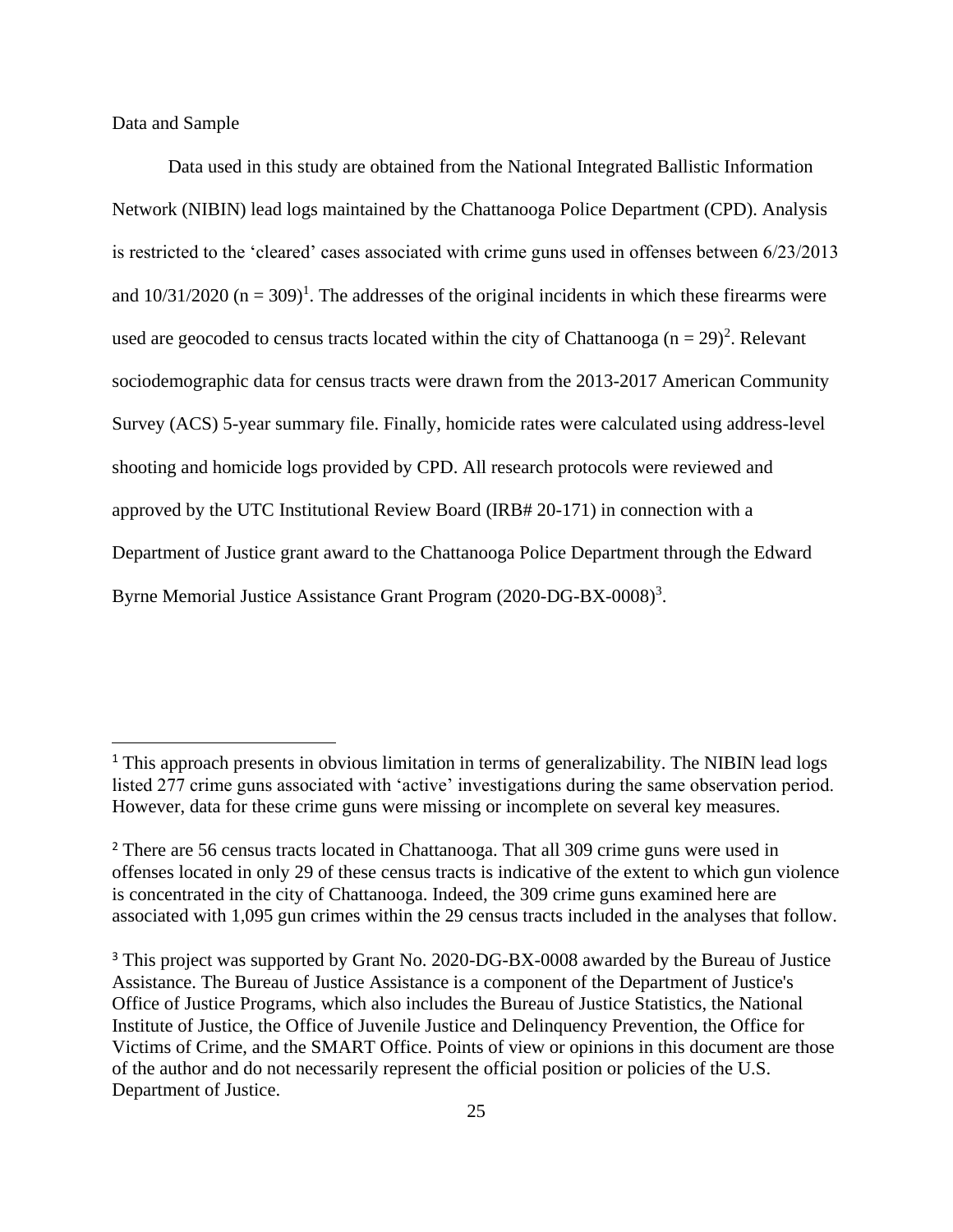Dependent Variable

For the purposes of this study, 'multiple offenses' is conceptualized as the use of the same firearm in more than one criminal act against person or property in the city of Chattanooga between 6/23/2013 and 10/31/2020. Thus, the dependent variable is operationalized as a dichotomous indicator of whether a crime gun was used in multiple violent and/or property crimes in the city of Chattanooga between 6/23/2013 and 10/31/2020 according to the cleared cases listed within the CPD NIBIN lead log  $(1 = yes; 0 = no)$ . The dependent variable represents a nominal-level measurement as it is mutually exclusive and exhaustive.

#### <span id="page-32-0"></span>Independent Variables

Consistent with the works of Bursik and Grasmick (1993) and Sampson and Groves (1989), concentrated disadvantage is conceptualized as coalescing forms of structural disadvantage. In turn, this concept is operationalized through multiple measures from the 2013- 2017 American Community Survey (ACS) 5-year summary file. These include tract-level measurements of the percent of the population living below the federally established poverty threshold, percent of the population that is unemployed, percent of the population that is Black, percent of households headed by a single female with children, percent of the population over the age of 25 that did not earn either a high school diploma or GED, and the percent of households participating in the Supplemental Nutrition Assistance Program (SNAP). Street culture is conceptualized as neighborhood-level support for exaggerated forms of preemptive and retributive violence (Anderson, 1999). Echoing previous research conducted by Burgason et al. (2014) and Dierenfeldt et al. (2021), street culture is operationalized as the 3-year average homicide rate for each census tract. Obliquely rotated factor analysis indicates that neighborhood measures of concentrated disadvantage and violence converge on a unidimensional construct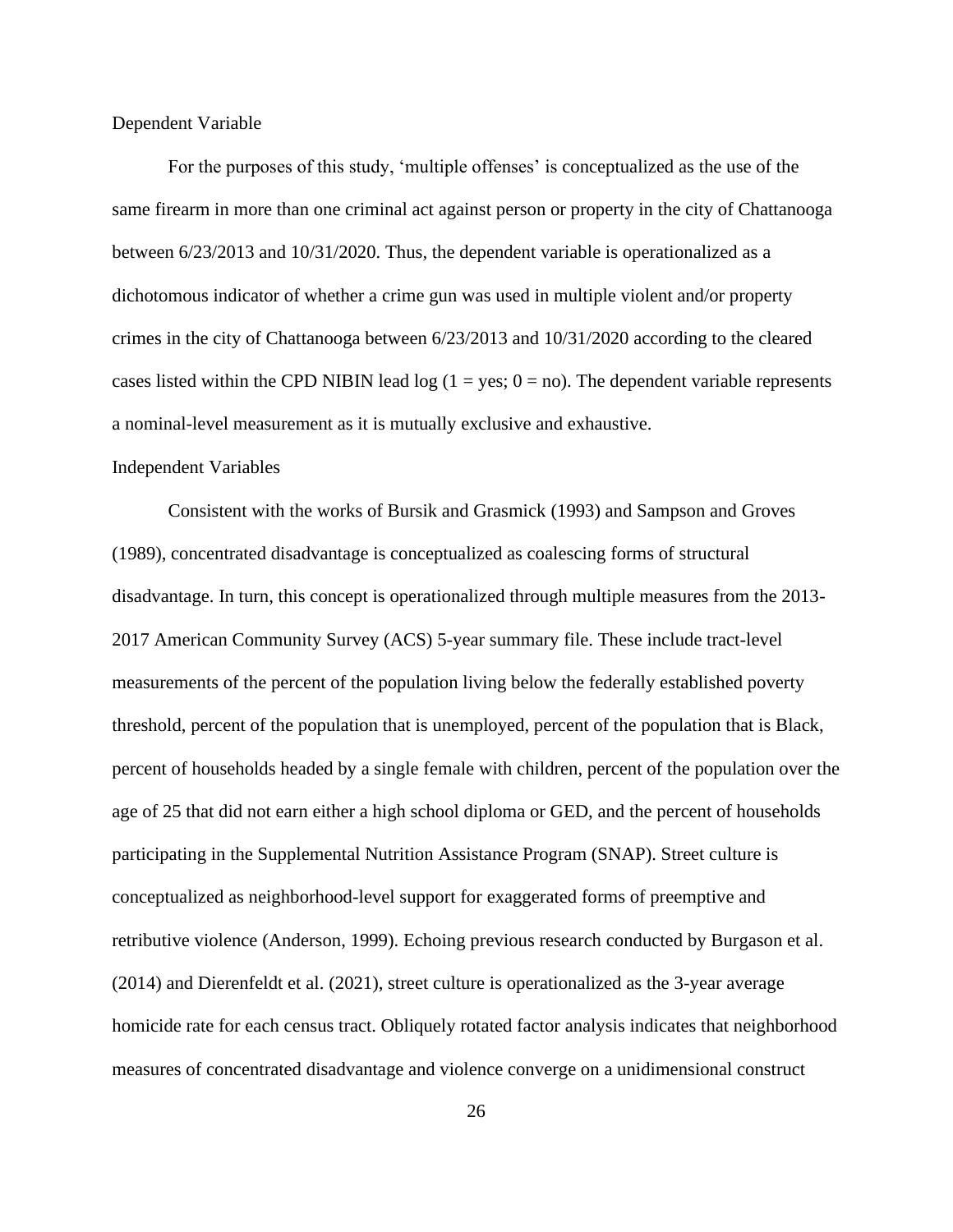with an Eigenvalue of 4.581 and factor loadings in excess of .58. Consistent with the works of Burgason et al. (2014) and Dierenfeldt et al. (2021), these measures are retained as a summary index of neighborhood disadvantage and violence constructed as the average of standardized values ( $\alpha$  = .905). This variable represents an interval-level measurement, as it is mutually exclusive, exhaustive, can be ranked in order, and maintains equal intervals between each value.

In line with the works of Shaw and McKay (1942) and Sampson and Groves (1989), ethnic heterogeneity is conceptualized as the residential integration of peoples form diverse cultural traditions and national origins. This concept is operationalized as the percent of the population that is Hispanic and the percent of the population that is foreign-born as documented in the 5-year ACS summary files. Again, factor analysis with an oblique rotation reveals that these measures converge on a single dimension with an Eigenvalue of 1.809 and factors loadings of .951. They are retained as a summary index of ethnic heterogeneity constructed as the average of standardized values ( $\alpha$  = .893). Thus, this represents an interval-level measurement, as it is mutually exclusive, exhaustive, can be ranked in order, and maintains equal intervals between each value.

The literature has clearly demonstrated the importance of residential stability and community investment in the development and maintenance of informal networks of informal social control (e.g., Kasarda & Janowitz, 1974; Kornhauser, 1978; Sampson & Groves, 1989; Sampson et al., 1997). Consistent with prior studies, residential stability is conceptualized as the tendency of neighborhood residents to live in the same homes over time. This concept is operationalized as the percent of residents who lived in the same home for at least 1 year. This variable represents a ratio-level measurement, as it is mutually exclusive, exhaustive, can be ranked in order, maintains equal intervals between each value, and has a true zero. Community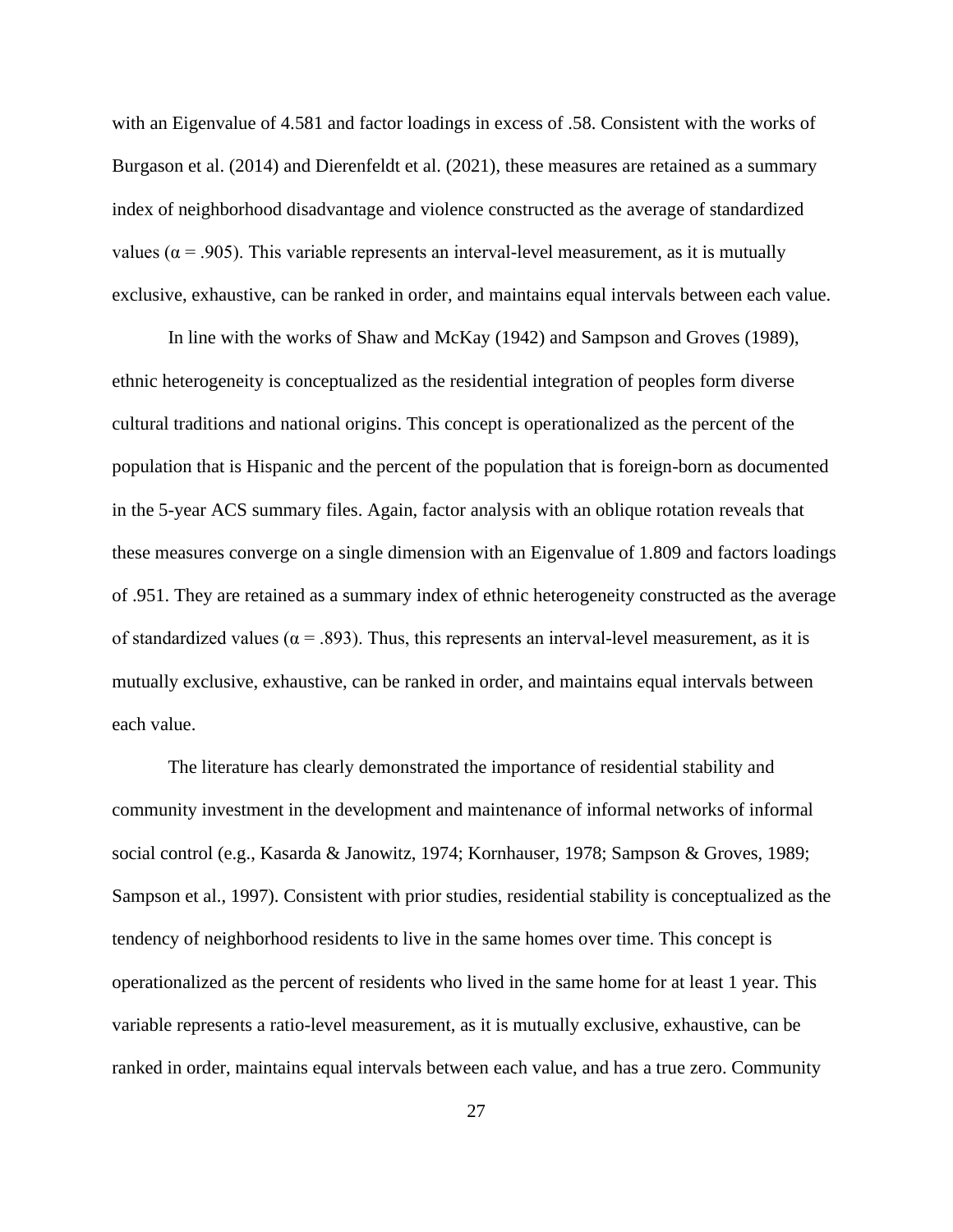investment is conceptualized as the infusion of lending capital into residential neighborhoods. This concept is operationalized as the percent of homes that are owner occupied<sup>4</sup>. Like residential stability, community investment is a ratio-level measurement, as it is mutually exclusive, exhaustive, can be ranked in order, maintains equal intervals between each value, and has a true zero. Each measure was calculated based on tract-level data draw from the 2013-2017 ACS 5-year summary files.

Neighborhood-level controls include age structure, income inequality, and total population. Age structure is conceptualized as the proportion of the population that are in their peak offending years. This concept is operationalized as the percent of the population between the ages of 15 and 24. This variable represents a ratio-level measurement, as it is mutually exclusive, exhaustive, can be ranked in order, maintains equal intervals between each value, and has a meaningful zero. Income inequality is conceptualized as uneven distribution of income within a population, typified by the concentration of income within a small subset of residents. This measure is operationalized through the use of the Gini Index of income inequality, whereby a value of 0 indicates perfect equality and a value of 1 represents perfect inequality. Like age structure, income inequality is a ratio-level measurement, as it is mutually exclusive, exhaustive, can be ranked in order, maintains equal intervals between each value, and has a true zero. Last, total population was conceptualized as the number of neighborhood residents. This concept was operationalized as the total census tract population converted to its natural logarithm. Total population represents a ratio-level measurement, as it is mutually exclusive, exhaustive, can be ranked in order, maintains equal intervals between each value, and has a true zero.

<sup>&</sup>lt;sup>4</sup> Measures of home ownership and residential stability are frequently retained in summary indexes. In the present study, however, this measure lacked internal consistency ( $\alpha$  = .352).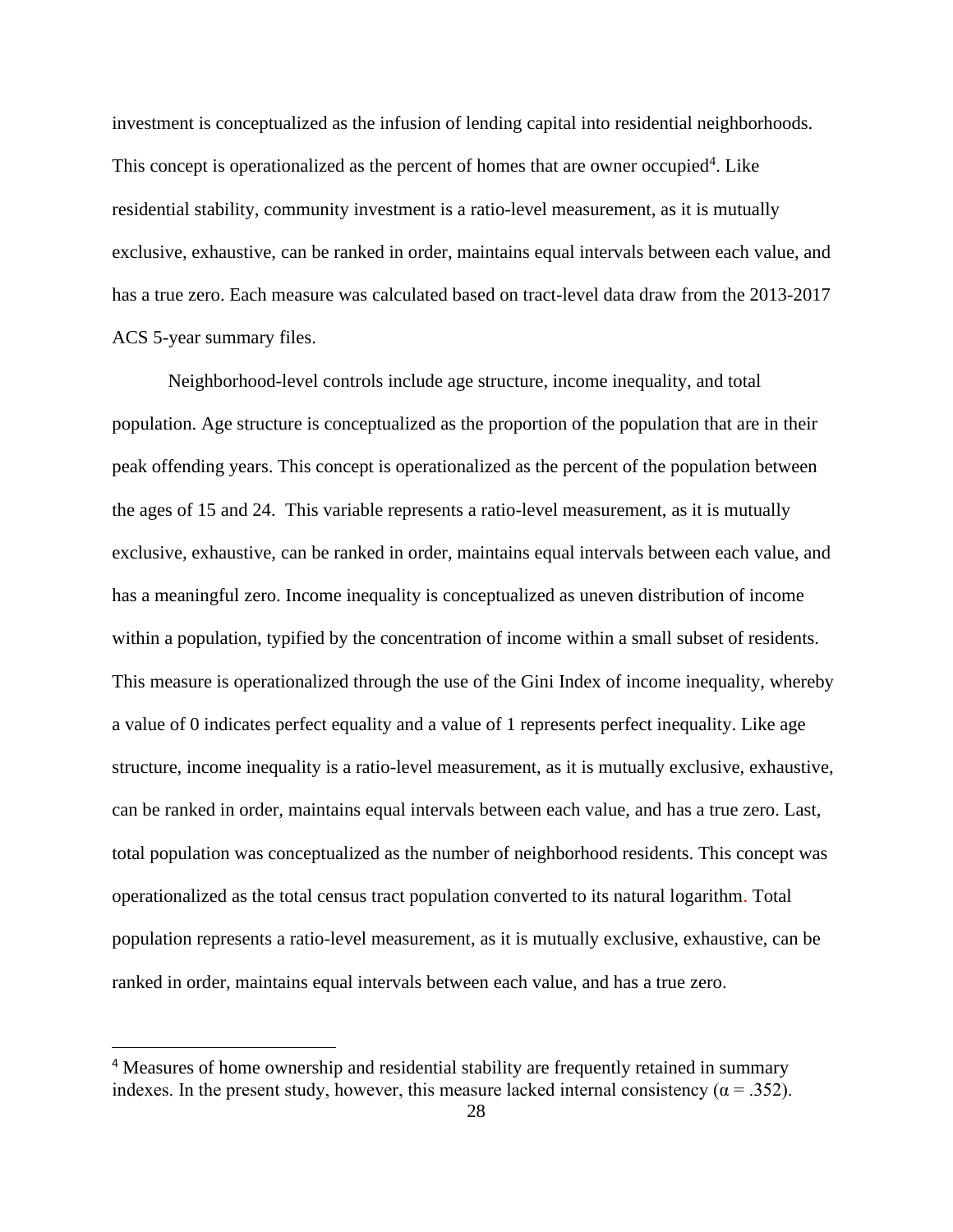Multiple incident-level variables were drawn from the CPD NIBIN lead logs. Each was gathered from the original incident linked to each crime gun and geocoded to its corresponding census tract. Suspect identification was conceptualized as whether or not the suspect(s) in the original incident linked to a specific crime gun was identified. This variable was operationalized as a dichotomous indicator coded ( $1 = yes$ ;  $0 = no$ ). Suspect identification represents a categorical, nominal-level measurement as it is mutually exclusive and exhaustive. Gang involvement was conceptualized as a criminal incident in which the suspect or the victim was a known gang member. This concept was operationalized as a dichotomous measure with (1) indicating that either the suspect or victim associated with the original incident linked to a crime gun was gang-involved and (0) indicating that they were not gang-involved. Gang involvement represents a categorical, nominal-level measurement as it is mutually exclusive and exhaustive. A violent incident was conceptualized as an interpersonal crime resulting in severe injury or death (or the threat of severe injury or death) to another person. This concept was operationalized as a dichotomous indicator measuring whether the original incident involved homicide or aggravated assault ( $1 = yes$ ;  $0 = no$ ). Again, this variable represents a categorical, nominal-level measurement as it is mutually exclusive and exhaustive. A multi-victim crime was conceptualized as an incident in which two or more people were criminally victimized. This concept was operationalized as a dichotomous indicator of whether the original incident involved more than one victim  $(1 = yes; 0 = no)$ . This variable represents a categorical, nominal-level measurement as it is mutually exclusive and exhaustive. Finally, time in circulation was conceptualized as the amount of time between when a firearm was used in its first criminal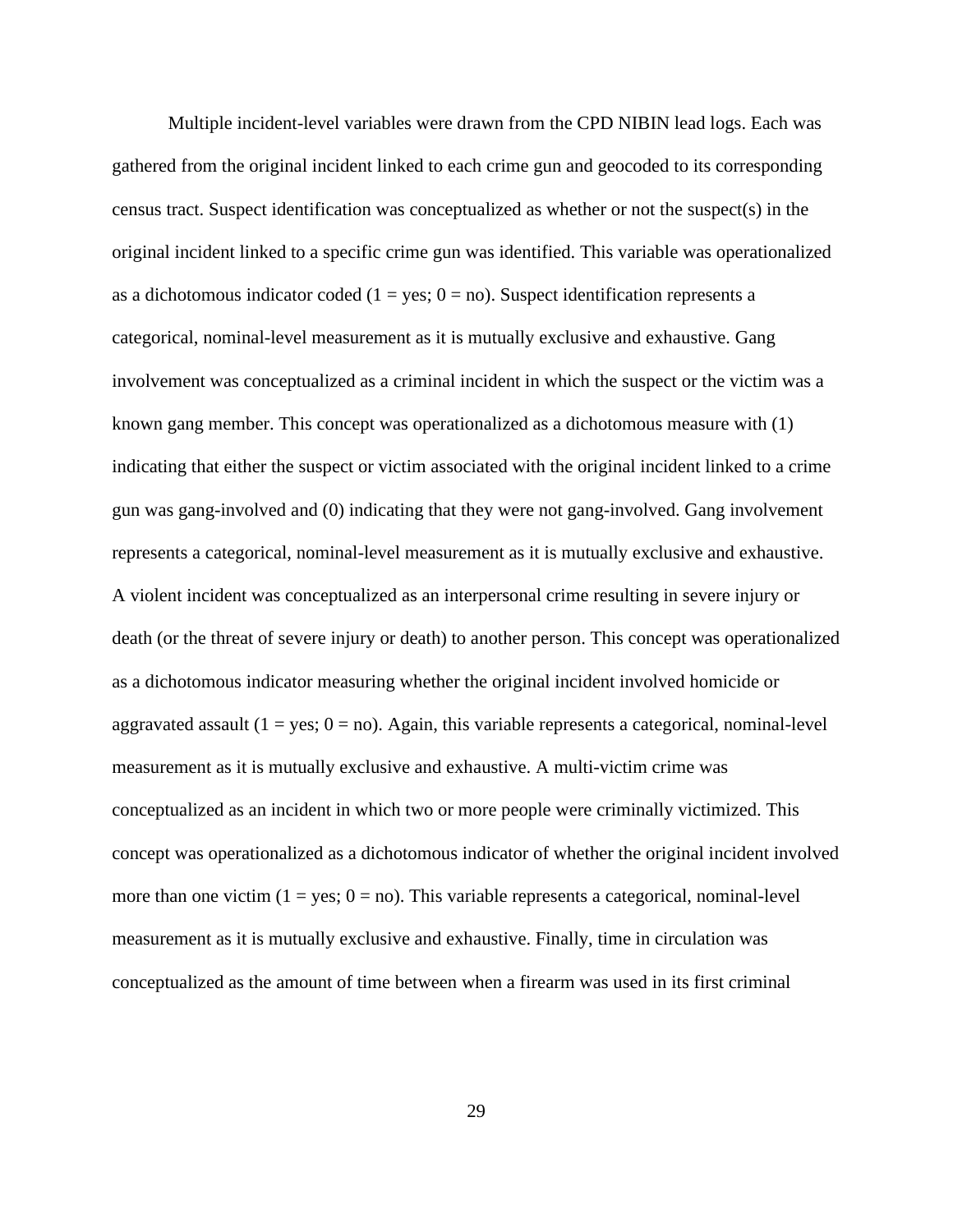offense and when it was seized by police<sup>5</sup>. This measure was operationalized as the number of days between the date on which a firearm was used in its first crime and the date it was seized by CPD<sup>6</sup>. To address issues of skew and kurtosis, this measure was converted to its natural logarithm. Further, this variable is a continuous, ratio-level measurement because it is mutually exclusive, exhaustive, can be ranked in order, has equal intervals between each value, and has a true zero.

## Analytic Approach

This study adopts a multiple regression technique to explore the factors that influence the likelihood of a crime gun being used in multiple incidents. Considering the dependent variable is dichotomous in nature, binary logistic regression is selected as the appropriate statistical technique. Indeed, binary logistic regression permits an examination of the individual effects of both binary and continuous independent variables on a dichotomous dependent variable (Gua, 2019; Walker & Maddan, 2009). To do so, this approach utilizes a maximum likelihood method that involves calculating the natural log of odds that an event will occur (Walker & Maddan, 2009). Simply put, this method is used to determine the probability of Y predicting  $X(0,1)$ , with 1 being the desired outcome (Gua, 2019). Binary logistic regression is useful in that it does not

<sup>&</sup>lt;sup>5</sup> The NIBIN Program produces digital images of the markings transferred to a bullet or cartridge found as evidence at a crime scene or used in functionality tests of seized firearms. These images are uploaded to the NIBIN database, and in turn, used for comparisons with other ballistic images that have been entered into the database. If images are matched, the evidence is further investigated by trained NIBIN analysts for confirmation. Confirmed matches are reported to investigators of the department in which the firearm has been associated with (National Institute of Justice, n.d.). This process determines if a firearm has been used in more than one offense.

<sup>&</sup>lt;sup>6</sup> The reader should interpret this variable with caution, as the 'first criminal offense' refers to the first criminal offense that was known to police and reported in NIBIN. It is possible that a firearm was used in offenses prior that evidence was not available for and thus, was unknown by law enforcement and the NIBIN Program.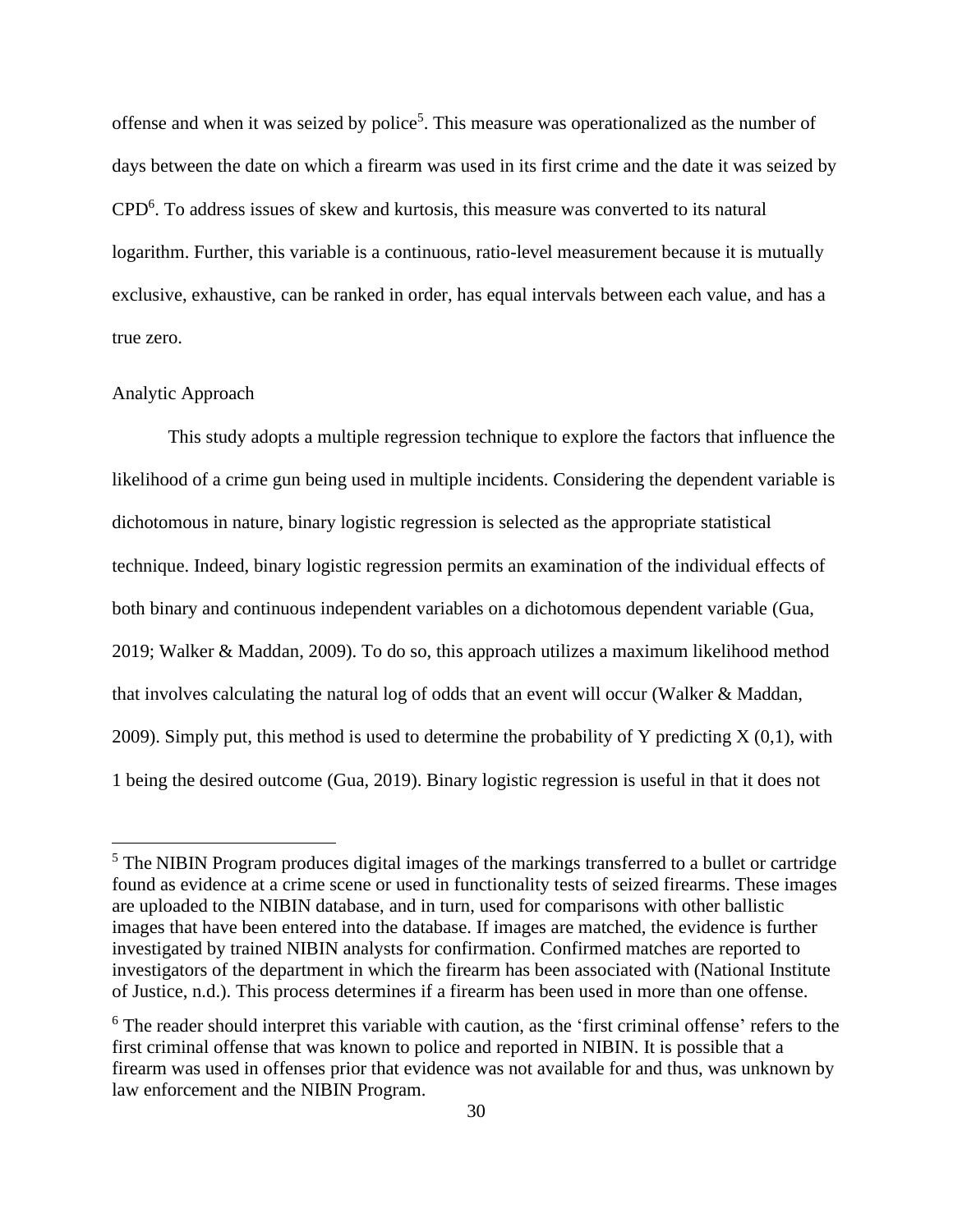require unbounded variables, does not assume linearity between the dependent and independent variables, and does not require normal distribution of the dependent variable (Walker & Maddan, 2009).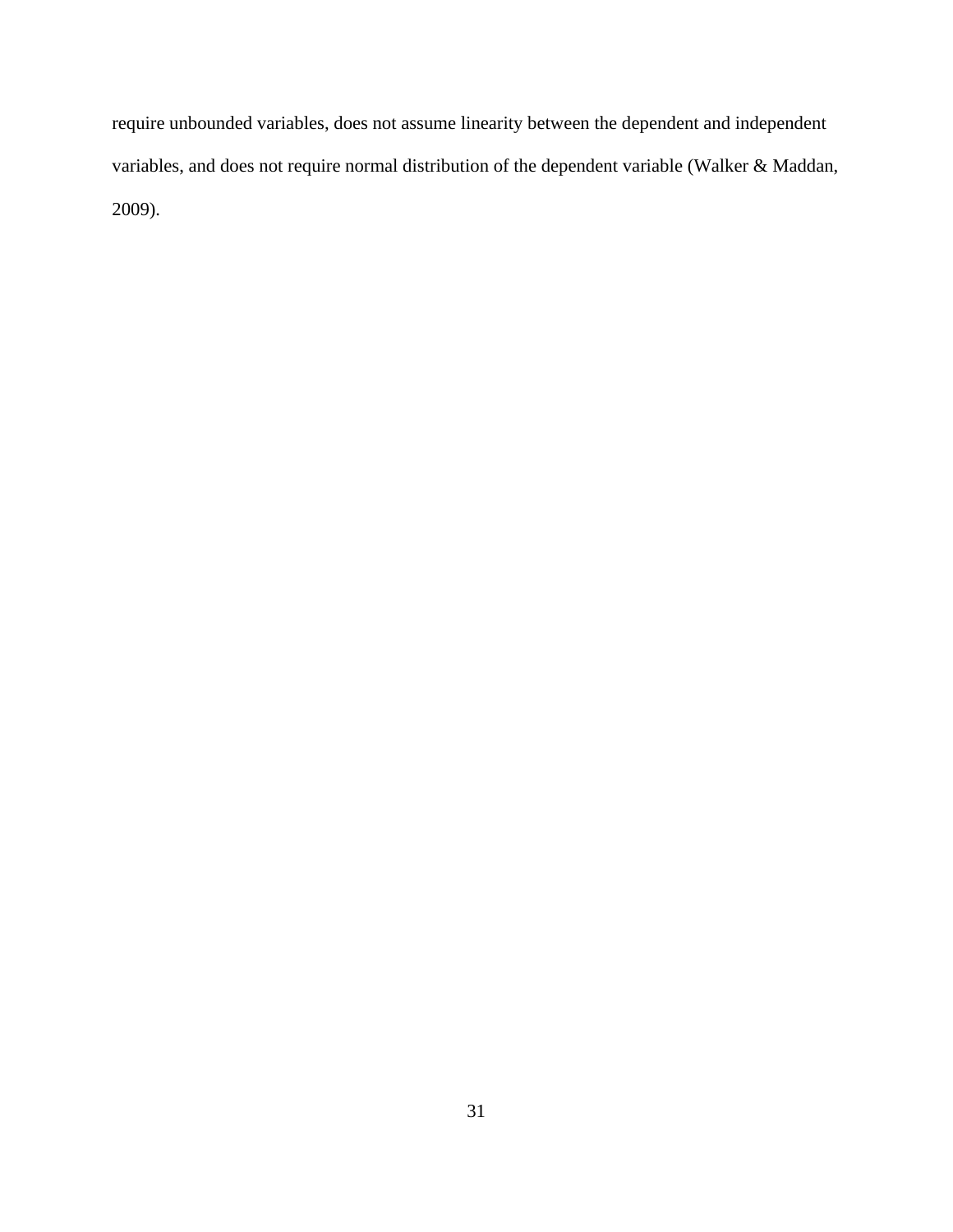## CHAPTER V

### RESULTS

#### Descriptive Statistics

Descriptive statistics for the variables in the analysis are displayed in Table 1. In terms of the variables that comprised the community disadvantage and violence index, an average of approximately 31% of the population in the sample census tracts lived below the federally established poverty threshold (*SD*=14.416), 8% were unemployed (*SD*=4.145), 63% (*SD*=25.374) were Black individuals, 53% (*SD*=25.222) of households were headed by a single female with children, 21% (*SD*=9.823) of the population over 25 years of age had not earned either a high school diploma or GED, and 32% (*SD*=14.759) of households received SNAP benefits. In terms of the measures comprising the ethnic heterogeneity index, an average of approximately 5% of the population (*SD=*7.387) identified as Hispanic, while approximately 4% (*SD*=3.845) identified as foreign born. An average of 85% of residents had lived in the same home for at least 1 year. Regarding community investment, an average of 45% of homes were owner-occupied (*SD*=15.753), with a range of 1.17 to 68.22.

Other neighborhood-level controls included age structure, income inequality, and total population. An average of approximately 13% (*SD*=3.395) of the population was between the ages of 15 and 24, with a range of 5.90 to 22.83. The average GINI coefficient of income inequality was .466 (*SD*=.059) Finally, the population of the average census tract was 3884.695 (*SD*=1357.004).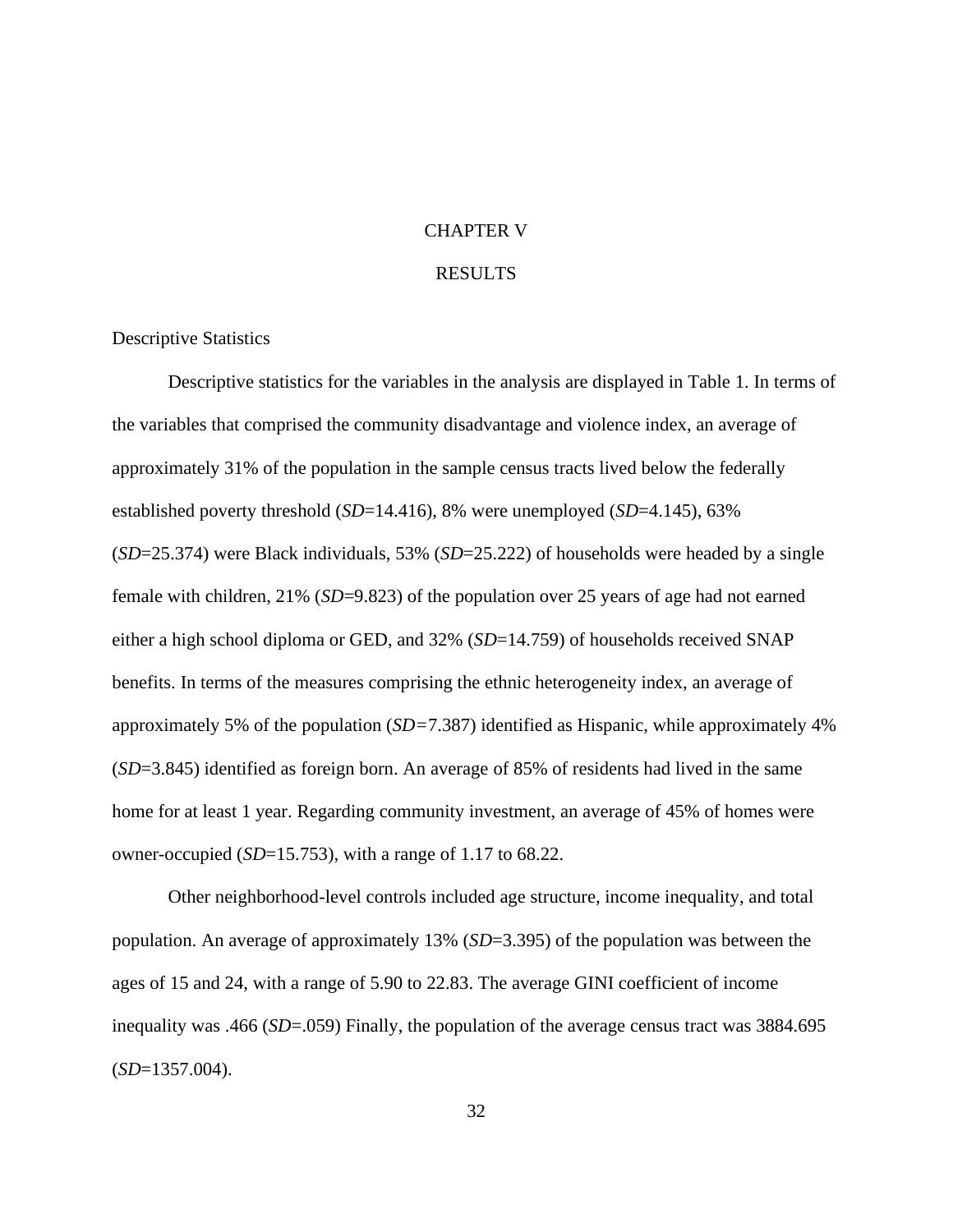Multiple incident-level variables were drawn from the CPD NIBIN lead logs. 37.5% of crime guns were linked to an original incident in which the suspect(s) were identified. 51.4% of firearms were used in a homicide or aggravated assault in the original incident. 63.4% of crime guns were associated with an original incident that involved a suspect or victim who was ganginvolved. 11.3% of crime guns were used in an original incident that involved more than one victim. In addition, the average number of days between the date in which a firearm was used in its first crime and the date it was seized by CPD was approximately 164 days (*M*=163.776) (*SD*=297.004). Finally, the dependent variable, *multiple offenses*, indicated that 33.9% of crime guns were used in multiple offenses.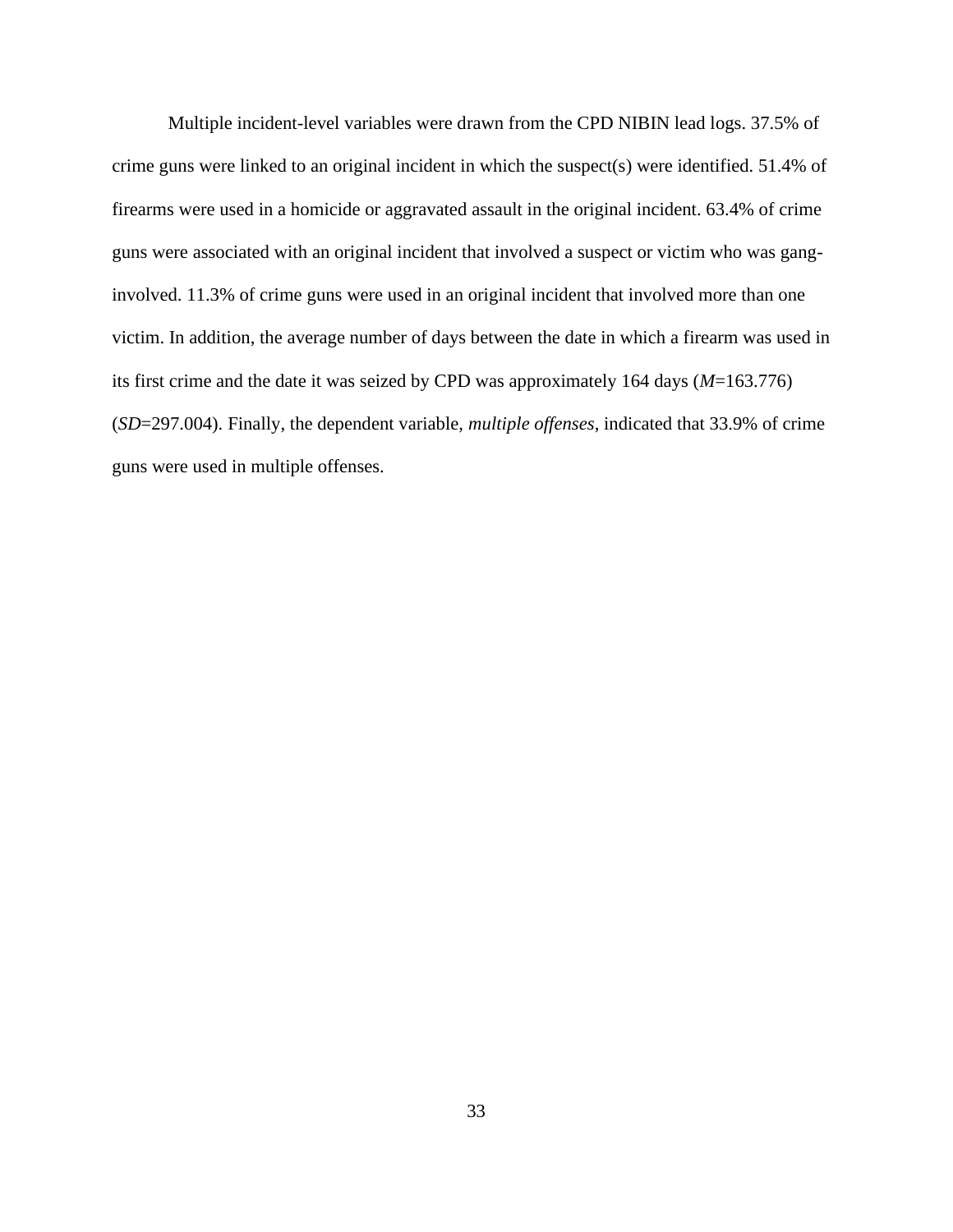| Variable                      | $M/\%$   | SD       | Min            | Max     |
|-------------------------------|----------|----------|----------------|---------|
| <b>Total Population</b>       | 3884.695 | 1357.004 | 1194           | 6564    |
| Total Population (Ln)         | 8.198    | .377     | 7.09           | 8.79    |
| CDV Index                     | .293     | .765     | $-1.15$        | 1.61    |
| Homicide Rate <sup>a</sup>    | 33.398   | 29.588   | .00            | 123.07  |
| % Poverty                     | 31.230   | 14.416   | 5.28           | 64.18   |
| % Unemployed                  | 7.452    | 4.145    | .10            | 15.34   |
| % Black                       | 62.836   | 25.374   | 4.67           | 94.41   |
| % FHH                         | 53.072   | 25.222   | .00            | 89.34   |
| % Low Ed                      | 20.522   | 9.823    | 4.47           | 42.23   |
| % Snap                        | 32.114   | 14.759   | 4.02           | 64.44   |
| <b>Ethnic Heterogeneity</b>   | $-.243$  | .838     | $-.96$         | 2.30    |
| % Hispanic                    | 5.382    | 7.387    | .00.           | 27.97   |
| % Foreign Born                | 4.093    | 3.845    | .39            | 16.92   |
| <b>GINI</b> Index             | .466     | .059     | .349           | .656    |
| <b>Residential Stability</b>  | 85.156   | 6.920    | 60.69          | 95.74   |
| <b>Community Investment</b>   | 44.972   | 15.753   | 1.17           | 68.22   |
| <b>Age Structure</b>          | 12.933   | 3.395    | 5.90           | 22.83   |
| Time in Circulation           | 163.776  | 297.004  | .00.           | 2400.00 |
| Days in Circulation (Ln)      | 3.010    | 2.502    | .00            | 7.78    |
| Violent Incident              | .514     |          | $\theta$       | 1       |
| <b>Suspect Identification</b> | .375     |          | $\theta$       | 1       |
| Gang Involvement              | .634     |          | $\overline{0}$ | 1       |
| <b>Multiple Victims</b>       | .113     |          | $\theta$       |         |
| <b>Multiple Offenses</b>      | .339     |          | 0              |         |

Table 1 Descriptive Statistics for Variables in the Analysis  $(n = 309)$ 

Note: <sup>a</sup> Rate per 100,000.

# Bivariate Statistics

Results from the bivariate correlation analysis are displayed in Table 2. First, the correlation analysis revealed a weak, negative, and statistically significant relationship between the dependent variable *multiple incidents* and suspect identification ( $r = -147$ ,  $p < .01$ ). Simply put, a crime gun was associated with being used in more than one offense if a suspect was not identified in the original incident. In contrast, gang involvement and *multiple incidents* shared a positive, moderate, and statistically significant correlation ( $r = .289$ ,  $p < .01$ ), indicating that guns used in an initial incident that involved a gang were associated with being used in more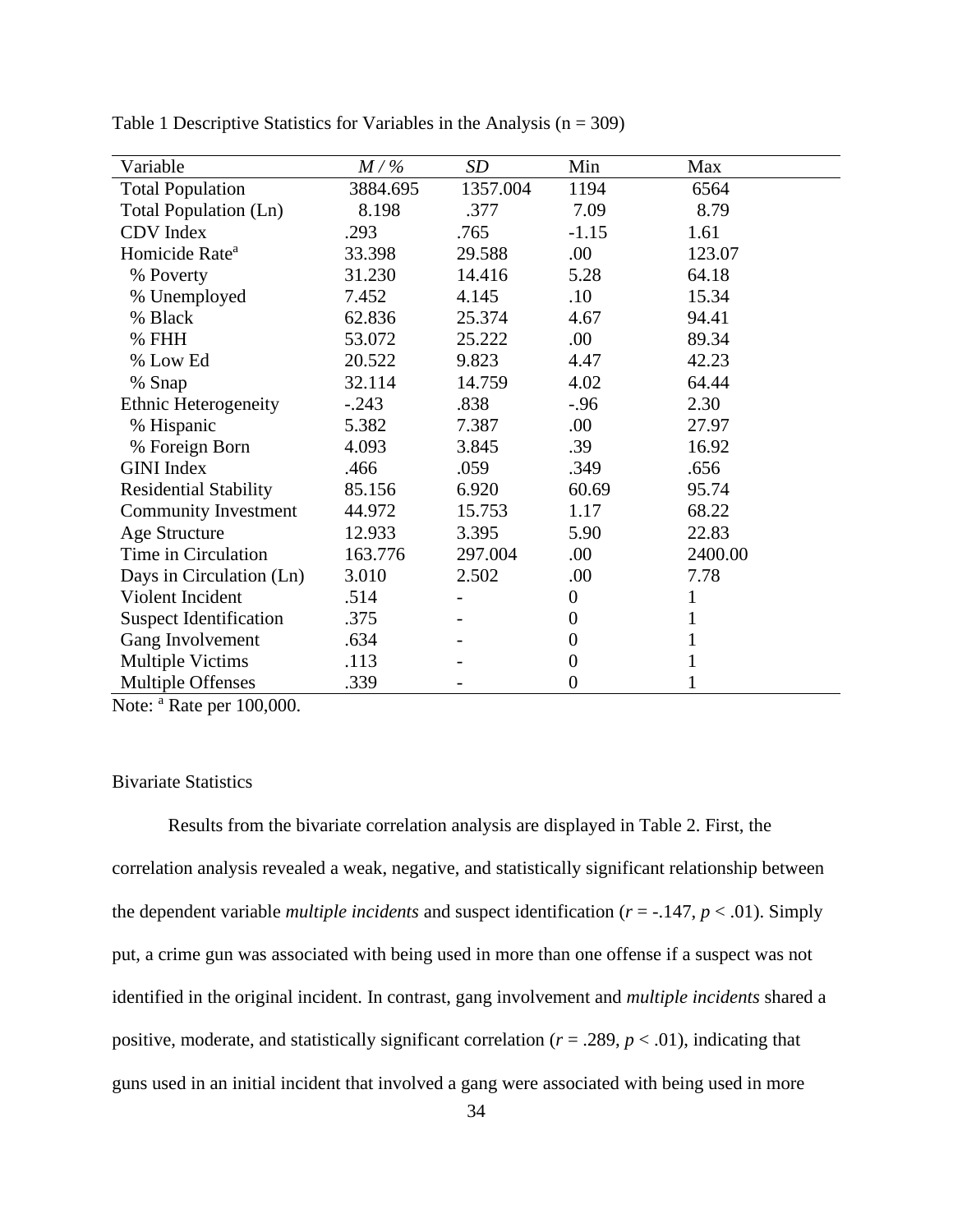than one offense. Time in circulation was the only remaining variable that exhibited a statistically significant relationship with the dependent variable *multiple offenses* ( $r = .383$ ,  $p <$ .01) in the bivariate correlation analysis. Specifically, this relationship was found to be positive, moderate, and statistically significant, indicating that an increase in the time between the initial incident and gun seizure yielded an increase in a crime gun being used in more than one offense. All other relationships with the dependent variable failed to achieve statistical significance at the bivariate level.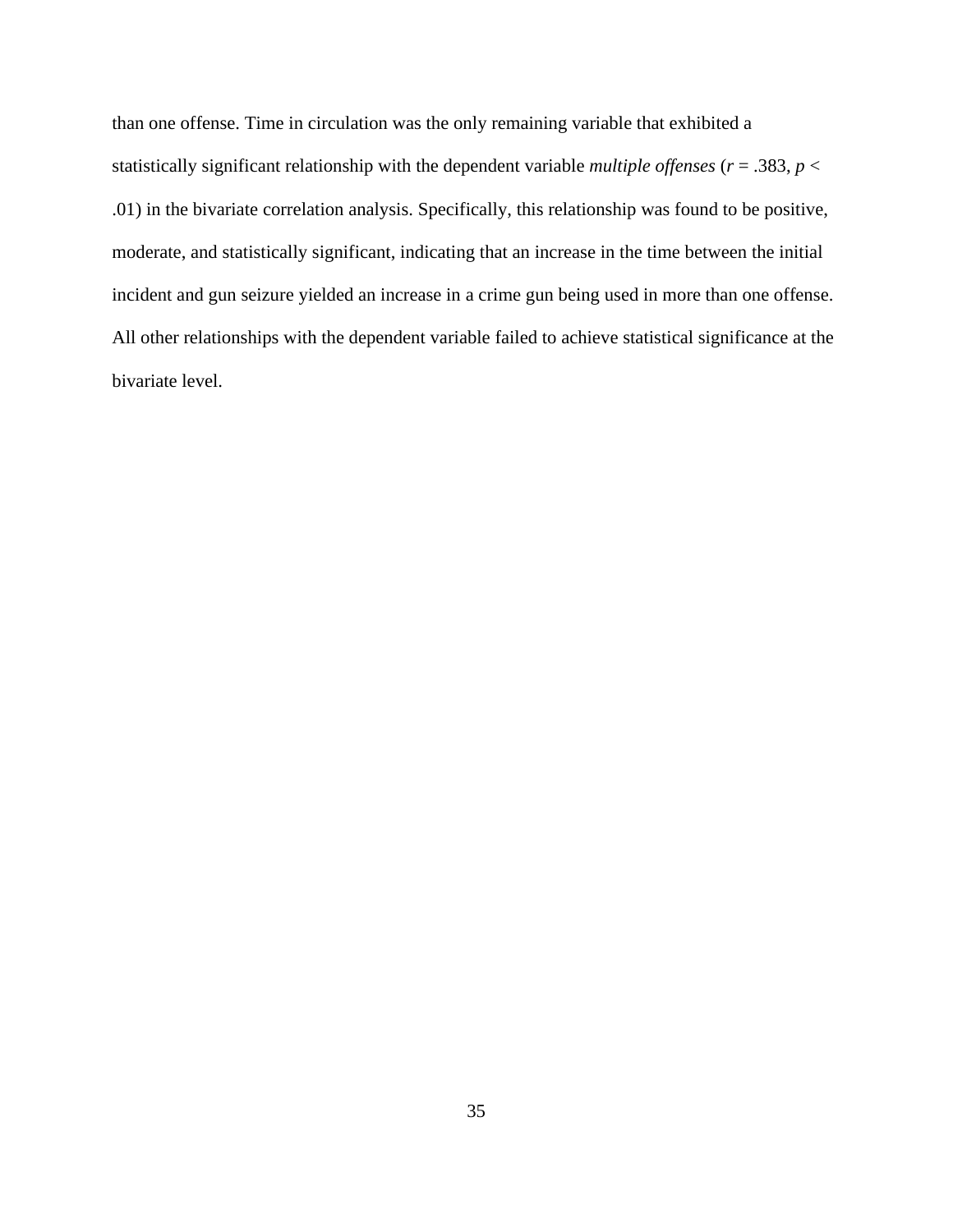|                                                | V <sub>1</sub> | V2        | V3       | V <sub>4</sub> | V <sub>5</sub>           | V6       | V <sub>7</sub> | V8                       | V9       | V10      | V11     | V12    | V13 |
|------------------------------------------------|----------------|-----------|----------|----------------|--------------------------|----------|----------------|--------------------------|----------|----------|---------|--------|-----|
| V1: Total Pop (Ln)                             | 1.0            |           |          |                |                          |          |                |                          |          |          |         |        |     |
| V2: CDV Index                                  | $-.254**$      | 1.0       |          |                | $\overline{\phantom{a}}$ | -        |                |                          |          |          |         |        |     |
| V3: Ethnic Heterogeneity                       | $-.094$        | $-.236**$ | 1.0      |                |                          |          |                |                          |          |          |         |        |     |
| V4: Residential Stability                      | $.613**$       | $-.093$   | $-.100$  | 1.0            |                          | -        |                |                          |          |          |         |        |     |
| V5: Community Investment                       | $.423**$       | $-.647**$ | $-.069$  | $.217**$       | $1.0\,$                  |          |                |                          |          |          |         |        |     |
| V6: Age Structure                              | $-.298**$      | $.240**$  | $.114*$  | .011           | $-.319**$                | 1.0      |                |                          |          |          |         |        |     |
| V7: Income Inequality                          | $-.174**$      | .197**    | $-.118*$ | $-.072$        | $-.171**$                | $.234**$ | 1.0            | $\overline{\phantom{a}}$ |          |          |         |        |     |
| V8: Suspect Identification                     | .005           | -.041     | .109     | $-.033$        | $-.009$                  | $-.034$  | $-.043$        | 1.0                      |          |          |         |        |     |
| V9: Gang Involvement                           | $-.145*$       | .033      | $-.034$  | $-.119*$       | $-.021$                  | .023     | $-.041$        | $-.230**$                | 1.0      |          |         |        |     |
| V <sub>10</sub> : V <sub>iolent</sub> Incident | $-.092$        | $-.056$   | .046     | $-.031$        | $-.053$                  | $-.002$  | .033           | $.218**$                 | $.123*$  | 1.0      |         |        |     |
| V11: Multi-Victim Crime                        | $-.084$        | .027      | $-.050$  | $-.062$        | $-.044$                  | .037     | .089           | $-.045$                  | .102     | $.245**$ | 1.0     |        |     |
| $V12$ : Time in Circ (Ln)                      | $-.065$        | .032      | $-.118*$ | $-.073$        | .064                     | $-.002$  | $-.011$        | $-.335**$                | $.327**$ | $-.035$  | $-.023$ | 1.0    |     |
| V13: Multiple Incidents                        | $-.066$        | $-.048$   | $-.006$  | $-.009$        | $-.012$                  | .002     | $-.025$        | $-147**$                 | .289**   | .000     | .024    | .383** | 1.0 |

Table 2 Bivariate Correlations Between Variables in the Analysis  $(n = 309)$ 

Note: \**p* <.05 \*\**p* <.01 \*\*\**p* <.001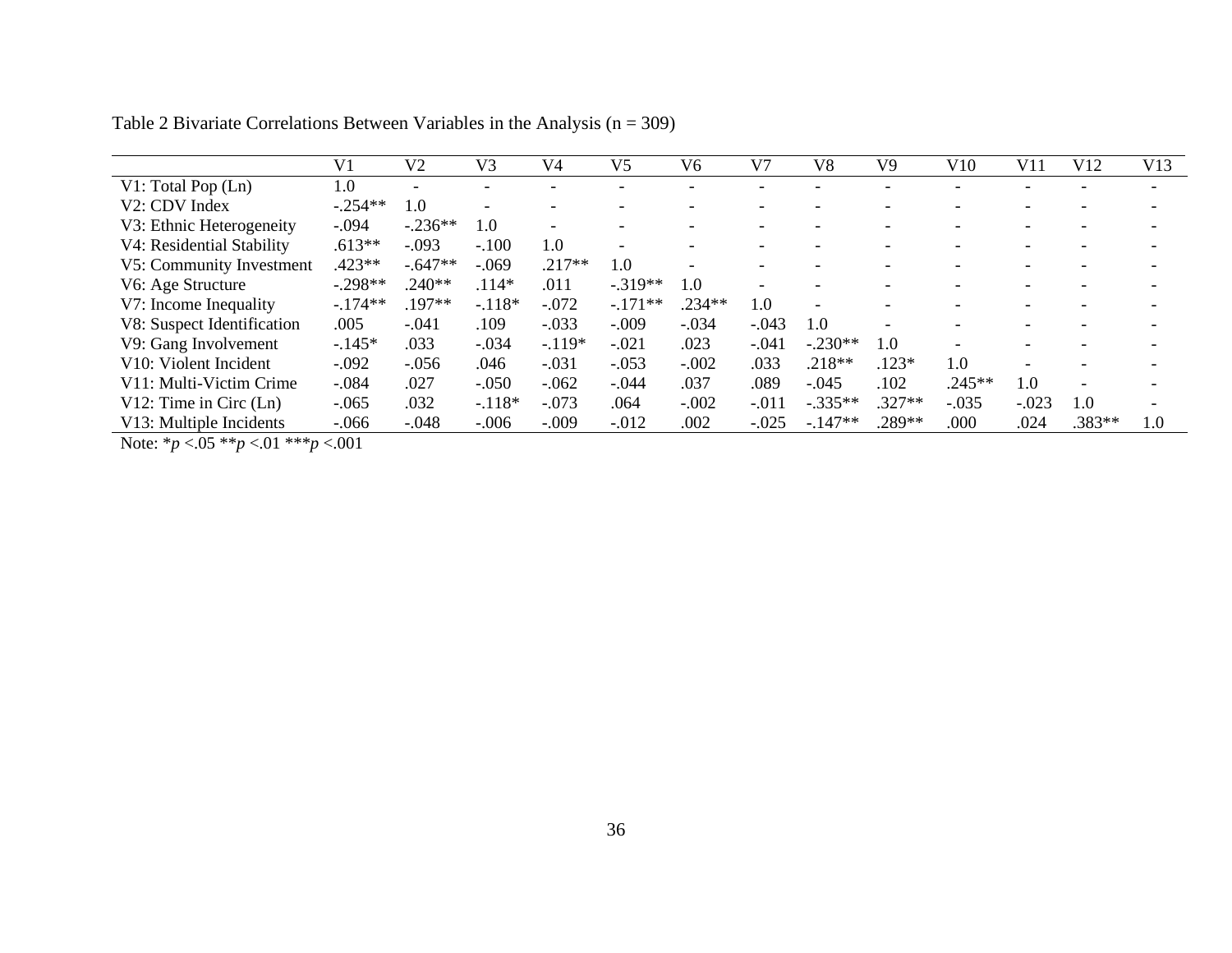# Logistic Regression Analysis

Table 3 displays the results of the three binary logistic regression models used to test the effects of incident and neighborhood level variables on the likelihood of a crime gun being used in multiple offenses. Model fit statistics showed that Model 1 improved from the constant-only model when predictor variables were added  $(-2 \text{ Log Likelihood} = 328.722, \chi^2 = 67.358, p$ < .000). Model 1 correctly classified 71.8% of cases. Among the independent variables, three variables shared statistically significant relationships with the outcome measure. First, the disadvantage and violence index, the proxy for street culture, shared a negative and statistically significant relationship with the dependent variable ( $OR = .604$ ,  $p < .05$ ). In other words, crime guns used in neighborhoods where street culture was more entrenched were less likely to be used in multiple offenses. Not only does this finding represent a departure from the non-significant relationship described in the bivariate analysis above, it is also counter to the expectations expressed in Hypothesis 1. Next, and in support of Hypothesis 2, firearms that were used in incidents in which the suspect or victim was a known gang member were comparatively more likely to be used in multiple offenses (OR =  $3.075$ ,  $p < .001$ ). Finally, time in circulation was associated with a positive and statistically significant increase in the odds that a crime gun would be used in multiple offenses ( $OR = 1.410$ ,  $p < .001$ ). Simply stated, the longer a firearm remained in the community following its known use in a crime<sup>6</sup>, the more likely it was to be used in another offense. All remaining variables failed to exhibit statistically significant relationships with the outcome measure. This prompted rejection of Hypothesis 3, as crime guns used in a homicide or aggravated assault were no more or less likely to be used to additional offenses.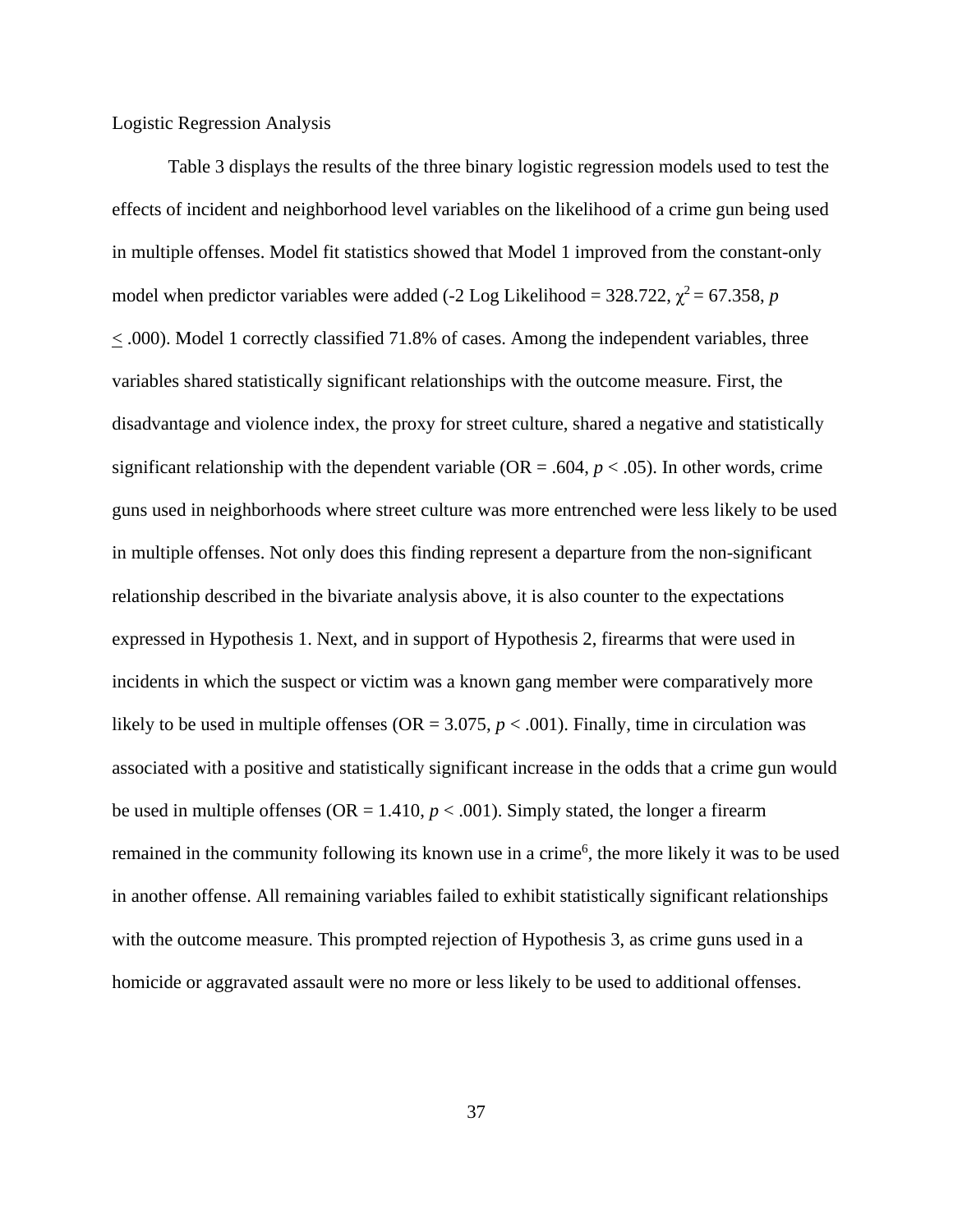|                                                  | Model 1          | Model 2          | Model 3          |  |
|--------------------------------------------------|------------------|------------------|------------------|--|
| Variable                                         | Exp(b)           | Exp(b)           | Exp(b)           |  |
| Total Population (Ln)                            | .607(.511)       | .615(.512)       | .610(.515)       |  |
| CDV Index                                        | $.604*(.252)$    | .722(.383)       | $.335***(.334)$  |  |
| <b>Ethnic Heterogeneity</b>                      | 1.032(.181)      | 1.029(.181)      | 1.021(.183)      |  |
| <b>Residential Stability</b>                     | 1.036(.025)      | 1.036(.025)      | 1.035(.025)      |  |
| Community                                        | .981(.012)       | .981(.012)       | .979(.012)       |  |
| Investment                                       |                  |                  |                  |  |
| Age Structure                                    | .976(.044)       | .973(.045)       | .976(.045)       |  |
| Income Inequality                                | .900(2.410)      | .960(2.414)      | .525(2.467)      |  |
| <b>Suspect Identification</b>                    | 1.056(.319)      | 1.051(.319)      | 1.031(.324)      |  |
| Gang Involvement                                 | $3.075***(.329)$ | $3.032***(.329)$ | $3.263***(.339)$ |  |
| Violent Incident                                 | .773(.299)       | .776(.299)       | .774(.304)       |  |
| Multi-Victim Crime                               | 1.285(.427)      | 1.262(.428)      | 1.385(.431)      |  |
| Time in Circulation                              | $1.41***(.063)$  | $1.411***(.063)$ | $1.414***(.065)$ |  |
| (Ln)                                             |                  |                  |                  |  |
| CDV x Gang                                       |                  | .777(.407)       |                  |  |
| Involvement                                      |                  |                  |                  |  |
| CDVxViolent                                      |                  |                  | $2.873**(.376)$  |  |
| Incident                                         |                  |                  |                  |  |
| Constant                                         | $.891(-.115)$    | $.801(-.222)$    | 1.537(.430)      |  |
| -2 log likelihood                                | 328.722          |                  |                  |  |
| Chi-square                                       | 67.358 $(df=8)$  |                  |                  |  |
| Nagelkerke $R^2$                                 | .271             |                  |                  |  |
| Note: * $p < 0.05$ ** $p < 0.01$ *** $p < 0.001$ |                  |                  |                  |  |

Table 3 Binary Logistic Regression on Dependent Variable (Firearm Used in Multiple Incidents;  $n = 309$ 

Hypothesis 4 expressed the expectation that the impact of gang-involvement on the likelihood that a crime gun would be used in multiple offenses would be exacerbated by higher levels of neighborhood disadvantage and violence. Counter to this expectation, however, the interaction between the disadvantage and violence index and the binary indicator of whether the original incident was gang involved failed to achieve statistical significance (Model 2). This finding suggests that the entrenchment of street cultures does not condition the impact of gang violence on the likelihood that crime guns will be used in multiple offenses, and prompts rejection of Hypothesis 4.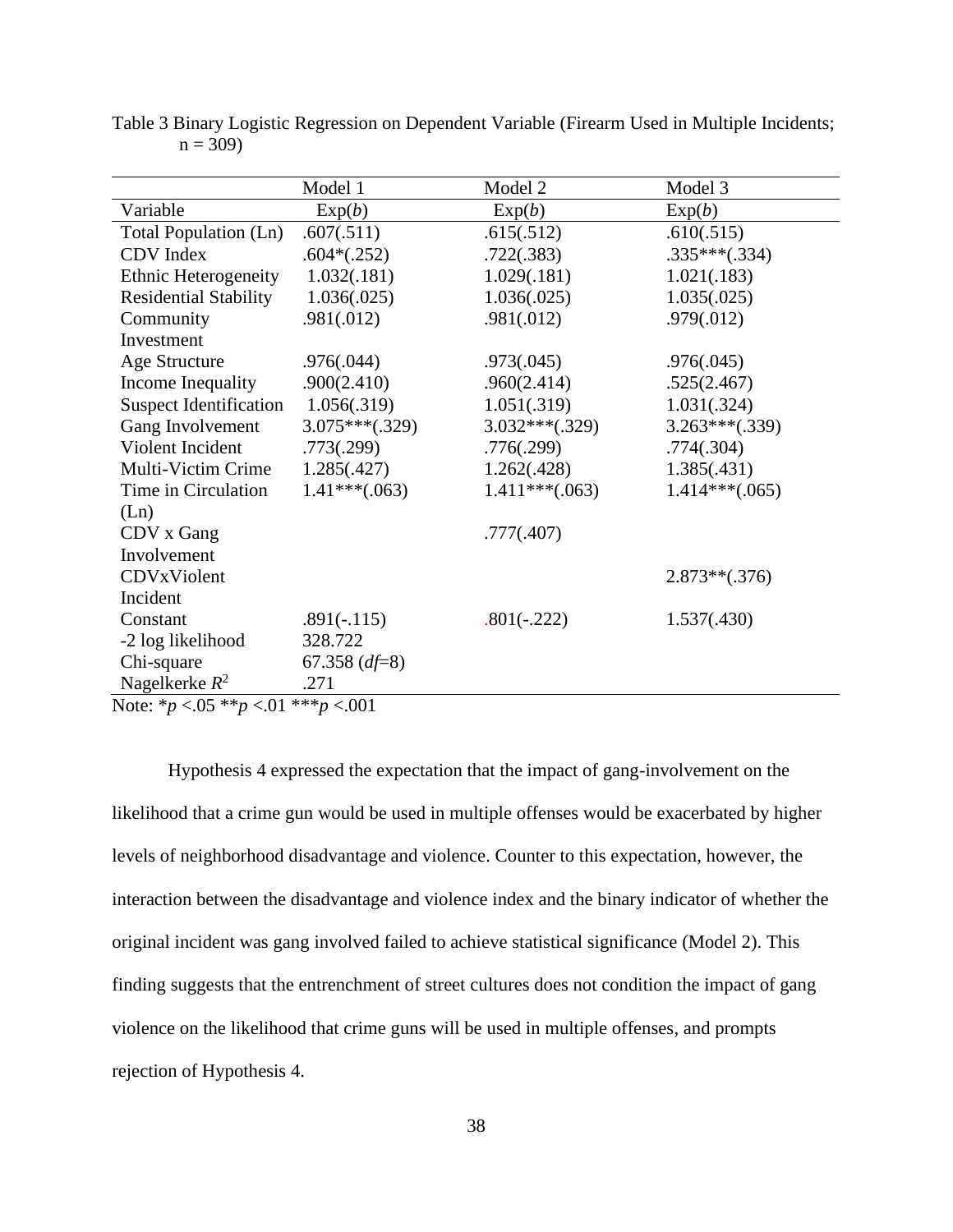Hypothesis 5 described the expectation that the impact of an original incident involving a homicide or aggravated assault on the odds that a crime gun would be used in multiple offenses would be conditioned by levels of disadvantage and violence. Consistent with this approach, Model 3 included an interaction term between the community disadvantage and violence index and the binary indicator of whether the original incident involved a homicide or aggravated assault. Consistent with Hypothesis 5, the interaction was significant and positive (OR = 2.873, *p* < .01), indicating that the impact of offense severity on the likelihood that a crime gun will be used in multiple offenses is exacerbated in neighborhoods maintaining comparatively higher levels of disadvantage and violence when holding all else constant.

| Table 4 Summary of Findings in Relation to Hypotheses |  |  |
|-------------------------------------------------------|--|--|
|-------------------------------------------------------|--|--|

| Hypothesis 1 | Rejected  |
|--------------|-----------|
| Hypothesis 2 | Supported |
| Hypothesis 3 | Rejected  |
| Hypothesis 4 | Rejected  |
| Hypothesis 5 | Supported |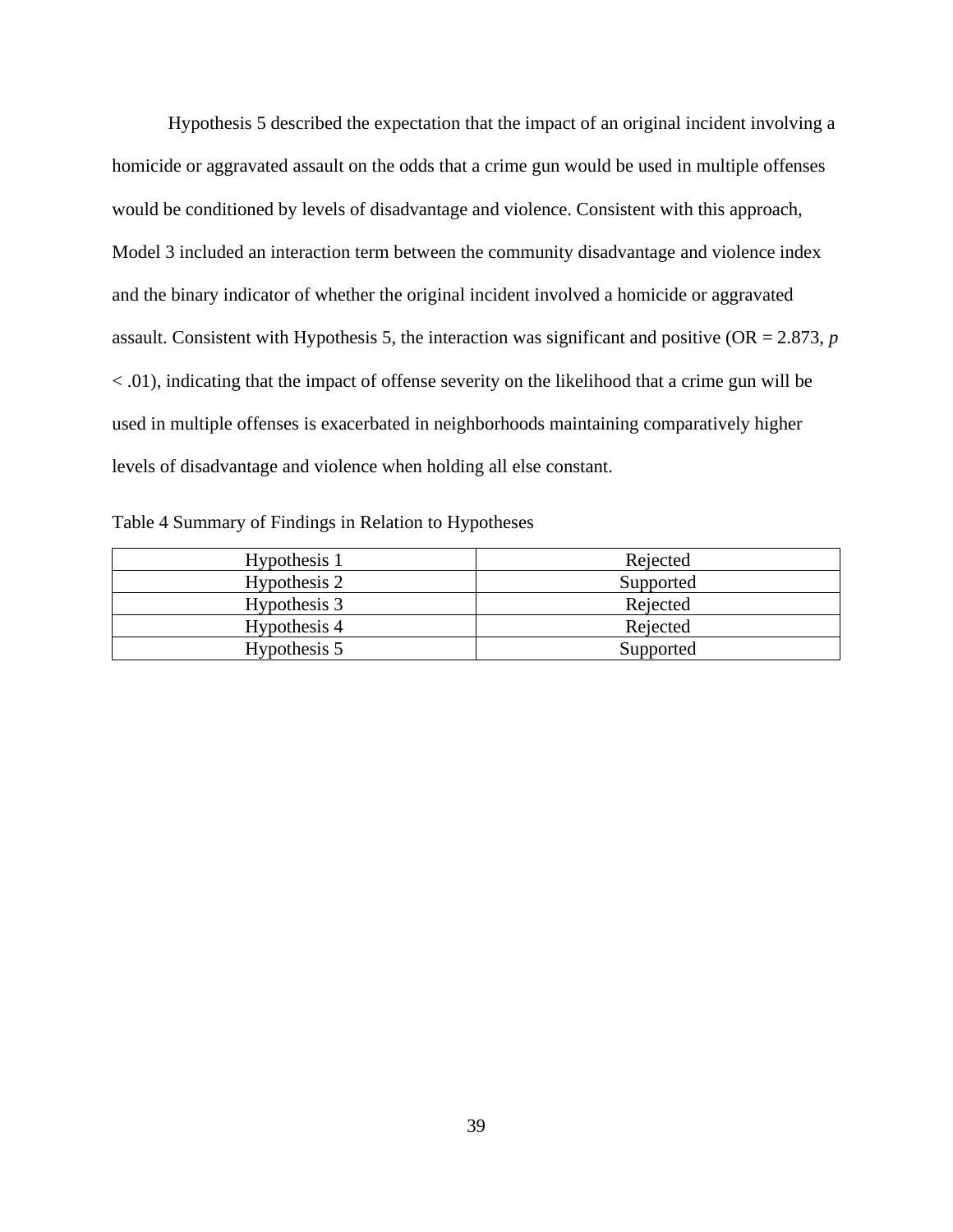# CHAPTER VI

# DISCUSSION

The purpose of the current study was to explore neighborhood and initial incident characteristics that influence the likelihood that a crime gun will be used in multiple offenses. Existing literature pertaining to the issue of gun violence has examined the impact of characteristics of the community, victims, and offenders on both the likelihood and frequency of gun-related crimes (Anderson, 1994, 1999; Burgason et al., 2014; Dierenfeldt et al., 2021; Maimon & Browning, 2010). These works have established a positive relationship between community disadvantage and gun violence. Anderson's (1994, 1999) description of street culture has produced similar effects (e.g., Burgason et al., 2014).

The presence of gangs has also been found to increase gun violence within communities (Huebner et al., 2016). Gang violence tends to permeate in communities marked by socioeconomic deprivation and street culture (Anderson, 1999; Matsuda et al., 2013). Within this context, the emphasis on campaigning for respect among gang members and street code participants may increase the likelihood of violence during public disputes (Matsuda et al., 2013) – particularly violence involving guns. These relationships are somewhat unsurprising given the symbolic status of firearms among street code adherents and gang members. In sum, research has provided a robust understanding of the community and individual factors that influence the likelihood of gun crime, yet comparatively little is known about crime guns themselves or the factors that promote the continued use. Indeed, prior works have seemingly implied that each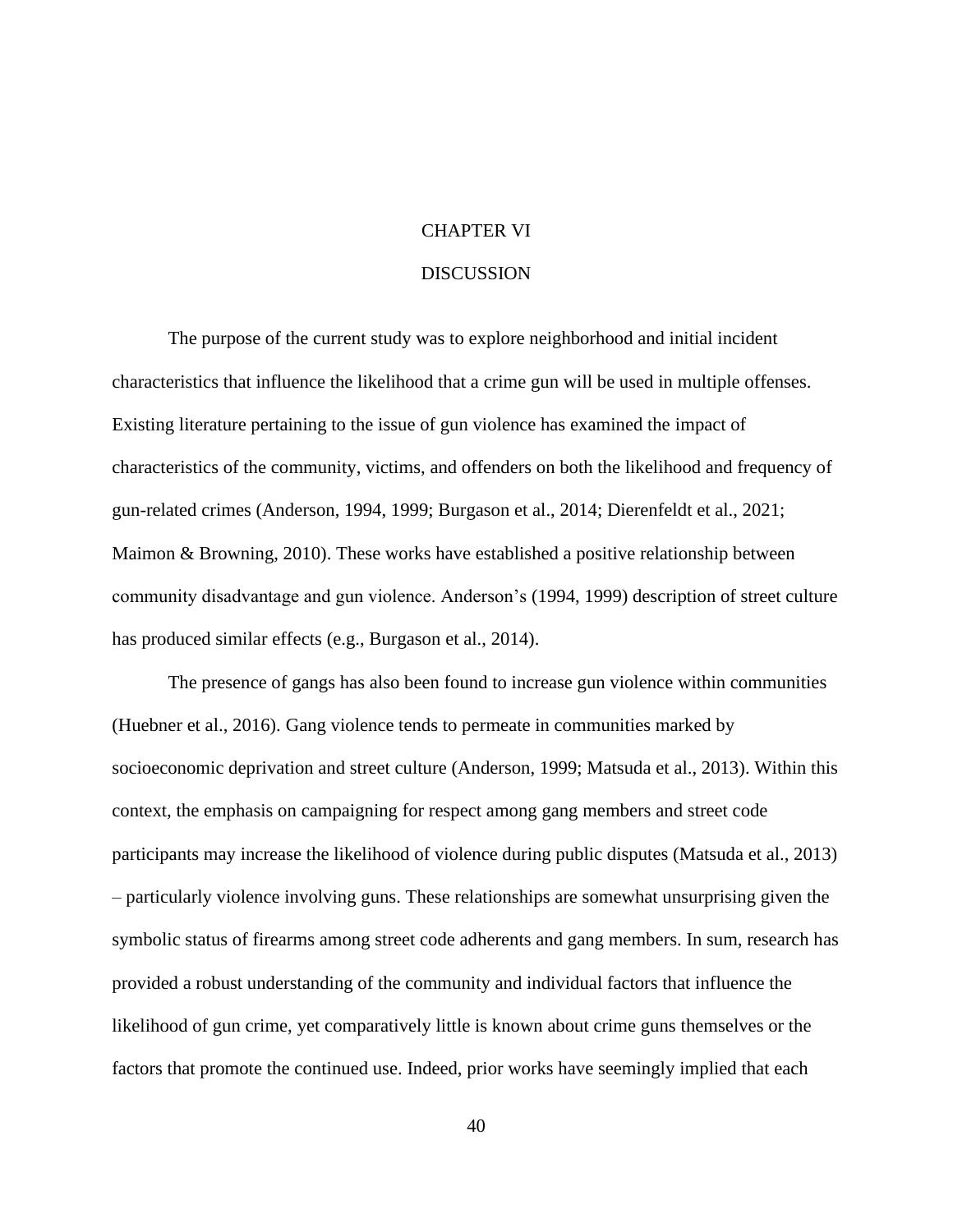crime involves a unique firearm – particularly through the use of measures such as the percent of suicides by firearm or percent of non-felony homicides as they relate to gun crime (Cook, 1979; Kleck, 2015; Kleck & Patterson, 1993) However, this study aimed to address this potential misstep in the literature through examination of how neighborhood and incident characteristics influence the likelihood of a crime gun being used in multiple offenses.

Results of the binary logistic regression models produced several significant findings that merit discussion. First, in line with social disorganization theory (Park & Burgess, 1924; Sampson & Groves, 1989; Shaw & McKay, 1942) and Anderson's (1994, 1999) description of street code, it was expected that higher levels of neighborhood disadvantage and violence would be associated with an increase in the odds that a crime gun would be used in multiple offenses. Contrary to this expectation, however, crime guns initially used in neighborhoods maintaining higher levels of disadvantage and violence were less likely to be used in multiple offenses. This finding was surprising given the descriptions of the symbolism, both in terms of power and protection, ascribed to firearms by street-oriented populations (Anderson, 1994, 1999; Kubrin, 2005). Simply put, the symbolic status attached to gun ownership and use among street culture might suggest a desire to preserve a firearm once it has been obtained–leading to its use in multiple offenses. There are, however, several potential explanations for the finding reported in this thesis. First, the result may be an artifact of how the thesis operationalized street culture. Rather than using standardized attitudinal items like those adopted by Stewart et al. (2006) and Kwak et al. (2019), this study quantified street culture through a summary index of disadvantage and violence , which is a proxy that might fail to capture the entrenchment of street culture.

Alternatively, this finding could be related to greater police presence in more violent neighborhoods. That is, law enforcement agencies may already prioritize gun crimes in these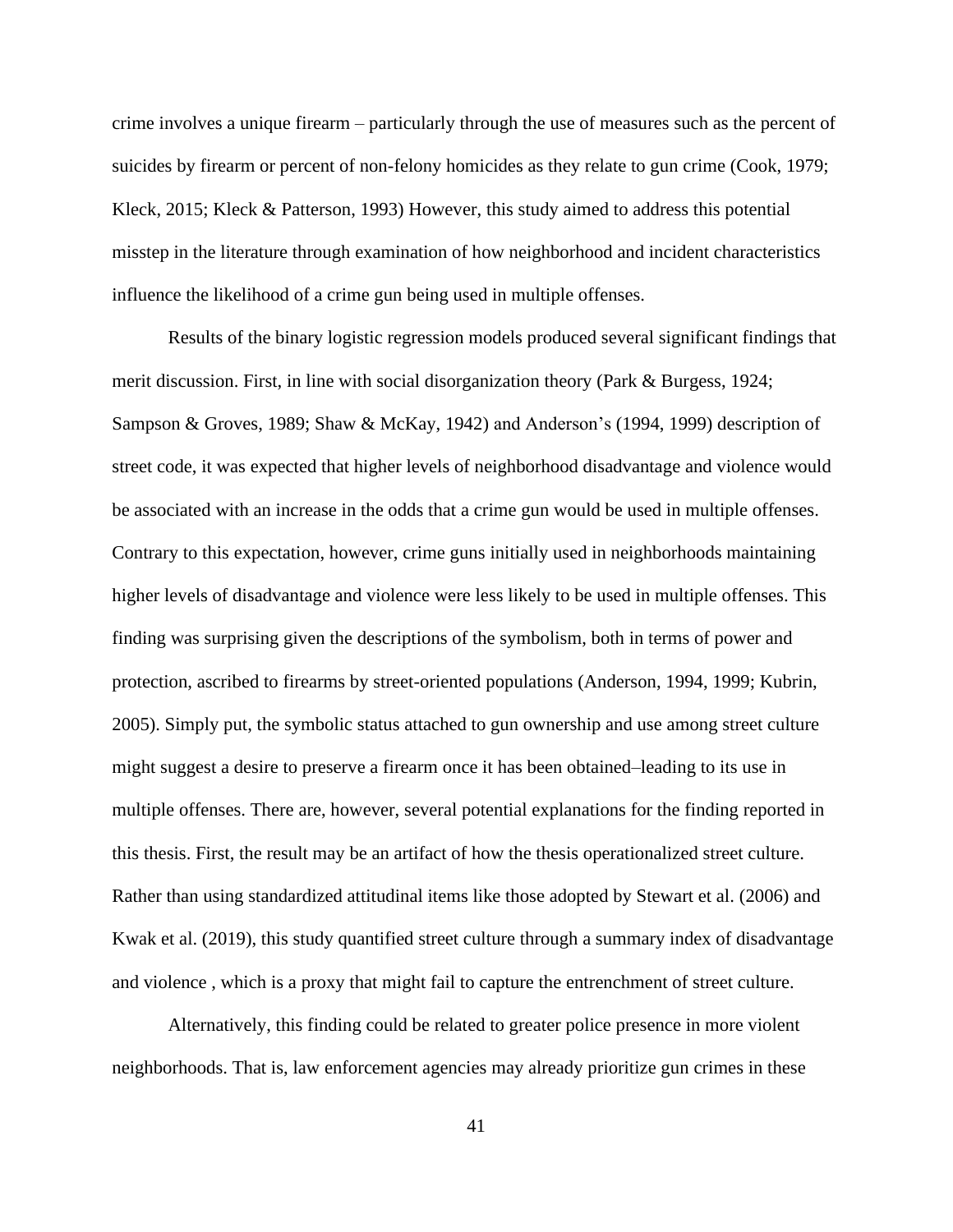neighborhoods which, in turn, could produce quicker case clearances and gun seizures. Such an explanation is not unlikely given the efforts of the city associated with the partnering department in this study. For example, the Office of Internal Audit in Chattanooga, Tennessee, distributes an annual survey to gather data relating to the perceptions of city services – including measures of satisfaction with police, perceived safety, and characteristics relating to the wellbeing of their neighborhood – to improve police practice and areas with higher levels of crime (Sewell, 2019). Moreover, the Crime Gun Intelligence Grant (No. 2020-DG-BX-0008) used for this thesis suggests that the police department in the city of study is dedicated to the seizure of firearms and prevention of gun violence in the community. Nonetheless, it is important to note that this finding may have been a limitation of the sample. Indeed, all crime guns were nested within 29 census tracts within the city and limited the sample to the most violent areas more likely to be entrenched in street code.

 In contrast, firearms that were used in incidents in which the suspect or victim was a known gang member were comparatively more likely to be used in multiple offenses. This finding is consistent with certain aspects of gang involvement and aligns with prior works. Like street culture, gang involvement encourages preemptive and retaliatory violence as a means of establishing or protecting pride, honor, and toughness (Melde et al., 2009), which tends to place individuals at a greater risk of engaging in gun violence, both as victims and offenders (Copes et al., 2013; Wright & Rossi, 1986). Moreover, given that gang leaders have been found to distribute, loan, or rent out guns to others within the gang (Cook et al., 2007), it is no surprise that a firearm used in an initial incident that was gang-involved is more likely to be used in more than one offense. Thus, the findings reported here are supportive of prior works and suggest that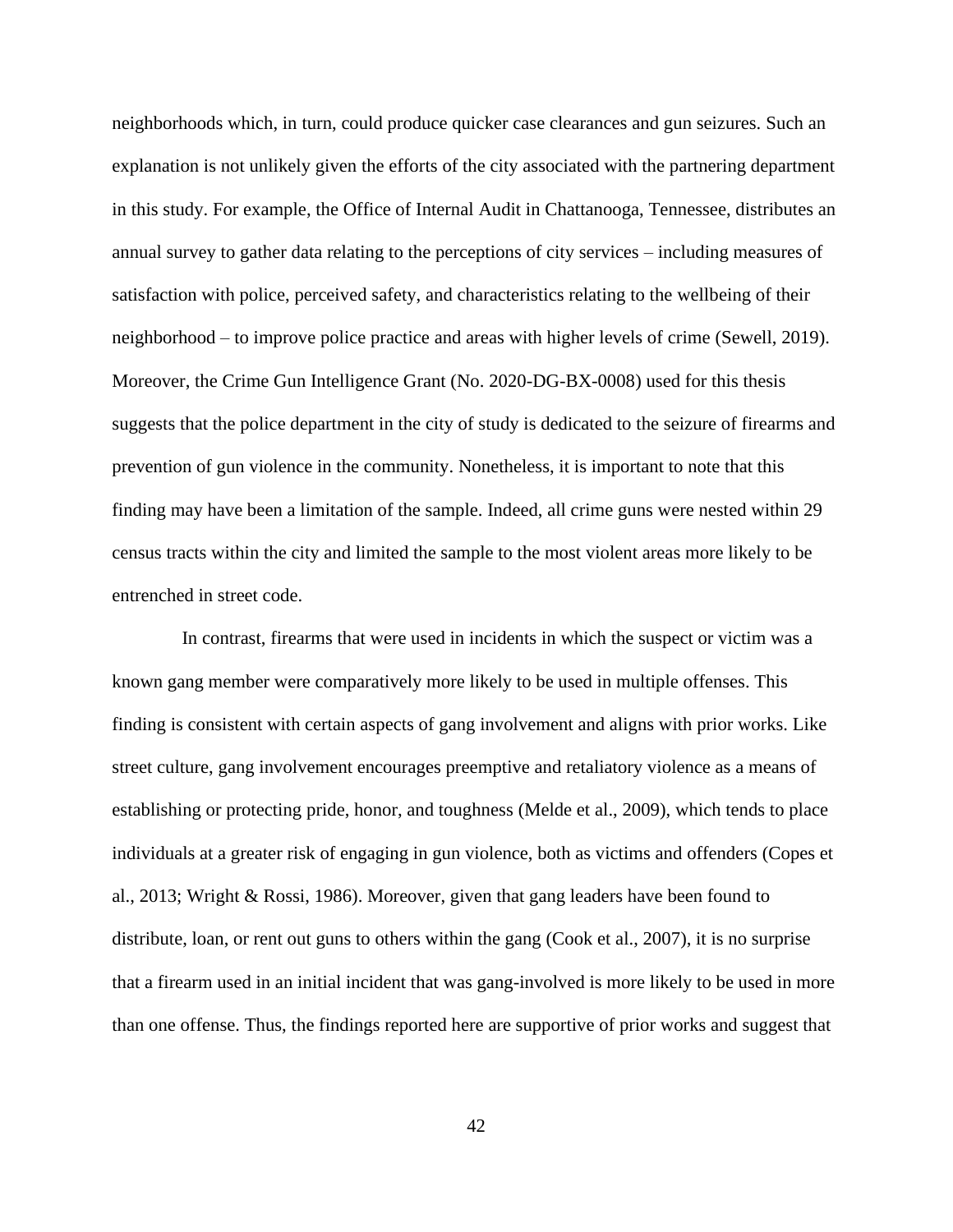relationship suggests that firearms used in gang-involved incidents are more likely to be re-used rather than discarded.

The literature has noted that serious and violent offenses, such as murders and aggravated assaults using firearms, are more likely to reach the attention of police (Tarling & Morris, 2010). In this vein, the firearms used to commit such crimes may be less likely to be used again, as offenders may be eager to create distance between themselves and the crime gun used to carry out a violent offense to avoid being linked with the crime. It was therefore expected that crime guns used in an original incident involving a homicide or aggravated assault would have a lower likelihood of being used in multiple offenses. This relationship, however, failed to achieve statistical significance. This finding suggests that the severity of the initial incident was not as impactful as expected in relation to a gun being used in more than one offense. In particular, offense severity did not appear to create a strong motivation for the offender to create distance between themselves and the crime gun (e.g., through discarding the weapon). This finding may also be a possible artifact of functionality tests of firearms. That is, the initial incidents associated with many of the crime guns in this study may have been test fires in preparation for more serious crime (e.g., homicides/aggravated assaults). However, determination of such incident characteristics was beyond the scope of this study.

Given that incidents involving gangs are often nested within areas entrenched in subcultural violence (e.g., Matsuda et al., 2013; Mitchell et al., 2017), and guns maintain symbolic importance among such actors (Anderson, 1999; Kleck & Hogan, 1999), this thesis also explored the degree to which neighborhood levels of disadvantage and violence moderate the relationship between gang involved offenses and the likelihood that guns used in those crimes will be used in additional offenses. The results of this cross-product interaction indicated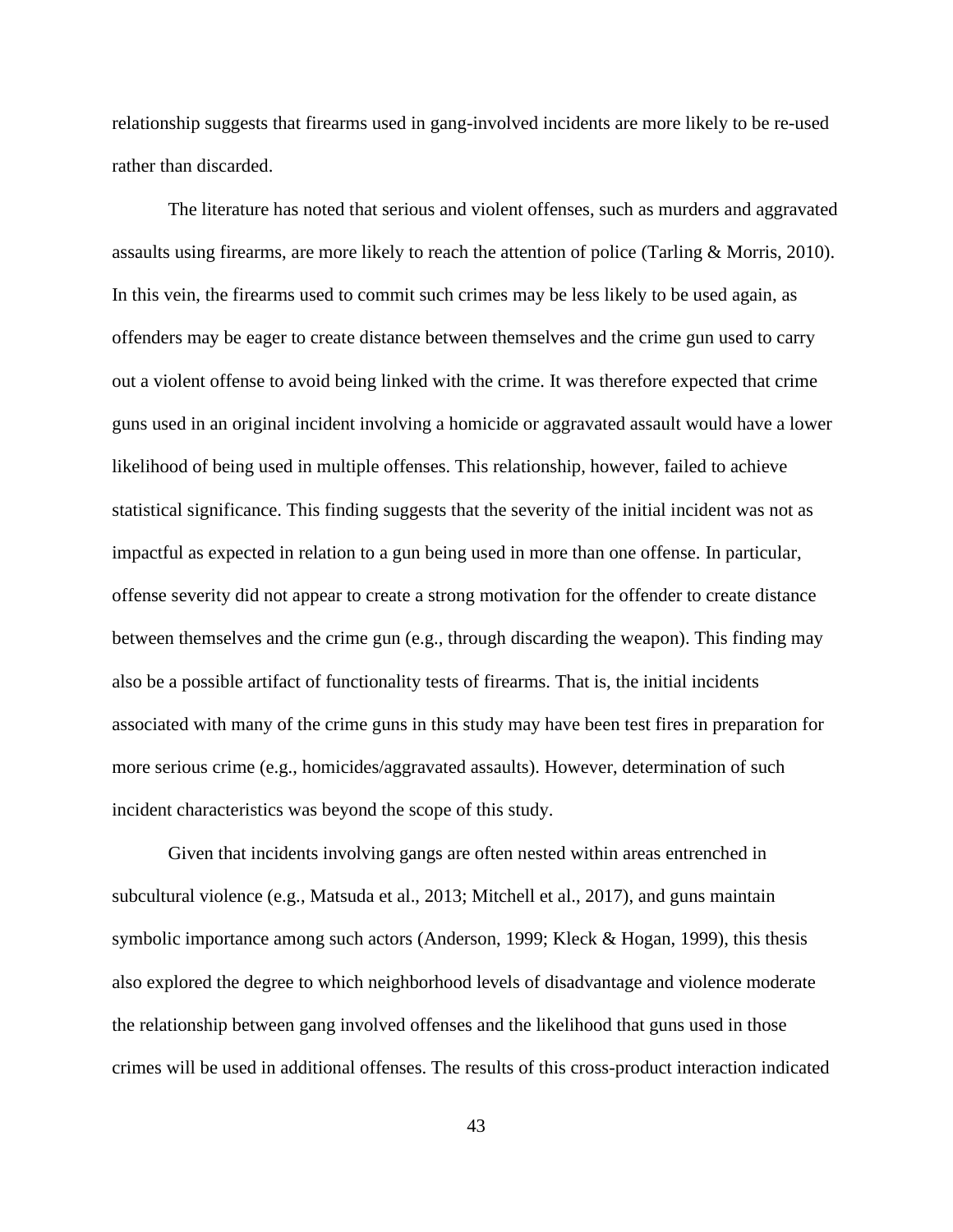that the entrenchment of street cultures does not condition the impact of gang violence on the likelihood that crime guns will be used in multiple offenses. At face value, this finding suggests that street culture may not be as influential as suggested by prior studies. Instead, gang involvement during the initial incident appears to be a driving force in the likelihood that crime guns will be used again. As noted, gang members tend to maintain high levels of cynicism towards law enforcement (Curry & Decker, 2003), and in turn, may refuse to cooperate with police. Moreover, this fear or lack of confidence in police may lead to self-help social control mechanisms and more violence within the community. That is, in the event of victimization, individuals or groups tend to retaliate (Gau & Brunson, 2015; Haas et al., 2014; Jacobs & Wright, 2006; Rosenfeld et al., 2003). Gang members may also instigate violence to insulate themselves from future victimization (McNeeley & Wilcox, 2015a, 2015b; McNeeley & Yuan, 2017) and thus, increase the likelihood of firearms being used in multiple offenses.

For reasons similar to those stated above, further conditioning effects of street code were explored in relation to incidents involving a homicide or aggravated assault on the likelihood of a crime gun being used in multiple offenses. The results indicated that the impact of offense severity on the likelihood that a crime gun would be used in multiple offenses is exacerbated in neighborhoods maintaining comparatively higher levels of disadvantage and violence. As noted, street culture has been characterized by high levels of disadvantage and public displays of preemptive and retaliatory violence (Anderson, 1994, 1999). Moreover, gangs tend to rise in communities entrenched in street culture (Matsuda et al., 2013) and both gang members and street adherents place great symbolic value on guns (Huebner et al., 2016). Thus, the symbolic nature of firearms among street code participants and gangs may explain the conditioning effects of street culture on whether a gun used in an initial incident involving a violent crime is used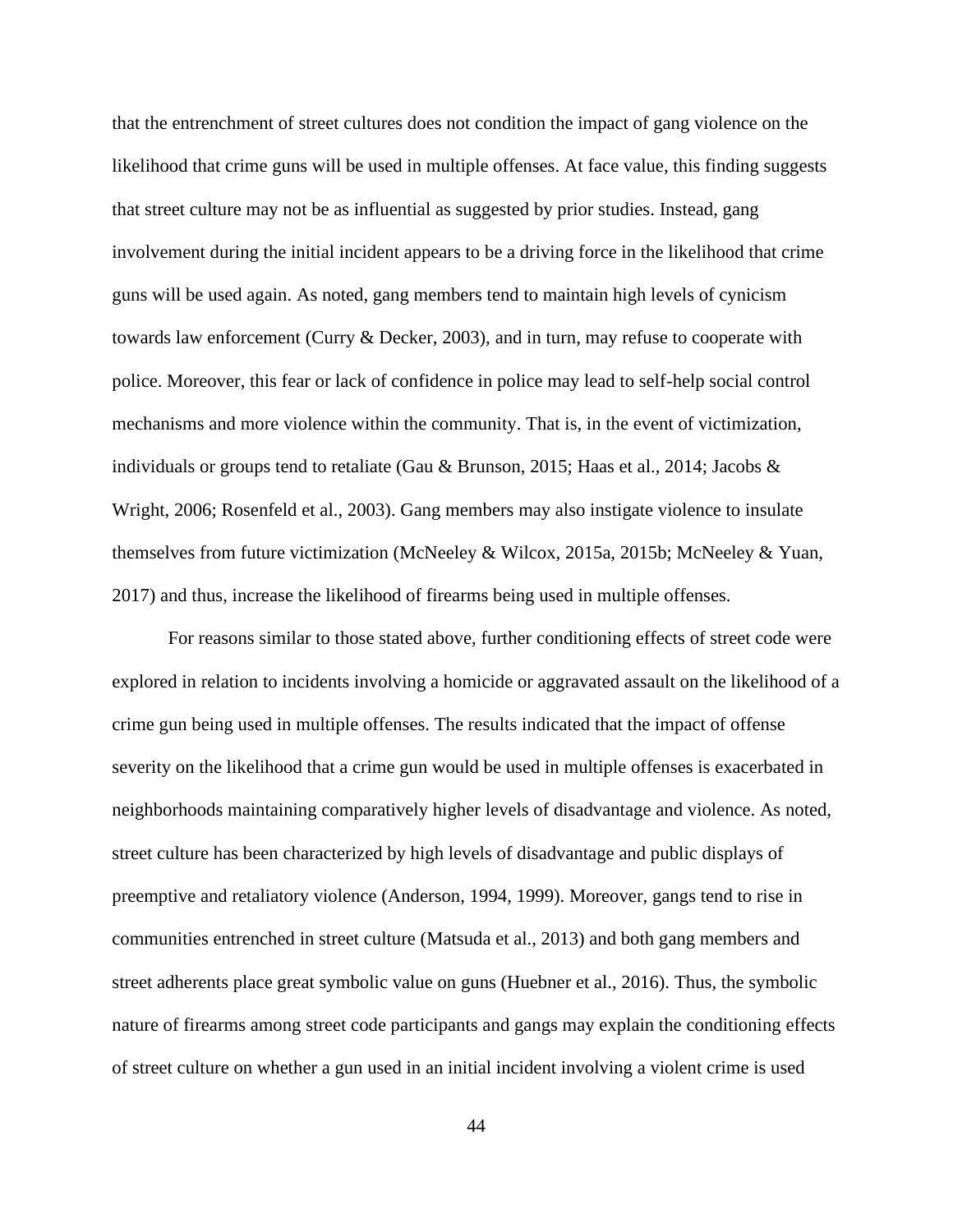again. That is, the symbolic status affixed to firearms (Anderson, 1999; Kleck & Hogan, 1999) may be even more powerful in communities entrenched in street culture if those particular firearms are known to have been used in the shooting or murder of a rival.

Finally, and perhaps the most novel contribution of this study revolves around the relationship between time in circulation and the likelihood of a crime gun being used in more than one offense. As expected, the longer a firearm remained in the community following its use in a crime, the more likely it was to be used in another offense*.* While this finding appears to be somewhat banal, it illustrates the importance of seizing crime guns following their initial use. Although an arrest may be made, a crime gun may circulate through other criminogenic individuals, and thus, create more violence in the community. This finding suggests that law enforcement agencies may benefit from reconceptualizing how they define case clearance and, in turn, begin emphasizing gun seizures along with arrests.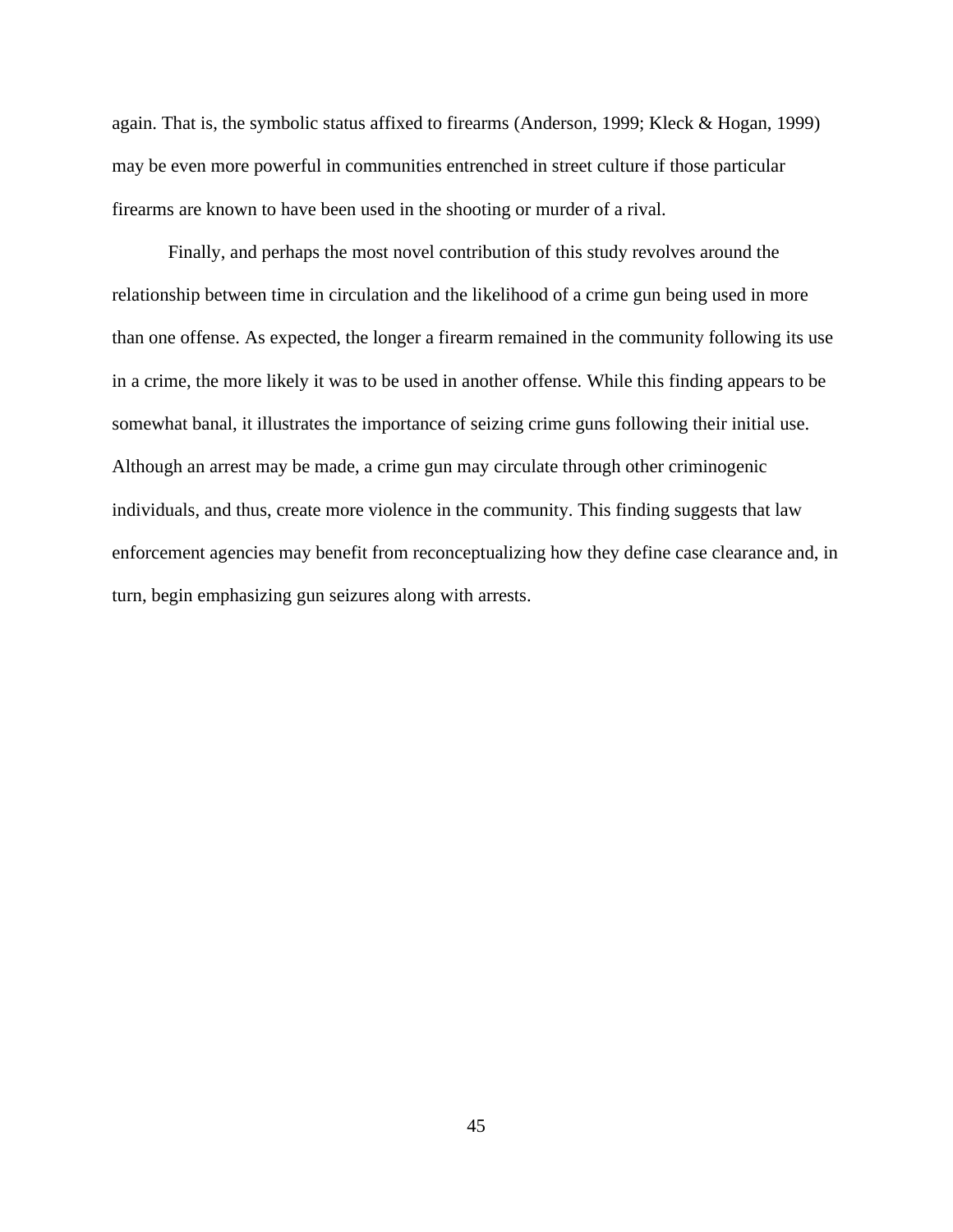#### CHAPTER VII

## **CONCLUSIONS**

Despite this study's contribution to the literature, there are several limitations worth noting. First, as a cross-sectional study (Walker & Maddan, 2009), this thesis can only interpret findings in terms of correlation rather than causation. Second, this study employed a binary logistic regression analysis to explore the factors that influence the likelihood of a crime being used in multiple incidents. As noted by Liao (1994), a major criticism surrounding the use of this approach relates to coefficients and their dependence on the values of independent variables. While this may not be an issue among larger samples, coefficients within smaller samples may become biased (Liao, 1994). Moreover, binary logistic regression techniques may be sensitive to outliers, as these cases tend to inflate the degrees of freedom and alter results (Walker & Maddan, 2009). An additional consideration of this study is the concentration of all crime guns used within 29 census tracts in the city. Indeed, there is a total of 56 census tracts in Chattanooga, yet the disproportionate number of crime guns in certain tracts merits concerns of the generalizability of the findings presented here. Although the findings were preliminary in nature, future studies should explore these relationships across other cities and jurisdictions for a more representative sample.

Next, the operationalization of street code used in this study represents a significant limitation. Although this measure has been accepted and used in recent studies examining the effects of street code (Burgason et al., 2014; Dierenfeldt et al., 2021), a more direct measure of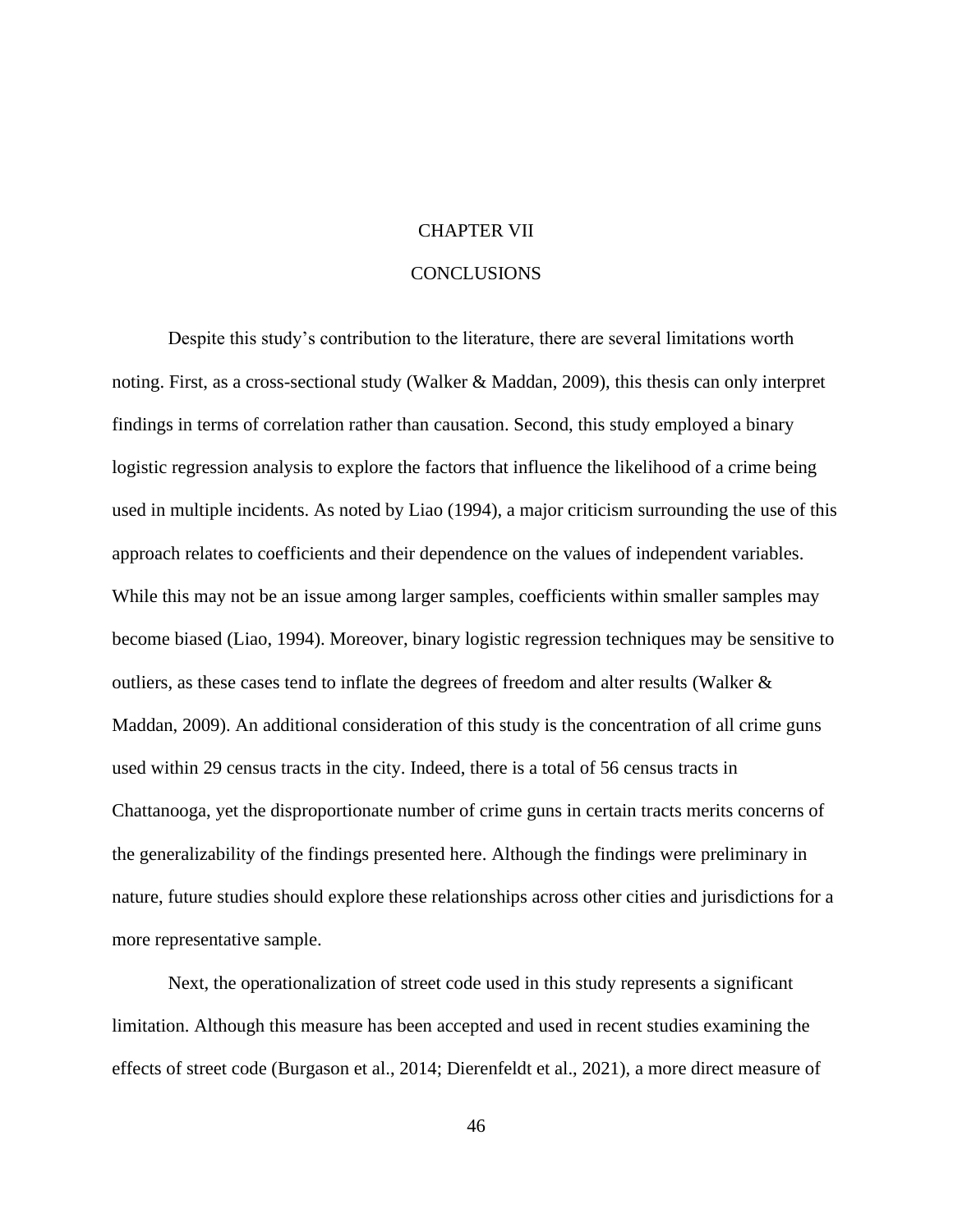the values and behaviors described by Anderson (1994, 1999) may have been obtained through survey methodology implemented by Stewart et al. (2006) and Stewart and Simons (2010). Stewart and colleagues (2006) incorporated measures relating to perceptions of neighborhood violence, census data pertaining to neighborhood disadvantage, as well as the extent to which individuals accepted 'street' behaviors and beliefs for a robust measure of Anderson's (1994) framework (see also, Stewart & Simons, 2010). Similarly, Kwak et al. (2019) utilized data collected by the Seattle Neighborhoods and Crime Survey (SNCS) that measured adherence to street code values and perceptions of retaliation, socializations, and protection mechanisms consistent with the core concepts of code of the street culture – including a question pertaining to the symbolism of guns. Incorporating these approaches in future studies may (a) provide a more thorough examination of the relationship between disadvantage and subcultural violence on the likelihood of a crime gun being used in more than one offense and (b) further explain the conditioning effects illustrated in this study.

Additionally, it is possible that this study suffers from omitted variable bias and issues related to unreported crime. As a consequence, relationships regarding the impact of street code may be spurious. For example, given that areas with higher levels of street code have been associated with higher levels of legal cynicism (Anderson, 1994, 1999), it is possible that a multitude of firearm-related incidents were not reported to police – particularly among Black victims (see Kwak et al., 2019). Indeed, reporting crimes has been found to be lower among individuals residing in areas entrenched in subcultural violence due to the threat of retaliation or loss of rapport (Anderson, 1994, 1999; Kubrin & Weitzer, 2003). Moreover, the literature has noted that incidents that do not involve injury of the victim or offender are less likely to be reported to officials (Harlow, 1985; Harries, 1990). Youth-aged individuals have also been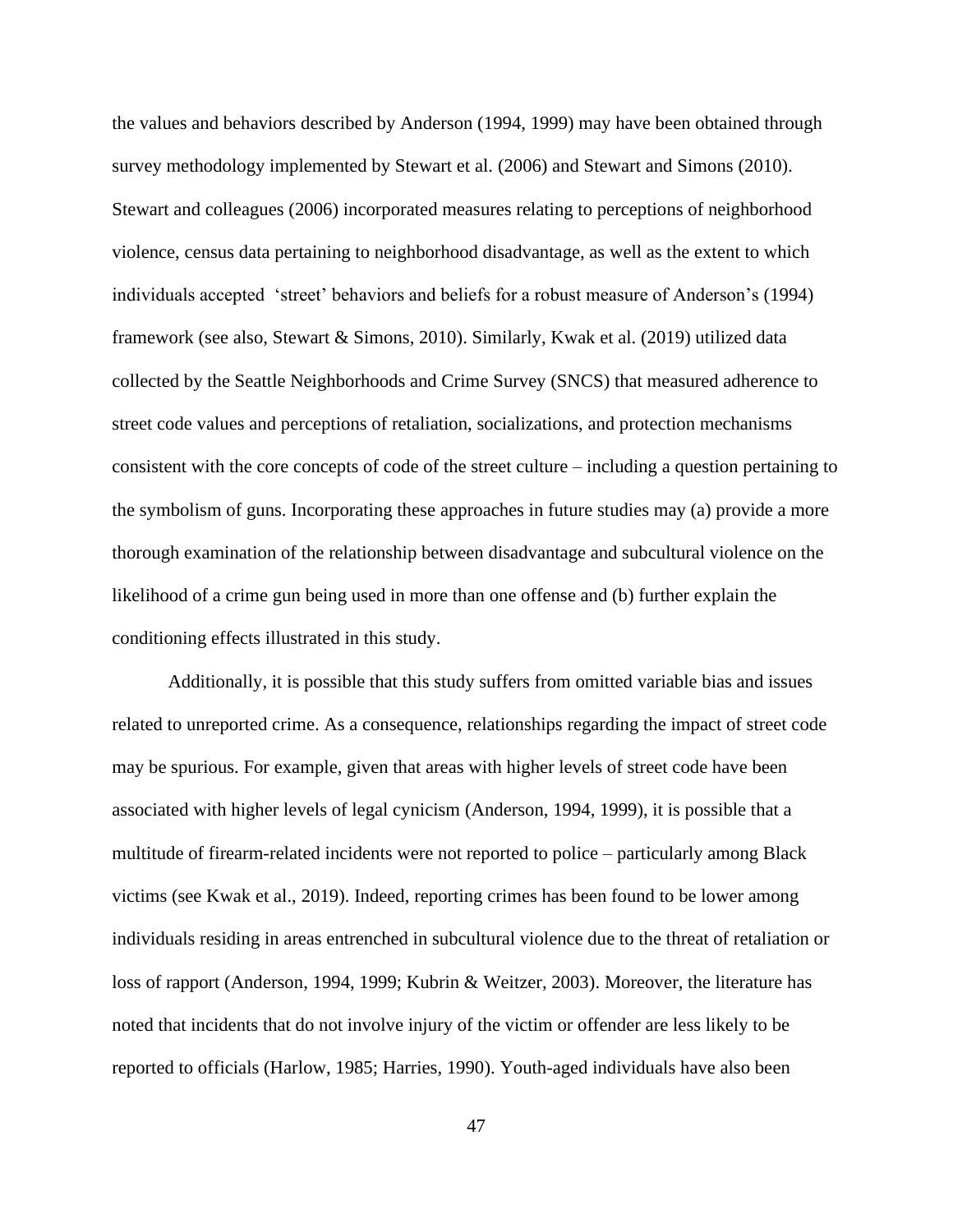associated with lower crime reporting compared to adult victims (Hart & Rennison, 2003). On the other hand, some studies have suggested that crimes against females and Black victims are more likely to be reported (Hart & Rennison, 2003). Despite the importance of these factors, this study was unable to include suspect or victim characteristics at the incident-level due to incomplete data provided by the partnering police department. Although demographic identifiers may have been reported in NIBRS or TIBRS, this information was not provided in the data used for this study. The issues with missing data are indicative of the importance of thorough record keeping within law enforcement agencies. If available, future studies would benefit from the inclusion of factors such as age, race, and sex of victims and offenders for a better understanding of crime gun use and reporting. Furthermore, a direct measure of levels of legal cynicism may provide insight on the nature of reporting gun crime in areas with higher levels of disadvantage and violence. City-level comparisons with results from the National Crime Victimization Survey may also be useful in addressing the dark figure of gun crime in low-reporting areas.

Alternatively, it is possible that areas more entrenched in street culture and violence may be more heavily policed and, subsequently, produce a negative impact on multiple uses of crime guns. Therefore, it is also recommended that future studies incorporate measures of patrol deployment, daily arrest rates, and policing strategies within areas entrenched in subcultural violence for a more nuanced examination of the factors that influence a crime gun being used in more than one offense. Finally, in the event that crime guns were used in more than one offense, future works should also consider whether repeated uses of crime guns used in an initial incident involving a gang were specific to the same gang or individual. Although such measures were beyond the scope of this study, examination of these factors are pertinent to the continuation of crime gun literature.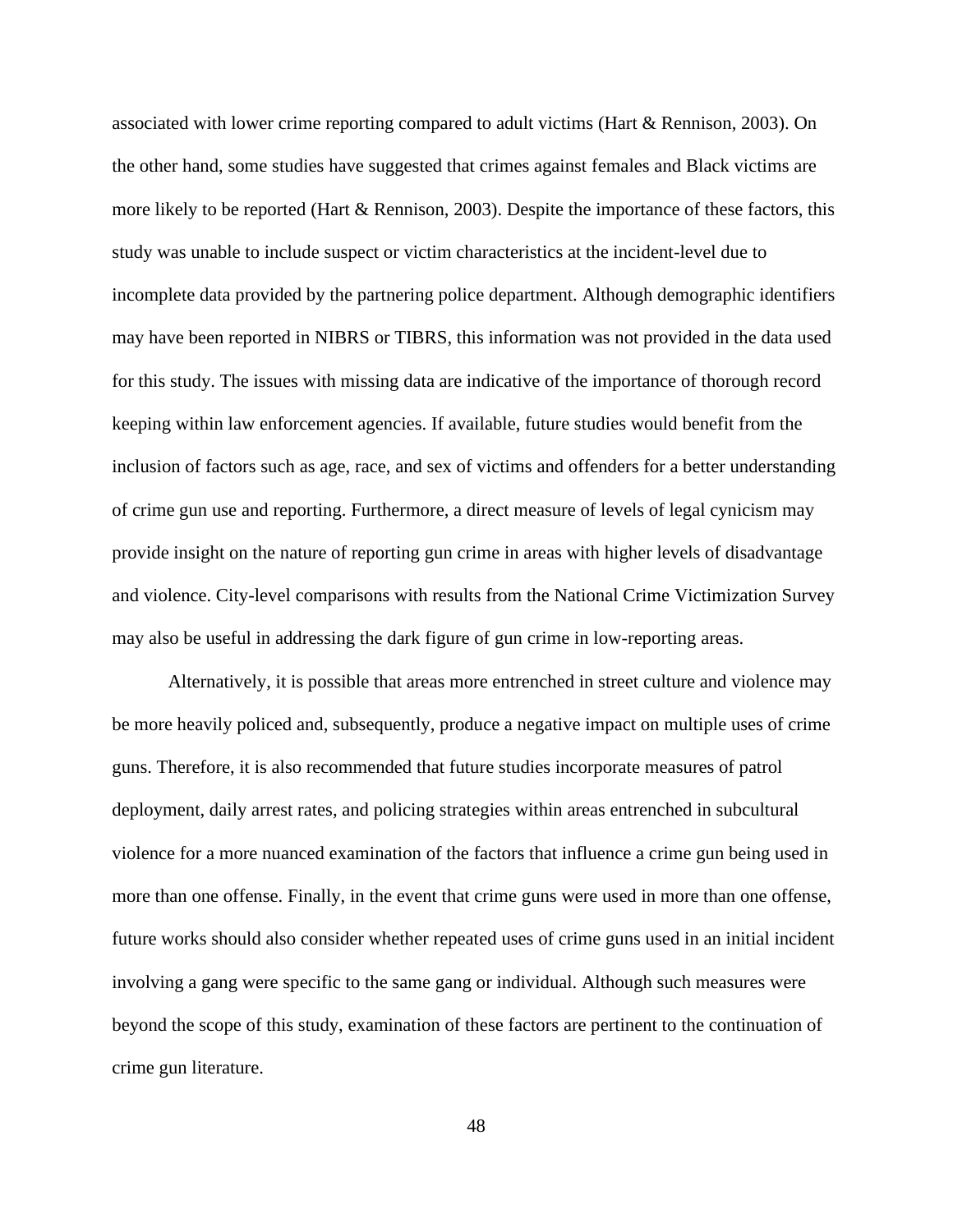Despite these limitations, this study maintains important implications for policy and practice. First, it appears necessary for academics and practitioners to reconsider the conceptualization of case closure. Currently, law enforcement personnel may consider a case 'closed' once a suspect has been identified and arrested, charged, and/or convicted. However, the increase in gun-related homicides over the last decade (Center for Disease Control, n.d.) along with the findings presented in this study, suggest that this approach may be a misstep. Simply put, future research and practice should prioritize offenders *and* gun seizures simultaneously when addressing gun violence in the community.

Of course, to address violence and have a better chance of seizing firearms, law enforcement must rely on reporting among victims. Yet, the literature has consistently explained the difficulties in addressing violence in more cynical communities, as perceived police ineffectiveness (Goudriaan et al., 2004) and fear of crime (Sargeant & Kochel, 2018) have been associated with lower levels of reporting. Thus, alternative mechanisms for reporting appear necessary. Perhaps departments would benefit from the introduction of anonymous tip-lines, whether that be through phone calls or discrete applications downloadable on an individual's cellphone. Moreover, agencies should focus on familiarizing themselves with the communities they police, as the public may be more likely to report if they feel that officers are integrated and legitimate within their community (as opposed to an external force) (Tyler, 2017). Perhaps stronger police-community relations could also lessen the need for self-help social control that characterizes many urban areas.

Finally, higher crime areas may benefit from the introduction of ShotSpotter technology (Mazzerolle et al., 1999). ShotSpotter sensors are used to detect noises like those discharged from a firearm across large areas. Once sound has been detected, ShotSpotter software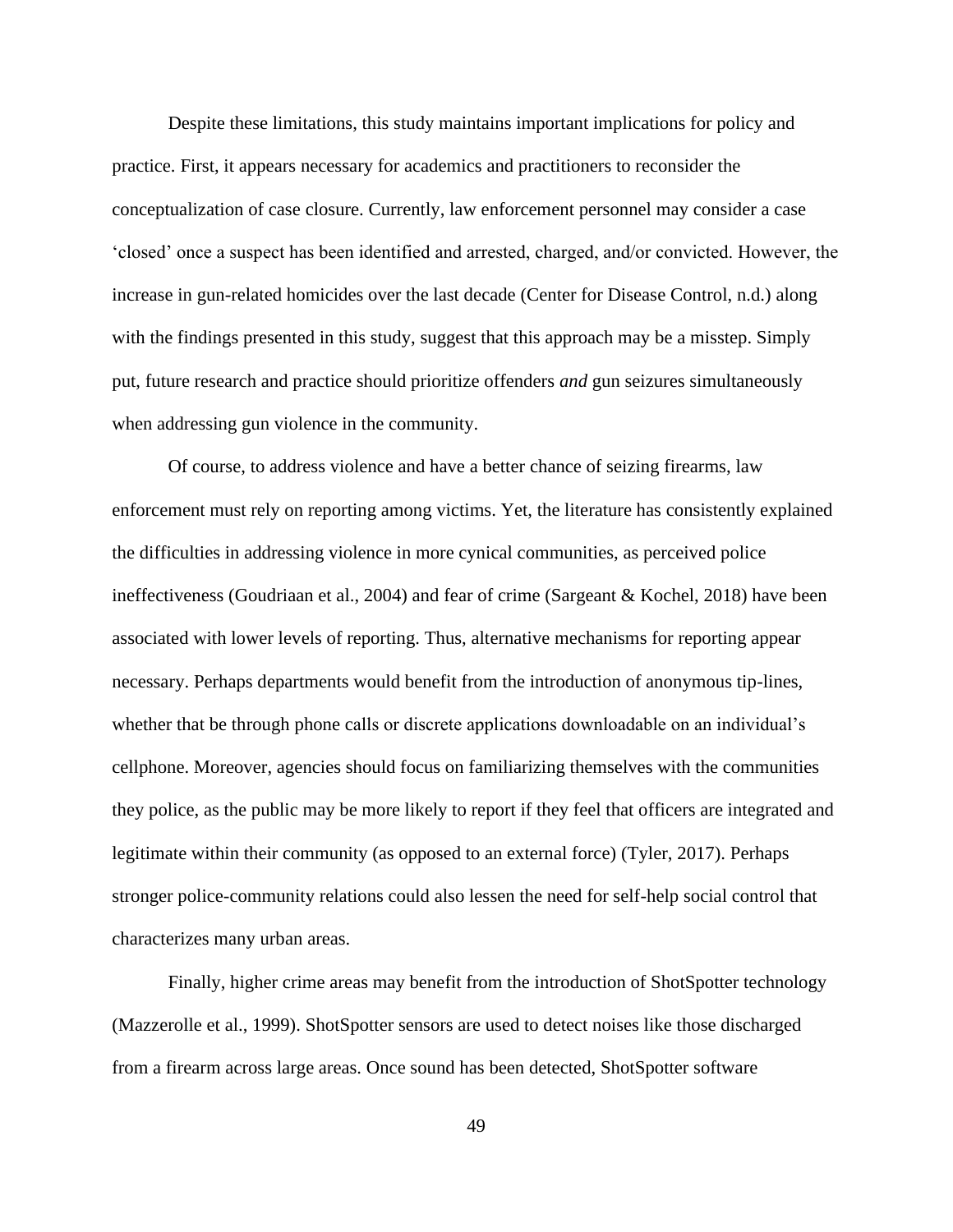determines whether or not the sound was firearm-related and alerts local authorities of its location. Although there are few empirical tests of ShotSpotter technology, some studies have illustrated reductions in officer response times (Mazzerolle et al., 1999) and increased awareness of geographical hotspots of gun crime (Ratcliffe et al., 2018). ShotSpotter implementation has also been associated with quicker care and safety among gunshot victims (Goldenberg et al., 2019), which in turn, may increase confidence in police within the community. However, other studies have noted that ShotSpotter technology had little to no effect on case closures relating to gun crime (Choi et al., 2014). Nonetheless, the growing body of literature on ShotSpotter technology warrants further testing of the longitudinal affects it may have on identifying, seizing, and developing gun-related strategies for reducing crime in the community. The use of this technology may also provide insight on the nature of gun crime as it compares to case closures and arrests. With the introduction of new technology, however, it is critical that local, state, and federal agencies focus on thorough record keeping. Moreover, given the limitations faced in this study regarding incomplete data, agencies should gravitate towards standardized reporting techniques and organization to ensure quality, accuracy, and feasibility when released for multilevel testing.

In conclusion, prior literature relating to firearms has focused on the likelihood and frequency of gun crime, as well as the characteristics of victims and offenders as they relate to such offenses (Anderson, 1994, 1999; Burgason et al., 2014; Bursik, 1989; Dierenfeldt et al., 2017). This thesis deviated from the focus on gun crime towards a focus on crime guns. Indeed, this study provided an original contribution to the literature through an examination of incident and neighborhood characteristics, as well as time in circulation, on the likelihood of a crime gun being used in multiple offenses. The findings presented demonstrate the need for increased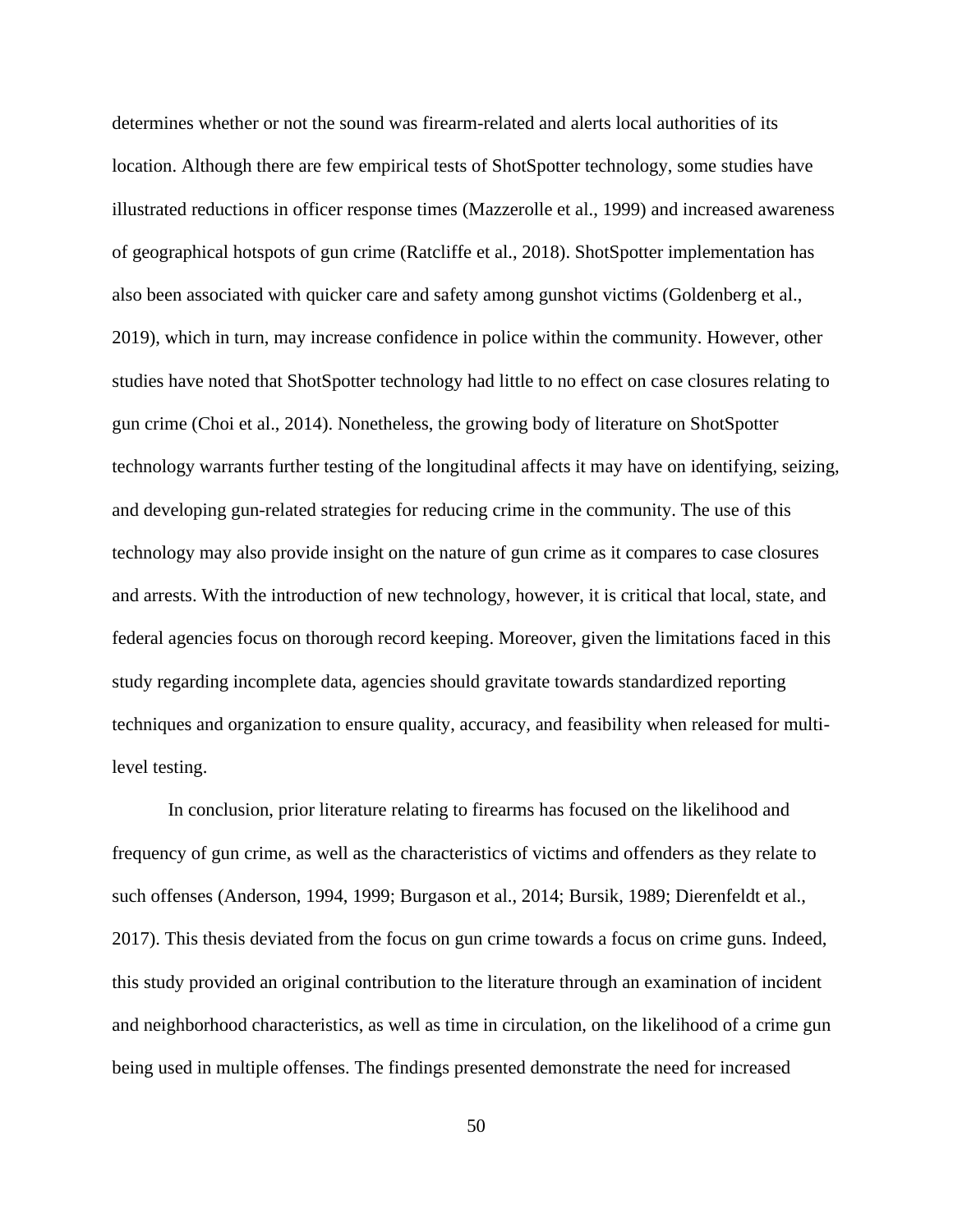efforts pertaining to the prioritization of gun seizures alongside arrests when addressing violence in the community. Moreover, the conclusions of this thesis provide empirical evidence that may be useful to the development of policies and practice aimed at decreasing levels of gun crime among urban neighborhoods.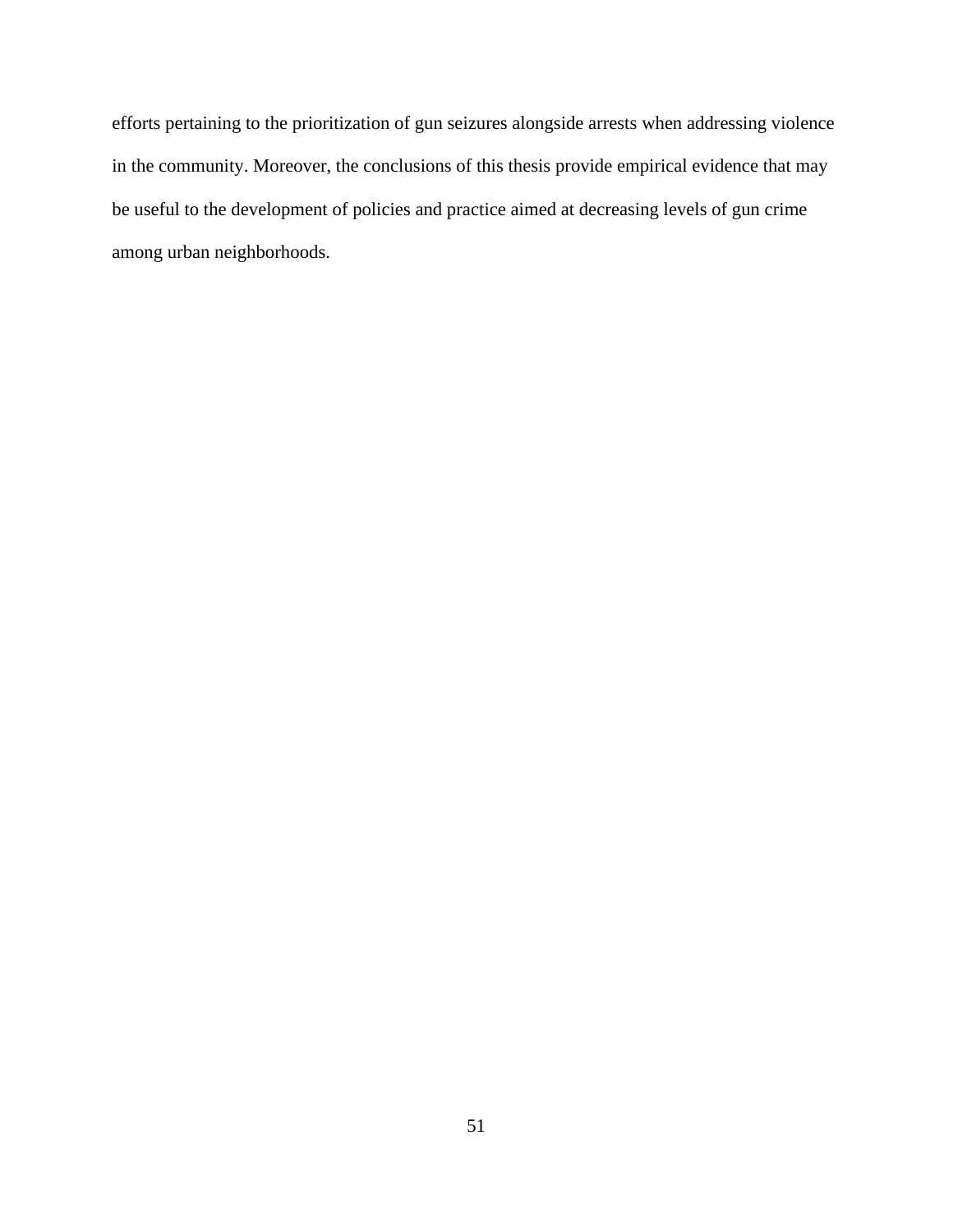#### REFERENCES

Anderson, E. J. (1994). The code of the street. *The Atlantic Monthly*, *273*(5), 80-94.

- Anderson, E. J. (1999). *Code of the street: Decency, violence, and the moral life of the inner city*. W.W. Norton.
- Baron, S. W., Kennedy, L. W., & Forde, D. R. (2001). Male street youths' conflict: The role of background, subcultural, and situational factors. *Justice Quarterly*, *18*(4), 759-789. https://doi.org/10.1080/07418820100095091
- Bennett, R. R., & Wiegand, R. B. (1994). Observations of crime reporting in a developing nation. *Criminology (Beverly Hills)*, *32*(1), 135-148. https://doi.org/10.1111/j.1745- 9125.1994.tb01149.x
- Berg, M. T., Stewart, E. A., Schreck, C. J., & Simons, R. L. (2012). The victim-offender overlap in context: Examining the role of neighborhood street culture. *Criminology*, *50*(2), 359- 390. https://doi.org/10.1111/j.1745-9125.2011.00265.x
- Black, D. (1983). Crime as social control. *American Sociological Review*, *48*(1), 34-45.
- Braga, A. A., & Cook, P. J. (2016). The criminal records of gun offenders. *The Georgetown Journal of Law & Public Policy*, *14*(1), 1-16.
- Brezina, T., Agnew, R., Cullen, F. T., & Wright, J. P. (2004). The code of the street: A quantitative assessment of Elijah Anderson's subculture of violence thesis and its contribution to youth violence research. *Youth Violence and Juvenile Justice*, *2*(4), 303- 328. https://doi.org/10.1177/1541204004267780
- Brookman, F., Bennett, T., Hochstetler, A., & Copes, H. (2011). The 'code of the street' and the generation of street violence in the UK. *European Journal of Criminology*, *8*(1), 17-31. https://doi.org/10.1177/1477370810382259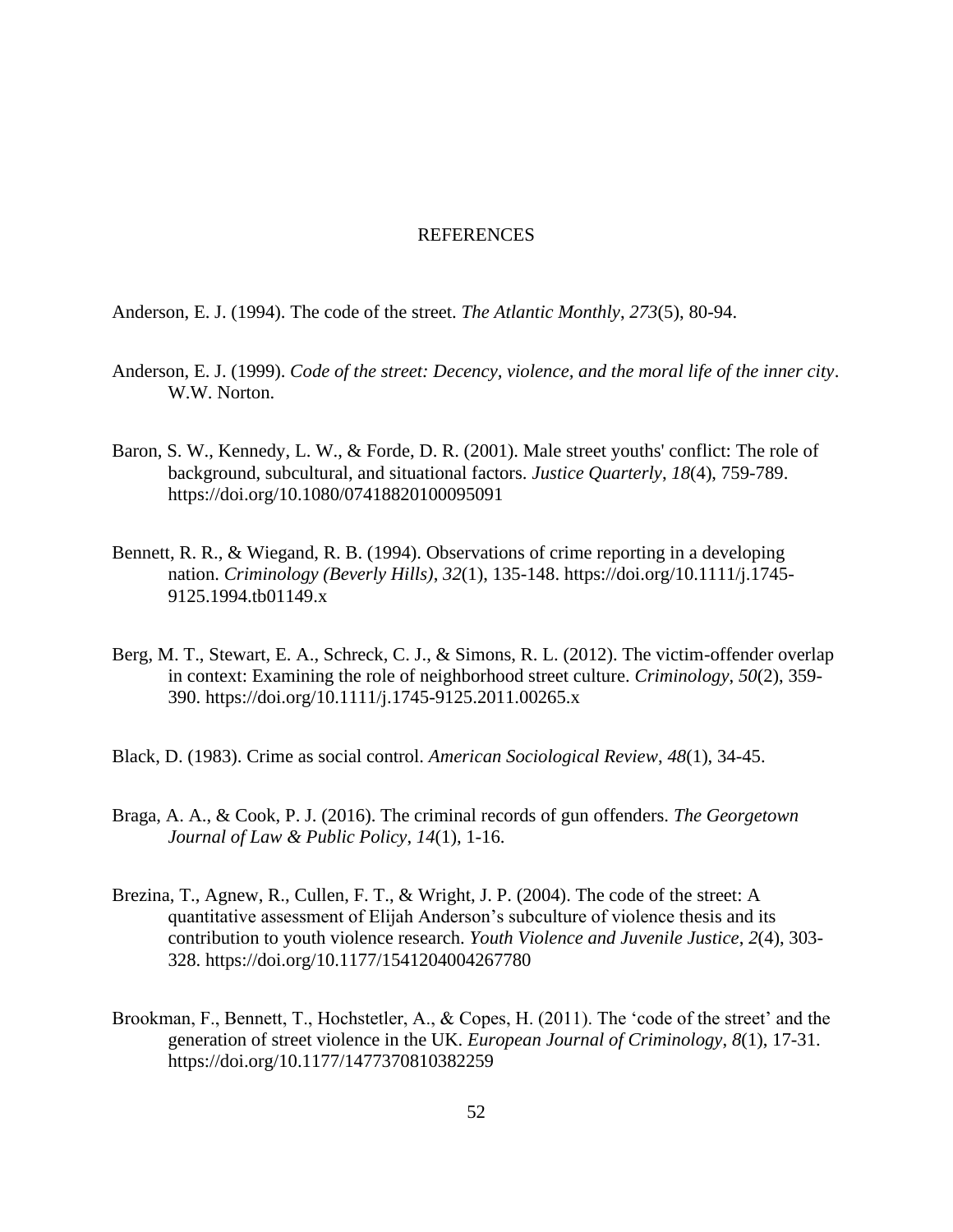- Burgason, K. A., Thomas, S. A., & Berthelot, E. R. (2014). The nature of violence: A multilevel analysis of gun use and victim injury in violent interpersonal encounters. *Journal of Interpersonal Violence*, *29*(3), 371-393. https://doi.org/10.1177/0886260513505212
- Burgess, E. W. (1925). The growth of the city. In R. E. Park, E. W. Burgess, & R. D. McKenzie (Eds.), *The City*. University of Chicago Press.
- Bursik Jr, R. J. (1988). Social disorganization and theories of crime and delinquency: Problems and prospects. *Criminology*, *26*(4), 519-552. https://doi.org/10.1111/j.1745- 9125.1988.tb00854.x
- Bursik, R., & Grasmick, H. G. (1993). *Neighborhoods and crime: The dimensions of effective community control*. Lexington Books.
- Bursik, R. J. (1984). Urban dynamics and ecological studies of delinquency. *Social forces*, *63*(2), 393-413. https://doi.org/10.1093/sf/63.2.393
- Bursik, R. J. (Ed.). (1986). *Ecological Stability and the Dynamics of Delinquency* (Vol. 8). University of Chicago Press. https://doi.org/10.1086/449119.
- Bursik, R. J. (1988). Social disorganization and theories of crime and delinquency: Problems and prospects. *Criminology*, *26*(4), 519-552. https://doi.org/10.1111/j.1745- 9125.1988.tb00854.x
- Bursik, R. J. (1989). Political decision-making and ecological models of delinquency: Conflict and consensus. In S. F. Messner, M. Krohn, & A. E. Liska (Eds.), *Theoretical integration in the study of deviance and crime* (pp. 105-117). State University of New York Press.
- Bursik, R. J., & Webb, J. (1982). Community change and patterns of delinquency. *The American Journal of Sociology*, *88*(1), 24-42. https://doi.org/10.1086/227632
- Bushman, B. J., Newman, K., Calvert, S. L., Downey, G., Dredze, M., Gottfredson, M., ... Webster, D. W. (2016). Youth violence: What we know and what we need to know. *The American Psychologist*, *71*(1), 17-39. https://doi.org/10.1037/a0039687
- Center for Disease Control. (n.d.). *New CDC/NCHS data confirm largest on-year increase in U.S. homicide rate in 2020*. National Center for Health Statistics. https://www.cdc.gov/nchs/pressroom/nchs\_press\_releases/2021/202110.htm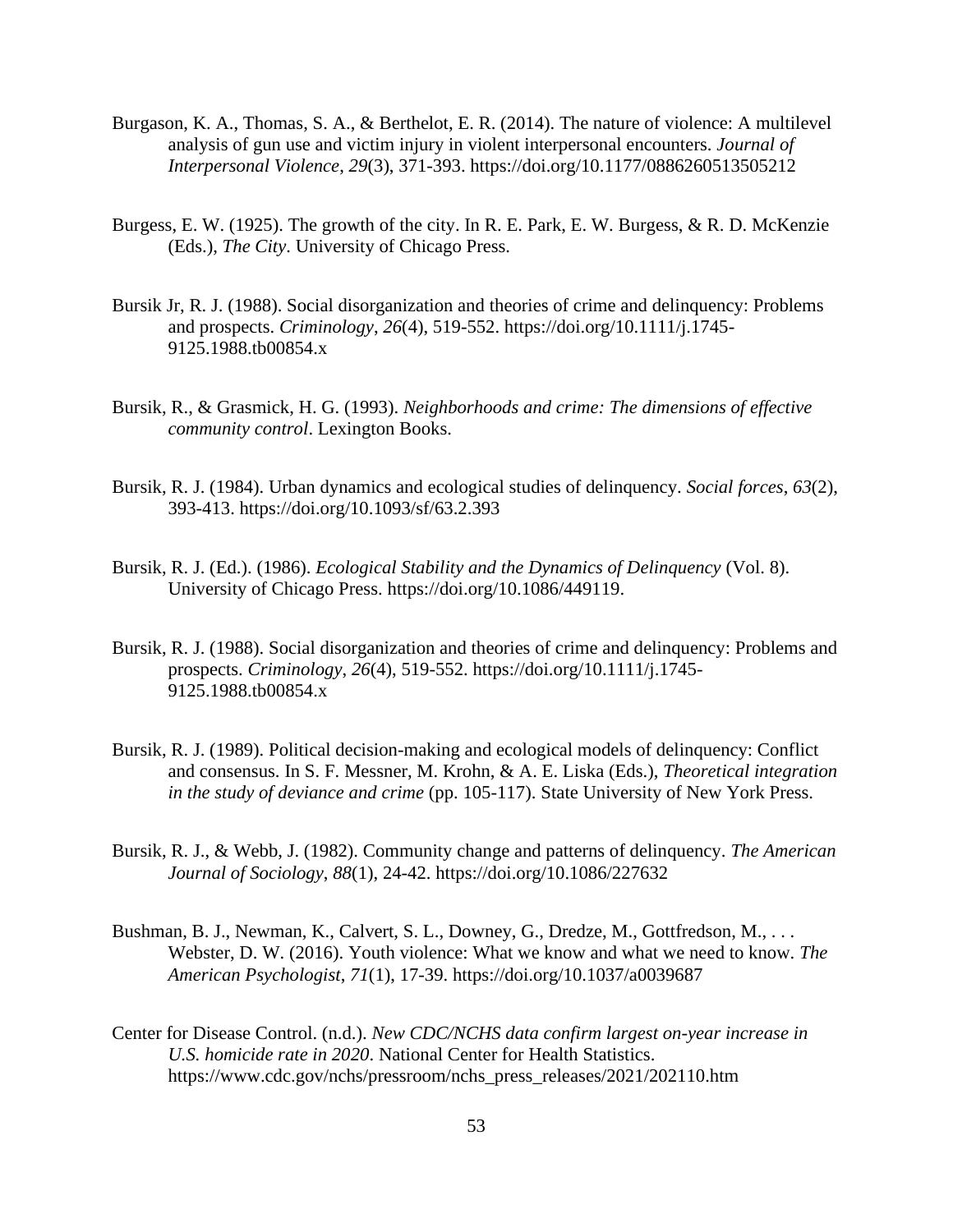- Cerda, M., Messner, S. F., Tracy, M., Vlahov, D., Goldmann, E., Tardiff, K. J., & Galea, S. (2010). Investigating the effect of social changes on age-specific gun related homicide rates in New York City during the 1990s. *American Journal of Public Health*, *100*(6), 1107-1115. https://doi.org/10.2105/AJPH.2008.158238
- Choi, K.-S., Librett, M., & Collins, T. J. (2014). An empirical evaluation: Gunshot detection system and its effectiveness on police practices. *Police, Practice, & Research*, *15*(1), 48- 61. https://doi.org/10.1080/15614263.2013.800671
- Clayman, S., & Skinns, L. (2012). To snitch or not to snitch? An exploratory study of the factors influencing whether young people actively cooperate with the police. *Policing & Society*, *22*(4), 460-480. https://doi.org/10.1080/10439463.2011.641550
- Cohen, A. K. (1955). *Delinquent boys: The culture of the gang*. Free Press.
- Conaway, M. R., & Lohr, S. L. (1994). A longitudinal analysis of factors associated with reporting violent crimes to the police. *Journal of Quantitative Criminology*, *10*(1), 23-39. https://doi.org/10.1007/BF02221007
- Cook, P. J. (1979). The effect of gun availability on robbery and robbery murder: A cross-section study of fifty cities. *Policy Studies Review Annual*, *3*, 743-781.
- Cook, P. J., Harris, R. J., Ludwig, J., & Pollack, H. A. (2015). Some sources of crime guns in Chicago: Dirty dealers, straw purchasers, and traffickers. *Journal of Criminal Law and Criminology*, *104*(4), 717-760.
- Cook, P. J., Ludwig, J., Venkatesh, S., & Braga, A. A. (2007). Underground gun markets. *The Economic Journal*, *117*(524), 588-618. https://doi.org/10.1111/j.1468-0297.2007.02098.x
- Cook, P. J., Parker, S. T., & Pollack, H. A. (2015). Sources of guns to dangerous people: What we learn by asking them. *Preventive Medicine*, *79*, 28-36. https://doi.org/10.1016/j.ypmed.2015.04.021
- Copes, H., & Hochstetler, A. (2003). Situational construction of masculinity among male street thieves. *Journal of Contemporary Ethnography*, *32*(3), 279-304. https://doi.org/10.1177/0891241603032003002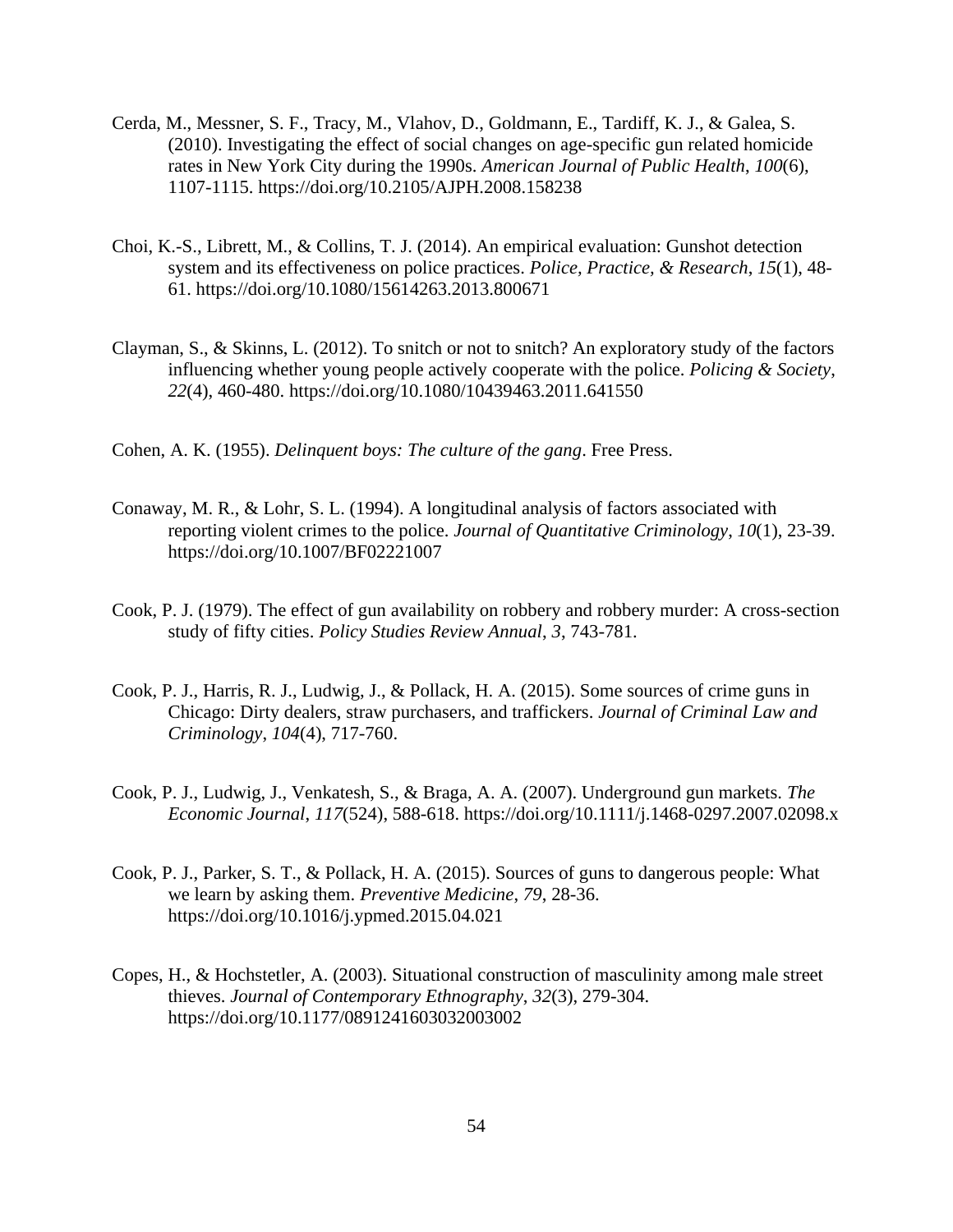- Copes, H., Hochstetler, A., & Forsyth, C. J. (2013). Peaceful warriors: Codes for violence among adult male bar fighters. *Criminology*, *51*(3), 761-794. https://doi.org/10.1111/1745- 9125.12019
- Curry, G. D., & Decker, S. H. (2003). *Confronting gangs: Crime and community*. Roxbury.
- Decker, S. H. (1996). Collective and normative features of gang violence. *Justice Quarterly*, *13*(2), 243-264.
- Decker, S. H., & Van Winkle, B. (1996). *Life in the gang: Family, friends and violence*. Cambridge University Press.
- Dierenfeldt, R., Brown, T. C., & Roles, R. A. (2017). Reconsidering the structural covariates of gun crime: An examination of direct and moderate effects. *Deviant Behavior*, *38*(2), 208- 225. https://doi.org/10.1080/01639625.2016.1196974
- Dierenfeldt, R., Thomas, S. A., Brown, T. C., & Walker, J. T. (2021). Street culture and gun violence: Exploring the reputation-victimization paradox. *Journal of Interpersonal Violence*, *36*(1-2), 552-578. https://doi.org/10.1177/0886260517730028
- Drummond, H., Bolland, J. M., & Ann Harris, W. (2011). Becoming violent: Evaluating the mediating effect of hopelessness on the code of the streets thesis. *Deviant Behavior*, *32*(3), 191-223. https://doi.org/10.1080/01639621003748746
- Fagan, J. (2008). Legitimacy and criminal justice. *Ohio State Journal of Criminal Law*, *6*, 123- 140.
- Federal Bureau of Investigations. (2021). *Crime data explorer: Rate of homicide offenses by population* [Data set].
- Gau, J. M., & Brunson, R. K. (2015). Procedural injustice, lost legitimacy, and self-help: Young males' adaptations to perceived unfairness in urban policing tactics. *Journal of Contemporary Criminal Justice*, *31*(2), 132-150.
- Goldenberg, A., Rattigan, D., Dalton, M., Gaughan, J. P., Thomson, J. S., Remick, K., . . . Hazelton, J. P. (2019). Use of ShotSpotter detection technology decreases prehospital time for patients sustaining gunshot wounds. *Journal of Trauma and Acute Care Surgery*, *87*(6), 1253-1259.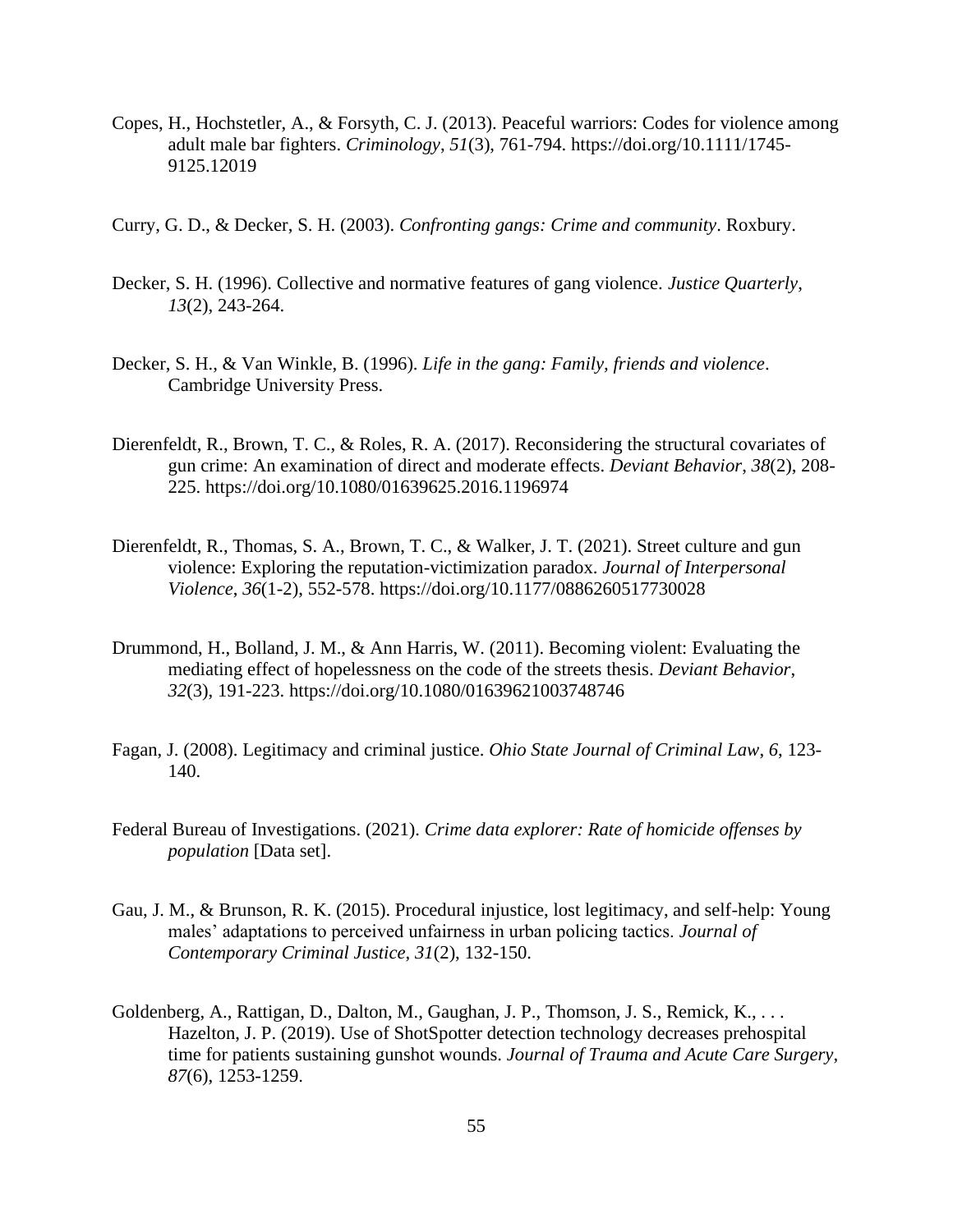- Goldsmith, A., Halsey, M., & Bright, D. (2020). Taking crime guns seriously: A socio-material perspective. *Criminology & Criminal Justice*. https://doi.org/10.1177/1748895820971319
- Goudriaan, H., Lynch, J. P., & Nieuwbeerta, P. (2004). Reporting to the police in western nations: A theoretical analysis of the effects of social context. *Justice Quarterly*, *21*(4), 933-969. https://doi.org/10.1080/07418820400096041
- Gramlich, J. (2022). *What the data says about gun deaths in the U.S.* Pew Research Center. https://www.pewresearch.org/fact-tank/2022/02/03/what-the-data-says-about-gun-deathsin-the-u-s/
- Gua, J. M. (2019). *Statistics for criminology and criminal justice* (3rd ed.). Sage Publications.
- Haas, N. E., de Keijser, J. W., & Bruinsma, G. J. N. (2014). Public support for vigilantism, confidence in police and police responsiveness. *Policing & Society*, *24*(2), 224-241. https://doi.org/10.1080/10439463.2013.784298
- Hagedorn, J., & Macon, P. (1998). *People and folks: Gangs, crime, and the underclass in a rustbelt city* (2nd ed.). Lake View Press.
- Harding, R. W., & Blake, A. (1989). *Weapon choice by violent offenders in Western Australia: A pilot study* (Report No. 1). Crime Research Center.

Harlow, C. W. (1985). *Reporting crimes to the police*. Washington, DC

- Harries, K. D. (1990). *Serious violence: Patterns of homicide and assault in America*. Thomas.
- Hart, T. C., & Rennison, C. M. (2003). *Reporting crime to the police, 1992-2001. (NCJ 195710)*. Washington, DC
- Hemenway, D., & Miller, M. (2013). Public health approach to the prevention of gun violence. *The New England Journal of Medicine*, *368*(21), 2033-2035. https://doi.org/10.1056/NEJMsb1302631
- Hipp, J. R., Tita, G. E., & Boggess, L. N. (2009). Intergroup and intragroup violence: Is violent crime an expression of group conflict or social disorganization? *Criminology*, *47*(2), 521- 564. https://doi.org/10.1111/j.1745-9125.2009.00150.x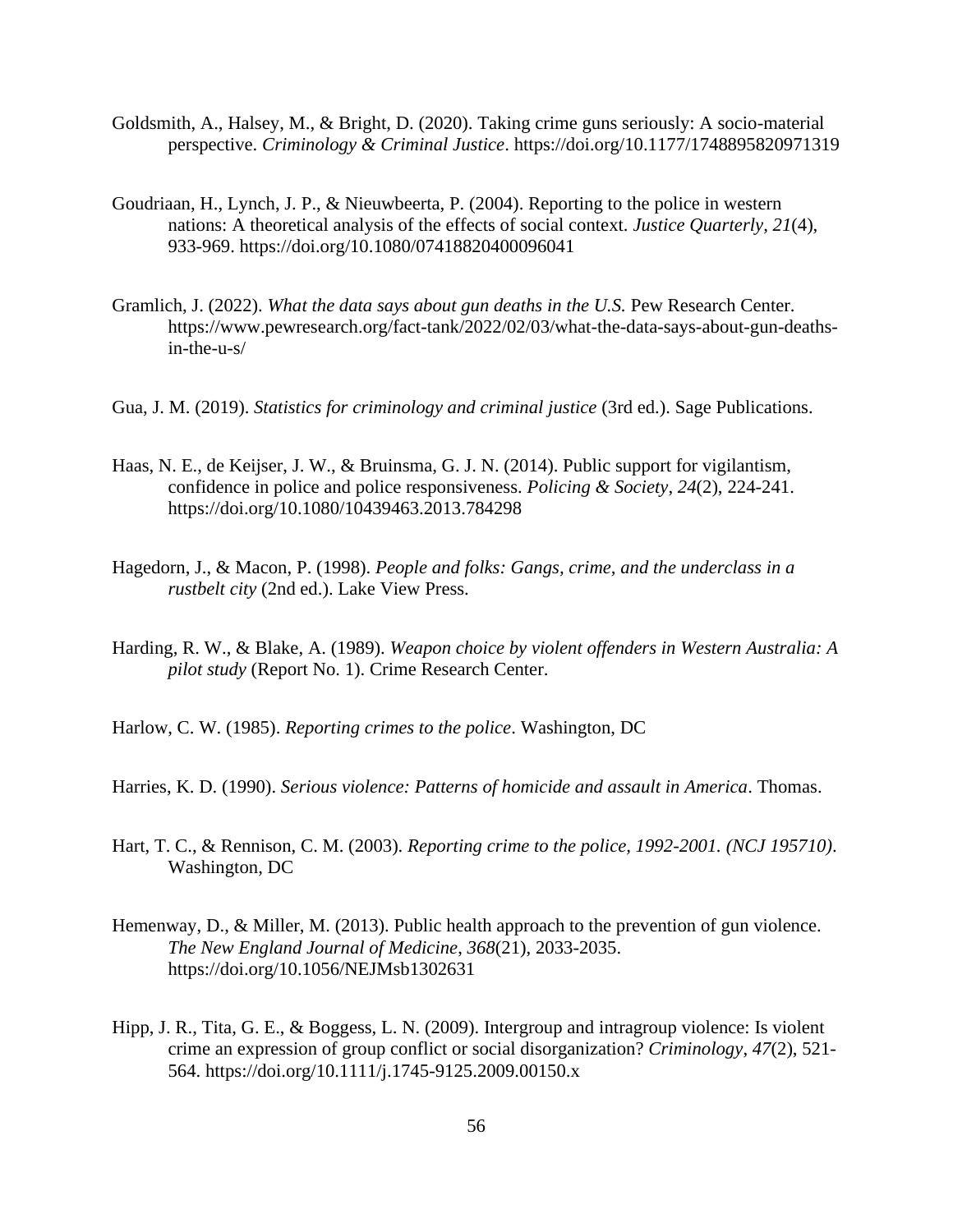- Huebner, B. M., Martin, K., Moule, R. K., Pyrooz, D., & Decker, S. H. (2016). Dangerous places: Gang members and neighborhood levels of gun assault. *Justice Quarterly*, *33*(5), 836-862. https://doi.org/10.1080/07418825.2014.984751
- Hughes, L. A., & Short Jr, J. F. (2005). Disputes involving youth street gang members: Micro-Social contexts. *Criminology*, *43*(1), 43-76. https://doi.org/10.1111/j.0011- 1348.2005.00002.x
- Hureau, D. M., & Braga, A. A. (2018). The trade in tools: The market for illicit guns in high-risk networks. *Criminology*, *56*(3), 510-545. https://doi.org/10.1111/1745-9125.12187
- Immergluck, D., & Smith, G. (2006). The impact of single-family mortgage foreclosures on neighborhood crime. *Housing Studies*, *21*(6), 851-866. https://doi.org/10.1080/01436590600917743
- Jacobs, B. A., & Wright, R. (2006). *Street justice: Retaliation in the criminal underworld*. Cambridge University Press.
- Jones, N. (2008). Working 'the code': On girls, gender, and inner-city violence. *Australian & New Zealand Journal of Criminology*, *41*(1), 63-83. https://doi.org/10.1375/acri.41.1.63
- Kasarda, J. D., & Janowitz, M. (1974). Community attachment in mass society. *American Sociological Review*, *39*(3), 328-339. https://doi.org/10.2307/2094293
- Kirk, D. S., & Papachristos, A. V. (2011). Cultural mechanisms and the persistence of neighborhood violence. *The American Journal of Sociology*, *116*(4), 1190-1233. https://doi.org/10.1086/655754
- Kleck, G. (2004). Measures of gun ownership levels for macro-level crime and violence research. *Journal of Research in Crime and Delinquency*, *41*(1), 3-36. https://doi.org/10.1177/0022427803256229
- Kleck, G. (2015). The impact of gun ownership rates on crime rates: A methodological review of the evidence. *Journal of Criminal Justice*, *43*(1), 40-48. https://doi.org/10.1016/j.jcrimjus.2014.12.002
- Kleck, G., & Hogan, M. (1999). National case-control study of homicide offending and gun ownership. *Social Problems*, *46*(2), 275-293. https://doi.org/10.2307/3097256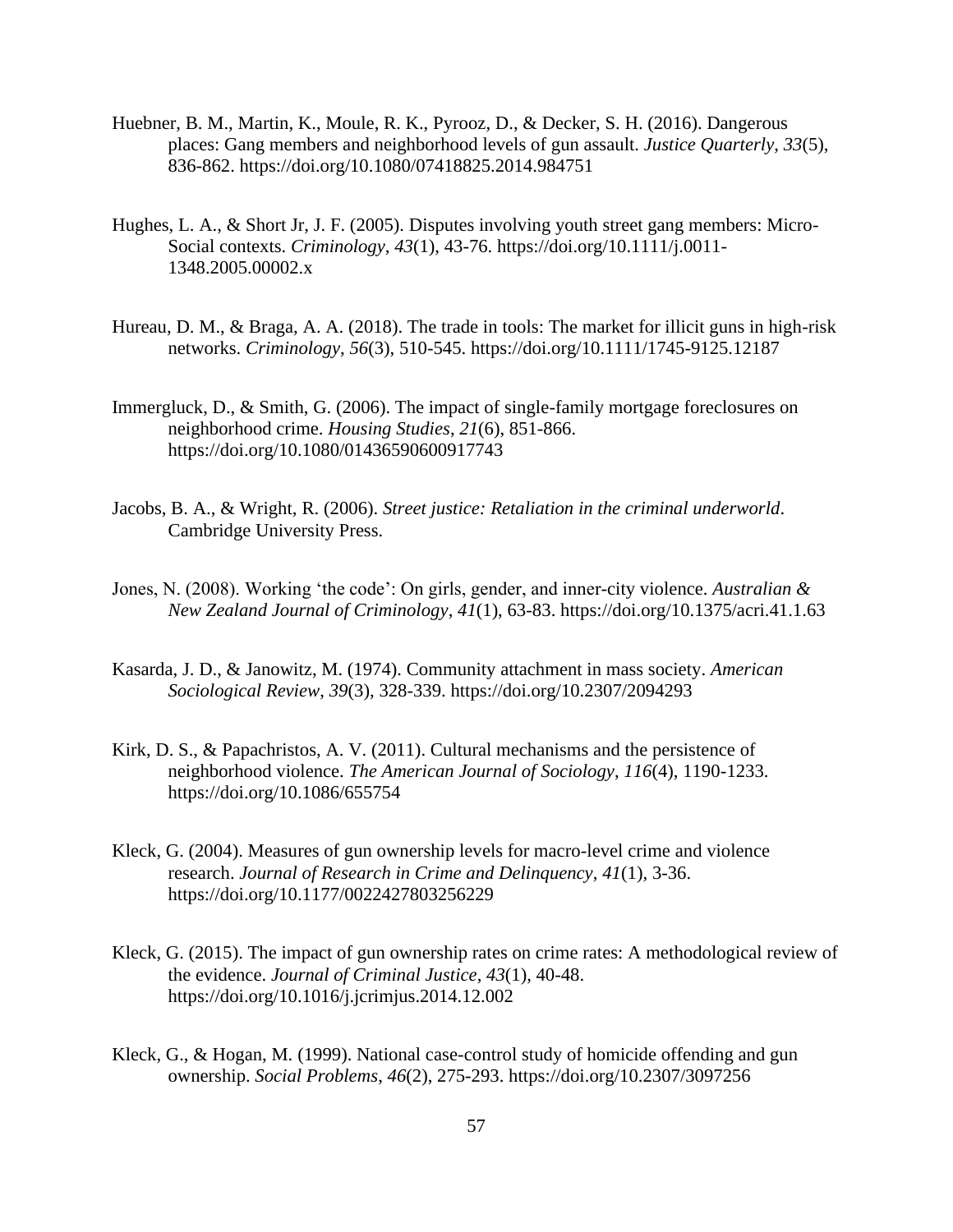- Kleck, G., & Patterson, E. B. (1993). The impact of gun and gun ownership levels on violence rates. *Journal of Quantitative Criminology*, *9*(3), 249-287. https://doi.org/10.1007/BF01064462
- Kornhauser, R. R. (1978). *Social sources of delinquency: An appraisal of analytic models*. University of Chicago Press.
- Kovandzic, T., Schaffer, M. E., & Kleck, G. (2013). Estimating the causal effect of gun prevalence on homicide rates: A local average treatment effect approach. *Journal of Quantitative Criminology*, *29*(4), 477-541. https://doi.org/10.1007/s10940-012-9185-7
- Kovandzic, T. V., Marvell, T. B., & Vieraitis, L. M. (2005). The impact of "shall-issue" concealed handgun laws on violent crime rates: Evidence from panel data for large urban cities. *Homicide Studies*, *9*(4), 292-323. https://doi.org/10.1177/1088767905279972
- Krivo, L. J., & Peterson, R. D. (2000). The structural context of homicide: Accounting for racial differences in process. *American Sociological Review*, *65*(4), 547-559. https://doi.org/10.2307/2657382
- Kubrin, C. E. (2005). Gangstas, thugs, and hustlas: Identity and the code of the street in rap music. *Social Problems*, *52*(3), 360-378. https://doi.org/10.1525/sp.2005.52.3.360
- Kubrin, C. E., & Weitzer, R. (2003). Retaliatory homicide: Concentrated disadvantage and neighborhood culture. *Social Problems*, *50*(2), 157-180. https://doi.org/10.1525/sp.2003.50.2.157
- Kwak, H., Dierenfeldt, R., & McNeeley, S. (2019). The code of the street and cooperation with the police: Do codes of violence, procedural injustice, and police ineffectiveness discourage reporting violent victimization to the police? *Journal of Criminal Justice*, *60*, 25-34. https://doi.org/10.1016/j.jcrimjus.2018.11.001
- Lacker, J. M. (1995). Neighborhoods and banking. *Federal Reserve Bank of Richmond Economic Quarterly*, *81*(2), 13-38.
- Langton, L., Berzofsky, M., Krebs, C., & Smiley-McDonald, H. (2012). *Victimizations not reported to the police, 2006-2010* Washington, DC: United States Department of Justice
- Liao, T. F. (1994). *Interpreting probability models: logit, probit, and other generalized linear models*. Sage Publications.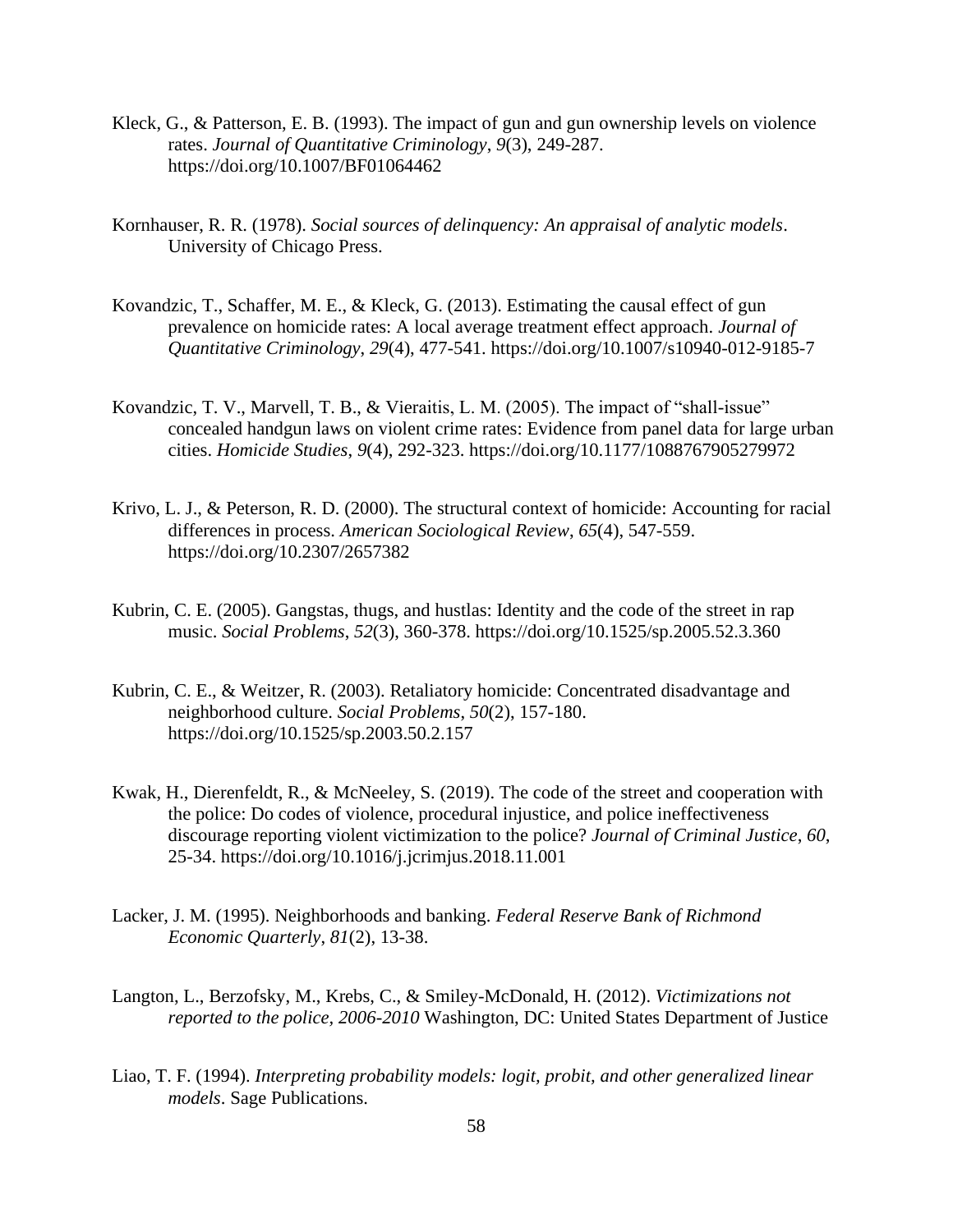- Lizotte, A. J., Krohn, M. D., Howell, J. C., Tobin, K., & Howard, G. J. (2000). Factors influencing gun carrying among young urban males over the adolescent-young adult life course. *Criminology*, *38*, 811-834.
- Lott, J. R. (2010). *More guns, less crime: Understanding crime and gun control laws*. The University of Chicago Press.
- Maimon, D., & Browning, C. R. (2010). Unstructured socializing, collective efficacy, and violent behavior among urban youth. *Criminology*, *48*(2), 443-474. https://doi.org/10.1111/j.1745-9125.2010.00192.x
- Massey, D. S., & Denton, N. A. (1988). The dimensions of residential segregation. *Social Forces*, *67*(2), 281-315. https://doi.org/10.1093/sf/67.2.281
- Massey, D. S., & Denton, N. A. (1993). *American apartheid: Segregation and the making of the underclass*. Harvard University Press.
- Matsuda, K. N., Melde, C., Taylor, T. J., Freng, A., & Esbensen, F.-A. (2013). Gang membership and adherence to the "code of the street". *Justice Quarterly*, *30*(3), 440-468. https://doi.org/10.1080/07418825.2012.684432
- Matsueda, R. L., Drakulich, K., & Kubrin, C. E. (2006). Race and neighborhood codes of violence. In R. D. Peterson, L. Krivo, & J. Hogan (Eds.), *The many colors of crime: Inequalities of race, ethnicity, and crime in America* New York University Press.
- Mazzerolle, L. G., Frank, J., Rogan, D., & Watkins, C. (1999). *Field evaluation of the ShotSpotter Gunshot Location System: Final report on the Redwood City field trial* (180112). N. I. o. Justice. https://www.ojp.gov/pdffiles1/nij/grants/180112.pdf
- McCall, P. L., Land, K. C., & Parker, K. F. (2010). An empirical assessment of what we know about structural covariates of homicide rates: A return to a classic 20 years later. *Homicide Studies*, *14*(3), 219-243. https://doi.org/10.1177/1088767910371166
- McNeeley, S., & Wilcox, P. (2015a). Street codes, routine activities, neighborhood context and victimization. *British Journal of Criminology*, *55*(5), 921-943. https://doi.org/10.1093/bjc/azu116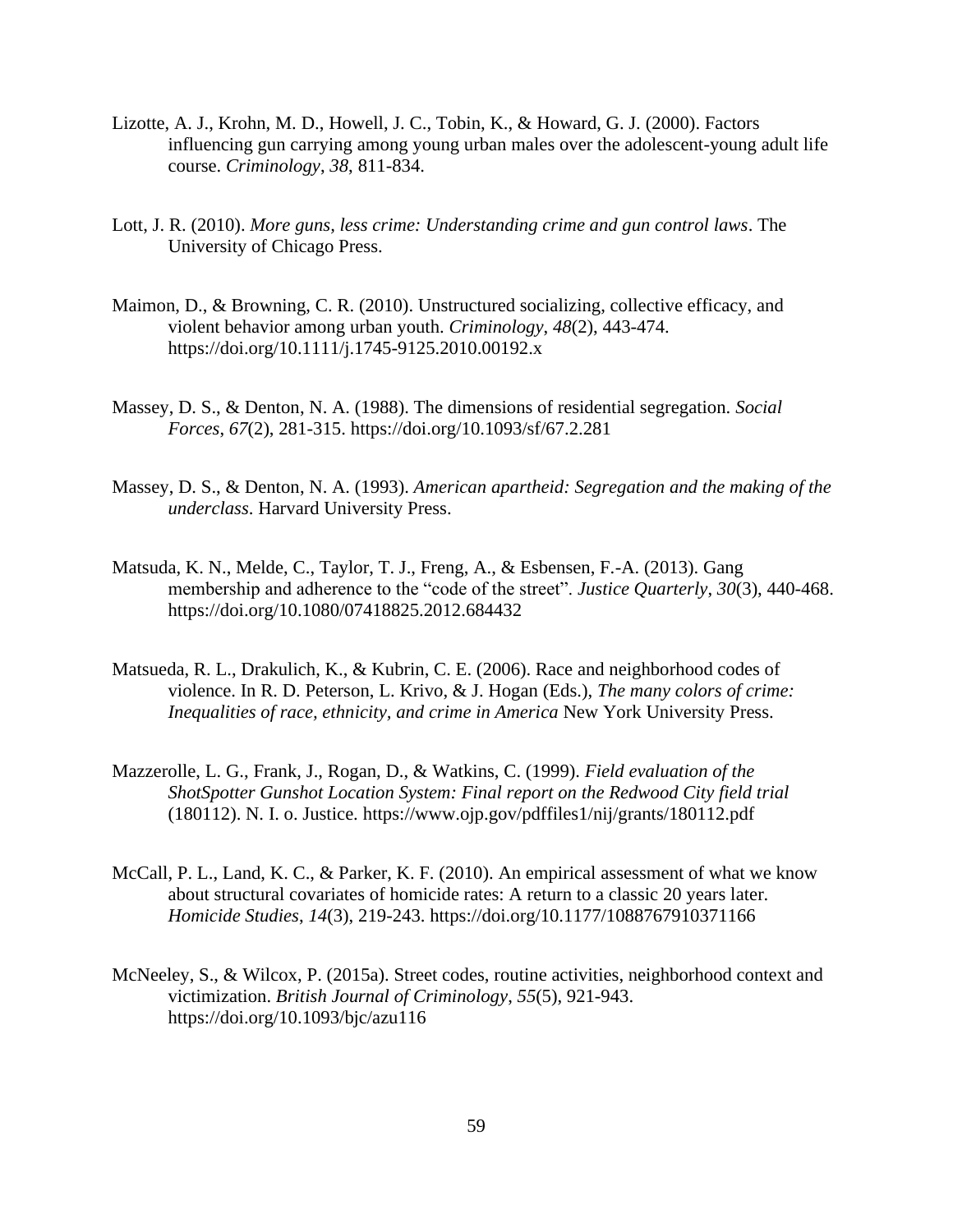- McNeeley, S., & Wilcox, P. (2015b). The code of the street and violent versus property crime victimization. *Violence and Victims*, *30*(6), 1049-1067. https://doi.org/10.1891/0886- 6708.VV-D-14-00014
- McNeeley, S., & Yuan, Y. (2017). A multilevel examination of the code of street's relationship with fear of crime. *Crime and Delinquency*, *63*(9), 1146-1167. https://doi.org/10.1177/0011128715624930
- Melde, C., Taylor, T. J., & Esbensen, F.-A. (2009). "I got your back": An examination of the protective function of gang membership in adolescence. *Criminology*, *47*(2), 565-594. https://doi.org/10.1111/j.1745-9125.2009.00148.x
- Metzger, J. T. (2000). Planned abandonment: The neighborhood life-cycle theory and national urban policy. *Housing Policy Debate*, *11*(1), 7-40. https://doi.org/10.1080/10511482.2000.9521359
- Miller, J., & Brunson, R. K. (2000). Gender dynamics in youth gangs: A comparison of males' and females' accounts. *Justice Quarterly*, *17*(3), 419-448. https://doi.org/10.1080/07418820000094621
- Mitchell, M. M., Fahmy, C., Pyrooz, D. C., & Decker, S. H. (2017). Criminal crews, codes, and contexts: Differences and similarities across the code of the street, convict code, street gangs, and prison gangs. *Deviant Behavior*, *38*(10), 1197-1222. https://doi.org/10.1080/01639625.2016.1246028
- Moore, J. (1991). *Going down the barrio: Homeboys and homegirls in change*. Temple University Press.
- Park, R. E. (1925). Social change and social disorganization. In S. Traub & C. Little (Eds.), *Theories of Deviance* (5th ed., pp. 71-74). Peacock Publishers.
- Park, R. E., & Burgess, E. W. (1924). *Introduction to the science of sociology*. University of Chicago Press.
- Parker, K. F., & McCall, P. L. (1999). Structural conditions and racial homicide patterns: A look at the multiple disadvantages in urban areas. *Criminology*, *37*(3), 447-478. https://doi.org/10.1111/j.1745-9125.1999.tb00493.x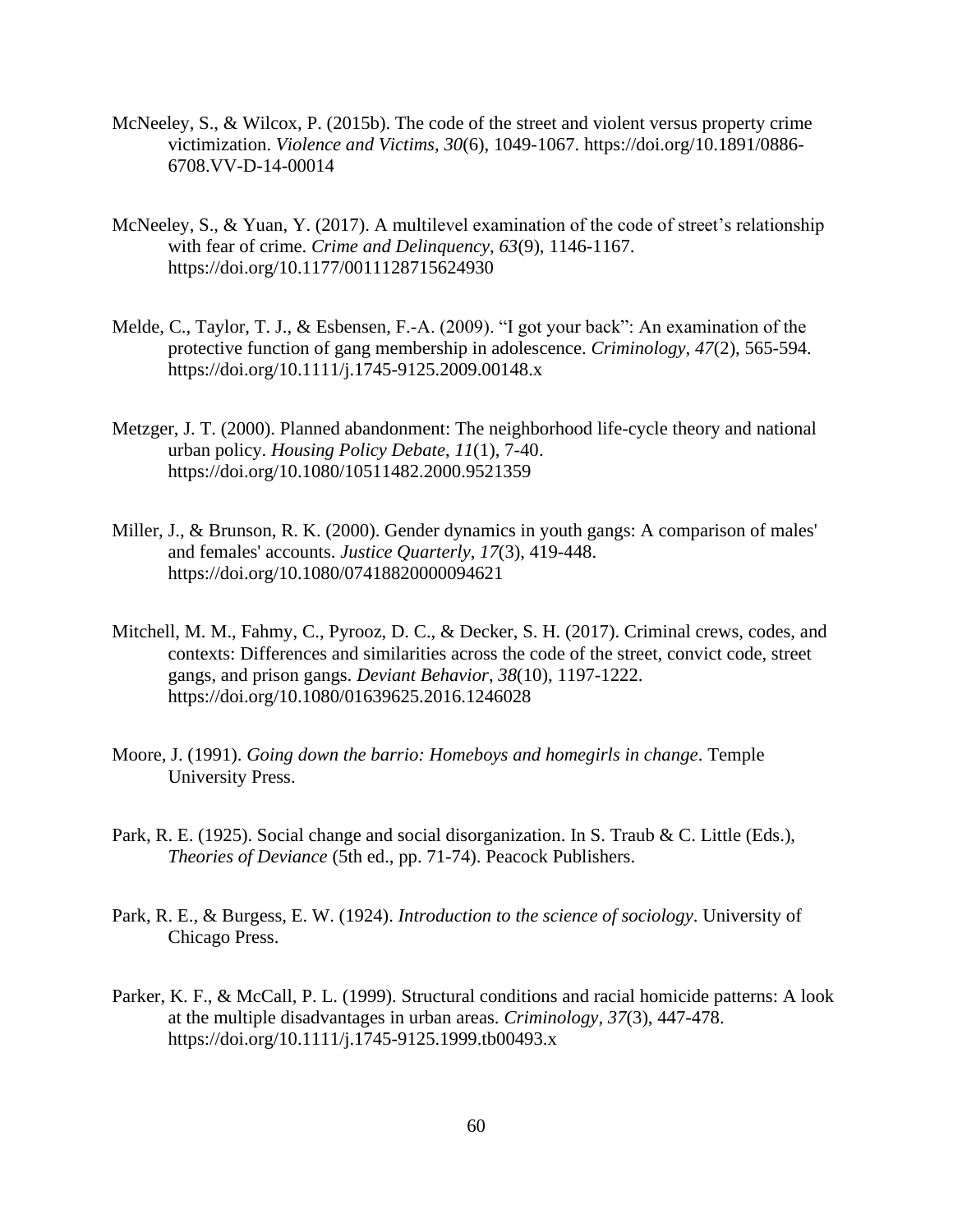- Parker, K. F., & Reckdenwald, A. M. Y. (2008). Concentrated disadvantage, traditional male role models, and African-American juvenile violence. *Criminology*, *46*(3), 711-735. https://doi.org/10.1111/j.1745-9125.2008.00119.x
- Parsons, C., Thompson, M., Weigend Vargas, E., & Rocco, G. (2018). *America's youth under fire: The devastating impact of gun violence on young people*. Center for American Progress. https://www.americanprogress.org/article/americas-youth-fire/
- Peterson, R. D., & Krivo, L. J. (1993). Racial segregation and black urban homicide. *Social Forces*, *71*(4), 1001-1026. https://doi.org/10.1093/sf/71.4.1001
- Pyrooz, D. C. (2014). "From your first cigarette to your last dyin' day": The patterning of gang membership in the life-course. *Journal of Quantitative Criminology*, *30*(2), 349-372. https://doi.org/10.1007/s10940-013-9206-1
- Ratcliffe, J. H., Lattanzio, M., Kikuchi, G., & Thomas, K. (2018). A partially randomized field experiment on the effect of an acoustic gunshot detection system on police incident reports. *Journal of Experimental Criminology*, *15*(1), 67-76. https://doi.org/10.1007/s11292-018-9339-1
- Resnick, S., Smith, N., R., Beard, J. H., Holena, D., Reilly, P. M., . . . & Seamon, M. J. (2017). Firearm deaths in America: Can we learn from 462,000 lives lost? *Annals of Surgery*, *266*(3), 433-440. https://doi.org/10.1097/SLA.0000000000002376
- Rosenfeld, R., Jacobs, B. A., & Wright, R. (2003). Snitching and the code of the street. *British Journal of Criminology*, *43*(2), 291-309. https://doi.org/10.1093/bjc/43.2.291
- Sampson, R. J., & Graif, C. (2009). Neighborhood social capital as different social organization. *The American Behavioral Scientist*, *52*(11), 1579-1605. https://doi.org/10.1177/0002764209331527
- Sampson, R. J., & Groves, W. B. (1989). Community structure and crime: Testing socialdisorganization theory. *The American Journal of Sociology*, *94*(4), 774-802. https://doi.org/10.1086/229068
- Sampson, R. J., Morenoff, J. D., & Earls, F. (1999). Beyond social capital: Spatial dynamics of collective efficacy for children. *American Sociological Review*, *64*(5), 633-660. https://doi.org/10.2307/2657367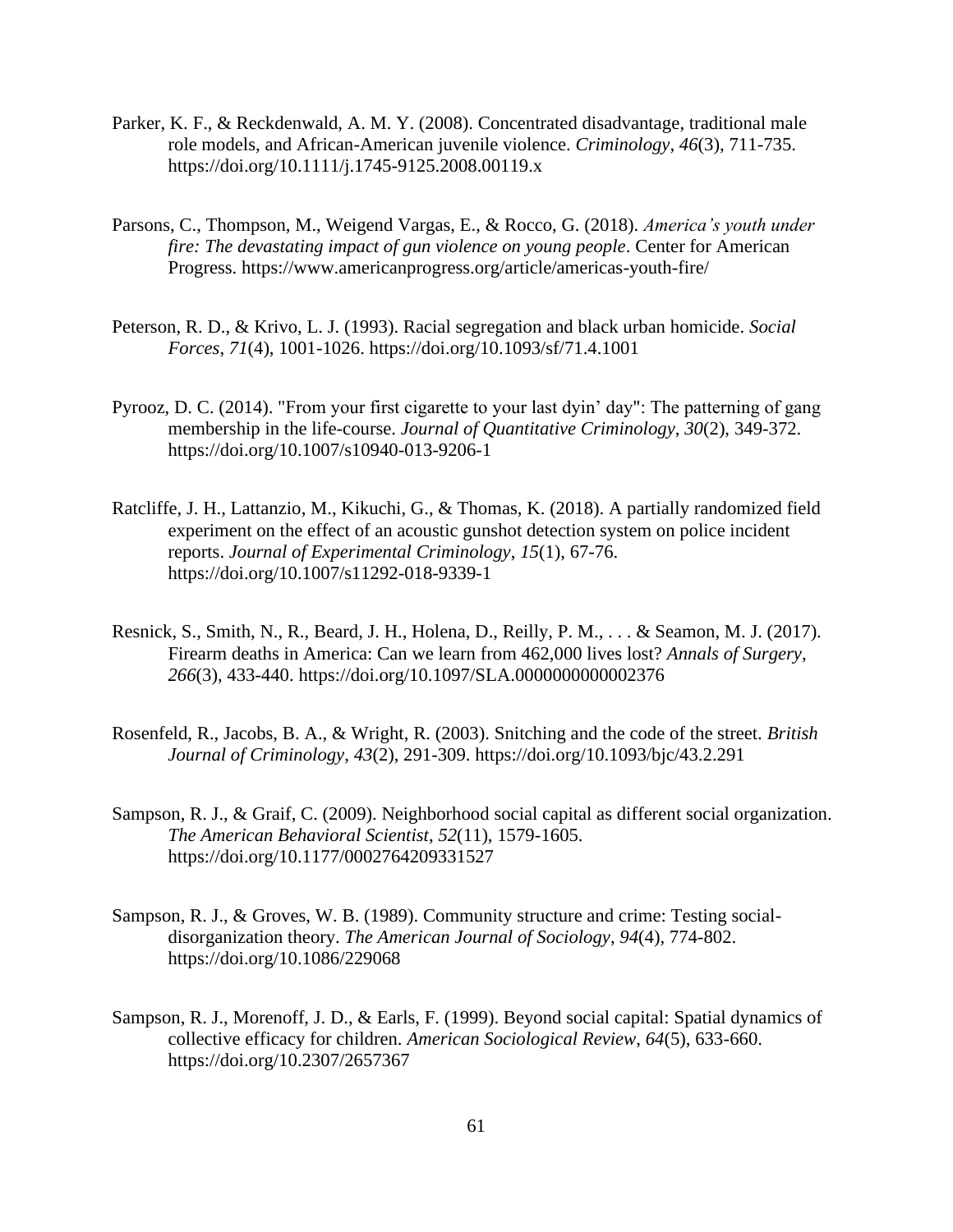- Sampson, R. J., Raudenbush, S. W., & Earls, F. (1997). Neighborhoods and violent crime: A multilevel study of collective efficacy. *Science*, *277*(5328), 918-924. https://doi.org/10.1126/science.277.5328.918
- Sargeant, E., & Kochel, T. R. (2018). Re-examining the normative, expressive, and instrumental models: How do feelings of insecurity condition the willingness to cooperate with police in different contexts? *Policing & Society*, *28*(7), 823-840. https://doi.org/10.1080/10439463.2016.1261139
- Satcher, D. (1955). Gunning for research. *The Washington Post*. https://www.washingtonpost.com/archive/opinions/1995/11/05/gunning-forresearch/05b6584f-5c26-4a80-b564-cccf5f1c2ddd/
- Sewell, S. (2019). *City of Chattanooga community survey results* (No. 8). City of Chattanooga. chattanooga.gov/images/citymedia/internalaudit/2019%20Community%20Survey%20Re port.pdf
- Shaw, C. R., & McKay, H. D. (1942). *Juvenile delinquency and urban areas; A study of rates of delinquency in relation to differential characteristics of local communities in American cities* (Rev. ed.). University of Chicago Press.
- Sheley, J. F., & Wright, J. D. (1993). *Gun acquisition and possession in selected juvenile samples*. Retrieved from https://files.eric.ed.gov/fulltext/ED368838.pdf
- Skogan, W. (1986). Fear of crime and neighborhood change. *Crime and Justice*, *8*, 203-229. https://doi.org/10.1086/449123
- Skogan, W. G. (1984). Reporting crimes to the police: The status of world research. *Journal of Research in Crime and Delinquency*, *21*(2), 113-137. https://doi.org/10.1177/0022427884021002003
- Skogan, W. G. (1990). *Disorder and decline: Crime and the spiral of decay in American neighborhoods*. The Free Press.
- Spano, R., & Bolland, J. (2013). Disentangling the effects of violent victimization, violent behavior, and gun carrying for minority inner-city youth living in extreme poverty. *Crime and Delinquency*, *59*(2), 191-213. https://doi.org/10.1177/0011128710372196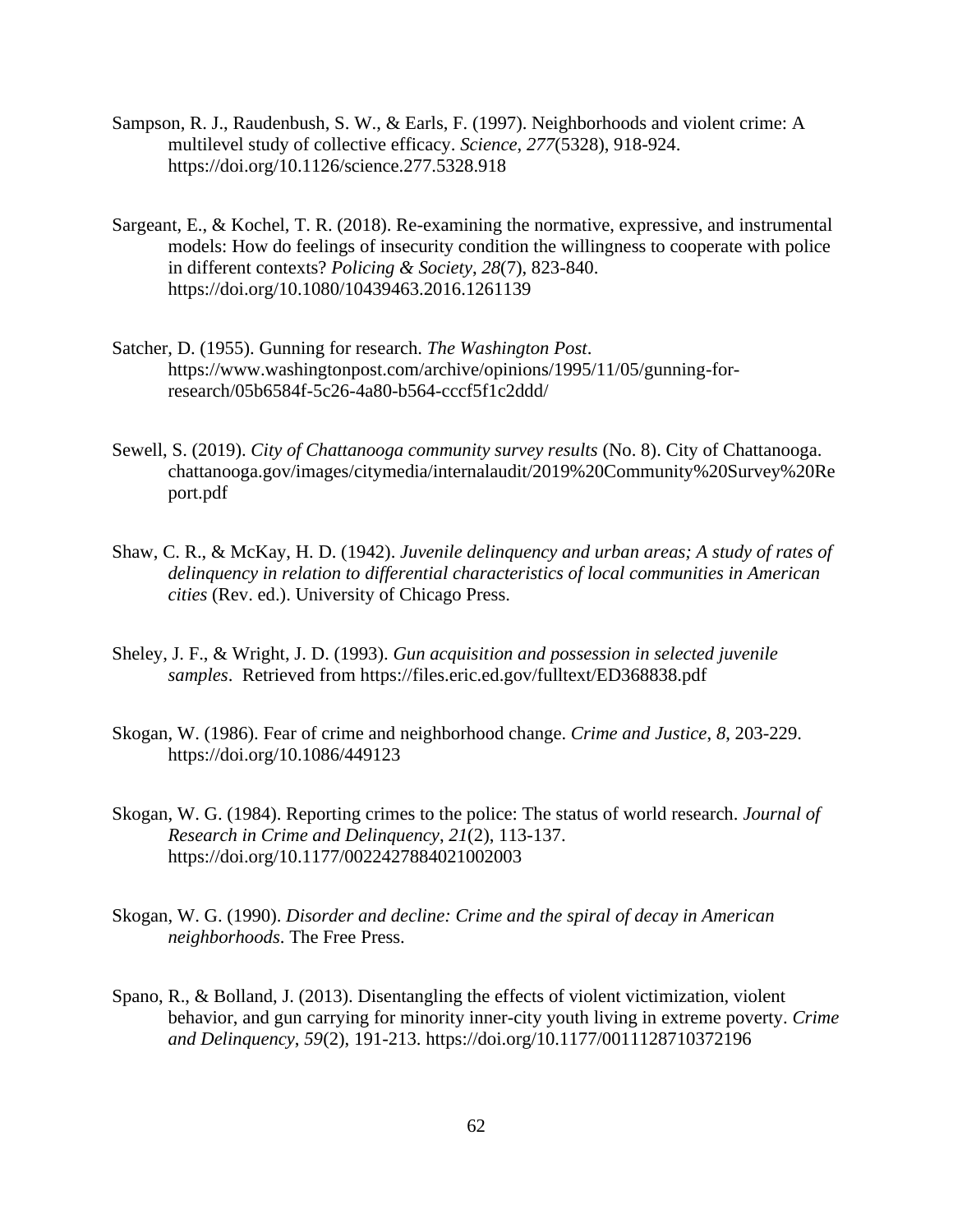- Spano, R., Pridemore, W. A., & Bolland, J. (2012). Specifying the role of exposure to violence and violent behavior on initiation of gun carrying: A longitudinal test of three models of youth gun carrying. *Journal of Interpersonal Violence*, *27*(1), 158-176. https://doi.org/10.1177/0886260511416471
- Steenbeek, W., & Hipp, J. R. (2011). A longitudinal test of social disorganization theory: Feedback effects among cohesion, social control, and disorder. *Criminology*, *49*(3), 833- 871. https://doi.org/10.1111/j.1745-9125.2011.00241.x
- Stewart, E. A., Schreck, C. J., & Simons, R. L. (2006). "I ain't gonna let no one disrespect me": Does the code of the street reduce or increase violent victimization among African American adolescents? *The Journal of Research in Crime and Delinquency*, *43*(4), 427- 458. https://doi.org/10.1177/0022427806292338
- Stewart, E. A., & Simons, R. L. (2010). Race, code of the street, and violent delinquency: A multilevel investigation of neighborhood street culture and individual norms of violence. *Criminology*, *48*(2), 569-605. https://doi.org/10.1111/j.1745-9125.2010.00196.x
- Stolzenberg, L., & D'Alessio, S. J. (2000). Gun availability and violent crime: New evidence from the national incident-based reporting system. *Social Forces*, *78*(4), 1461-1482. https://doi.org/10.1093/sf/78.4.1461
- Tarling, R., & Morris, K. (2010). Reporting crime to the police. *British Journal of Criminology*, *50*(3), 474-490. https://doi.org/10.1093/bjc/azq011
- Taylor, T. J., Esbensen, F.-A., Brick, B. T., & Freng, A. (2010). Exploring the measurement quality of an attitudinal scale of street code-related violence: Similarities and differences across groups and contexts. *Youth Violence and Juvenile Justice*, *8*(3), 187-212. https://doi.org/10.1177/1541204010361297
- Thomas, S. A., & Drawve, G. (2018). Examining interactive effects of characteristics of the social and physical environment on aggravated assault. *Journal of Criminal Justice*, *57*, 89-98. https://doi.org/10.1016/j.jcrimjus.2018.04.002
- Thrasher, F. M. (1927). *The gang: A study of one thousand three hundred thirteen gangs in Chicago*. University of Chicago Press.
- Tyler, T. R. (2017). Procedural justice and policing: A rush to judgment? . *Annual Review of Law and Social Science*, *13*(1), 29-53.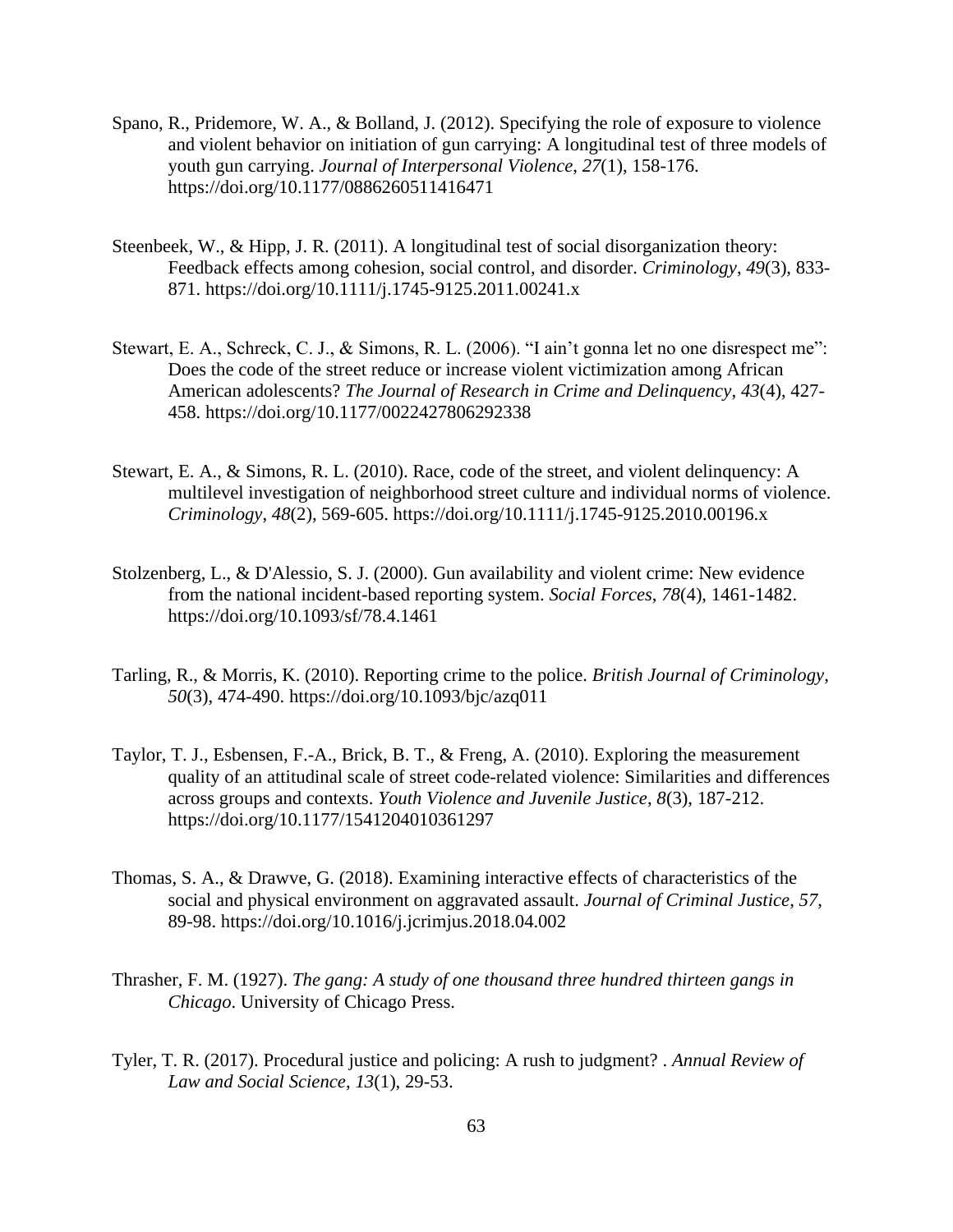- Velez, M. B. (2009). Banks and the racial patterning of homicide: A study of Chicago neighborhoods. *International Journal of Conflict and Violence*, *3*(2), 154-171.
- Walker, J. T., & Maddan, S. (2009). *Statistics in criminology and criminal justice: Analysis and interpretation* (3rd ed.). Jones and Bartlett Publishers, LLC.
- Warner, B. D., & Pierce, G. L. (1993). Reexamining social disorganization theory using calls to the police as a measure of crime. *Criminology*, *31*(4), 493-517. https://doi.org/10.1111/j.1745-9125.1993.tb01139.x
- Wilkinson, D. L., & Fagan, J. (1996). The role of firearms in violence "scripts": The dynamics of gun events among adolescent males. *Law and Contemporary Problems*, *59*(1), 55-89. https://doi.org/10.2307/1192210
- Wilson, W. J. (1980). *The declining significance of race: Blacks and changing American institutions* (2d ed.). University of Chicago Press.
- Wilson, W. J. (1987). *The truly disadvantaged: The inner city, the underclass, and public policy*. University of Chicago Press.
- Winfree, L. T., Backstrom, T. V., & Mays, G. L. (1994). Social learning theory, self-reported delinquency, and youth gangs: A new twists on a general theory of crime and delinquency. *Youth & Society*, *26*(2), 147-177. https://doi.org/10.1177/0044118X94026002001
- Wright, J. D., & Rossi, P. H. (1986). *Armed and considered dangerous: A survey of felons and their weapons* (New 2nd ed.). Aldine de Gruyter.
- Wright, R., & Decker, S. H. (1997). *Armed robbers in action: Stickups and street culture*. Northeastern University Press.
- Zaykowski, H. (2015). Reconceptualizing victimization and victimization responses. *Crime and Delinquency*, *61*(2), 271-296. https://doi.org/10.1177/0011128711398022
- Zhang, L., Messner, S. F., & Liu, J. (2007). An exploration of the determinants of reporting crime to the police in the city of Tianjin, China. *Criminology*, *45*(4), 959-984. https://doi.org/10.1111/j.1745-9125.2007.00093.x